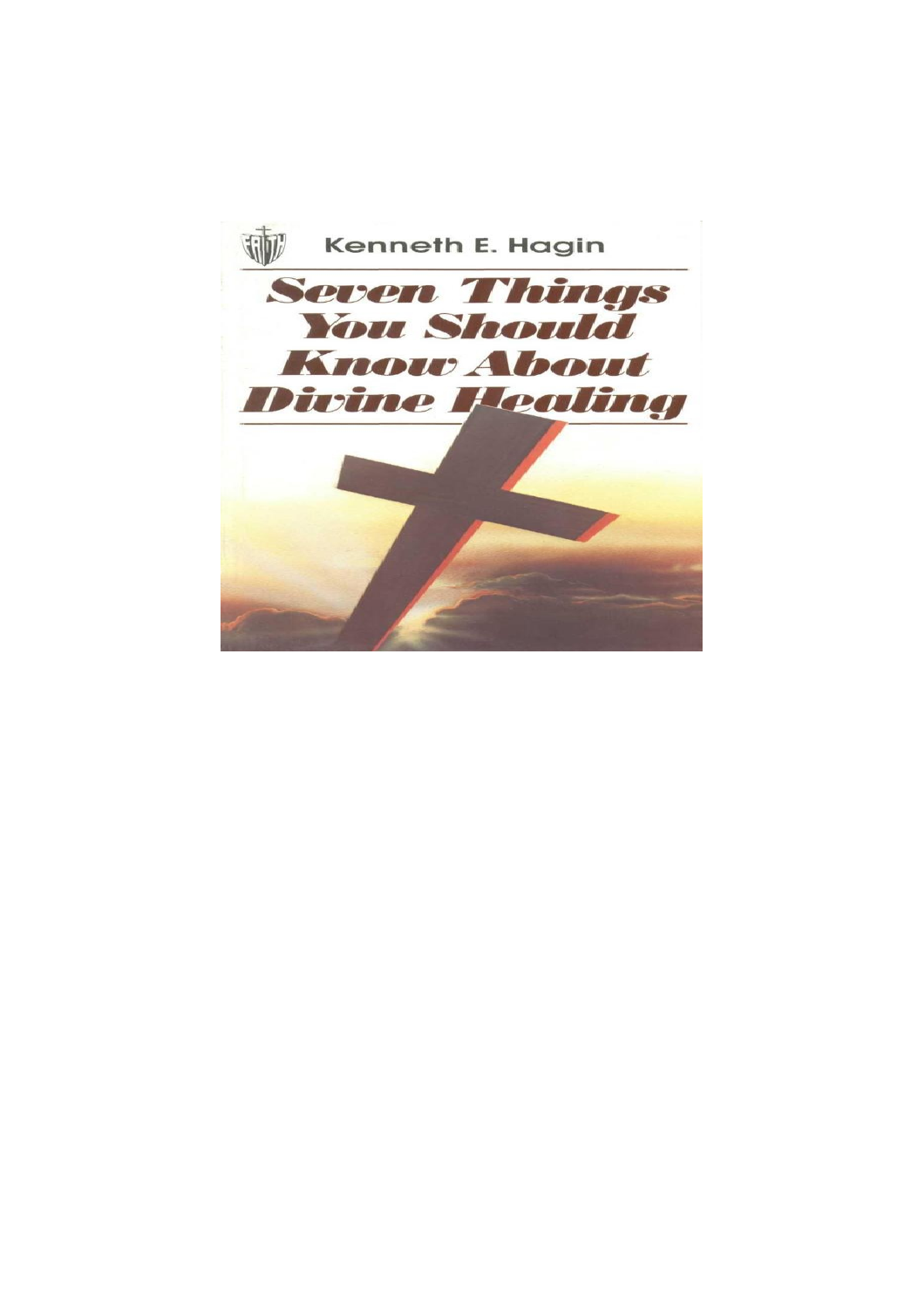### *Contents*

1. It is God's Will to Heal You, Because Healing is in His Redemptive Plan.

2. It is God's Will to Heal You Because Sickness Comes from Satan, Not from God.

3. God Not Only Provided Healing in the Old Testament: He Also Provided Healing in the New Testament

4. There Are a Number of Methods in the Word Whereby Healings Can Be Obtained.

5. Know the Difference Between God's Initiating Healings Supernaturally and Man's Initiating Healings Through His Own Faith.<br>6.

6. Healing Is Not Always Instant. Sometimes It Is Gradual<br>7. God's Method of Healing Is Spiritual, and It Can Be Lost 7. God's Method of Healing Is Spiritual, and It Can Be Lost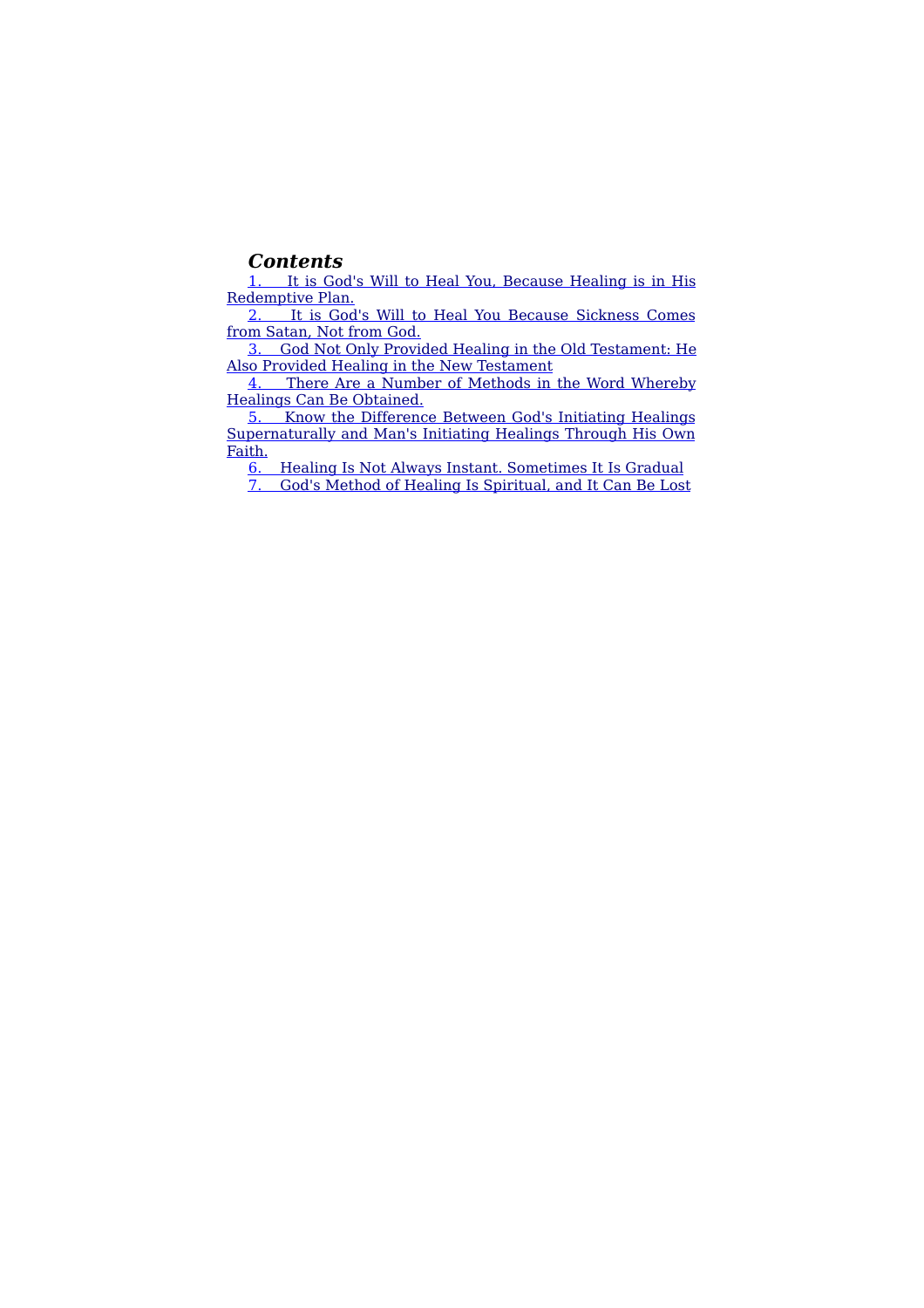## *1. It is God's Will to Heal You, Because Healing is in His Redemptive Plan.*

Scripture reveals the *nature* of God to us.

Scripture also reveals the *attitude* of God toward sin, sickness, and disease.

God's nature has not changed through the ages. Neither has His attitude changed toward sin, sickness, and disease.

You need to know this in order to understand divine healing. In fact, there are seven principal facts you should know about divine healing. The first is:

### 1. **It is God's will to heal you, because healing is in His redemptive plan.**

The Bible says that in the mouth of two or three witnesses every word shall be established (Matt. 18:16). The following texts from Isaiah, Matthew, and First Peter agree that *"Himself* (Jesus) *took our infirmities, and bare our sicknesses."*

**Surely he hath borne our GRIEFS, and carried our SORROWS: yet we did esteem him stricken, smitten of God, and afflicted. But he was wounded for our transgressions, he was bruised for our iniquities: the chastisement of our peace was upon him; and WITH HIS STRIPES WE ARE HEALED.**

**—Isaiah 55:4,5**

This is from the King James translation. A good reference Bible will have a marginal note by the words "griefs" and "sorrows" to tell you that the Hebrew words are literally "sicknesses" and "diseases."

Dr. Isaac Leeser's translation of the Hebrew Bible—a translation authorized for use by Orthodox Jews—reads, "Our **diseases** did he bear himself, and our **pains** he carried: while we indeed esteemed him stricken, smitten of God, and afflicted."

**That it might be fulfilled which was spoken by Esaias the prophet, saying, HIMSELF TOOK OUR INFIRMITIES, AND BARE OUR SICKNESSES.**

**—Matthew 8:17**

This is clearer yet. Matthew says he is quoting Isaiah. If you check the reference, you will find he is quoting Isaiah 53:4. I like to say it this way: *"Jesus took my infirmities and bare my sicknesses."*

I read that verse for years before I understood what it was saying: Jesus actually—literally—took the *cause* of our sickness and disease. He took our infirmities and bare our sicknesses.

We know that Jesus was made to be sin for us. The object of His sin-bearing was that we might be free from sin, and the object of his sickness-bearing was that we might be free from sickness.

**Who his own self bare our sins in his own body on the tree, that we, being dead to sins, should live unto righteousness: by whose stripes YE WERE HEALED.**

**—1 Peter 2:24**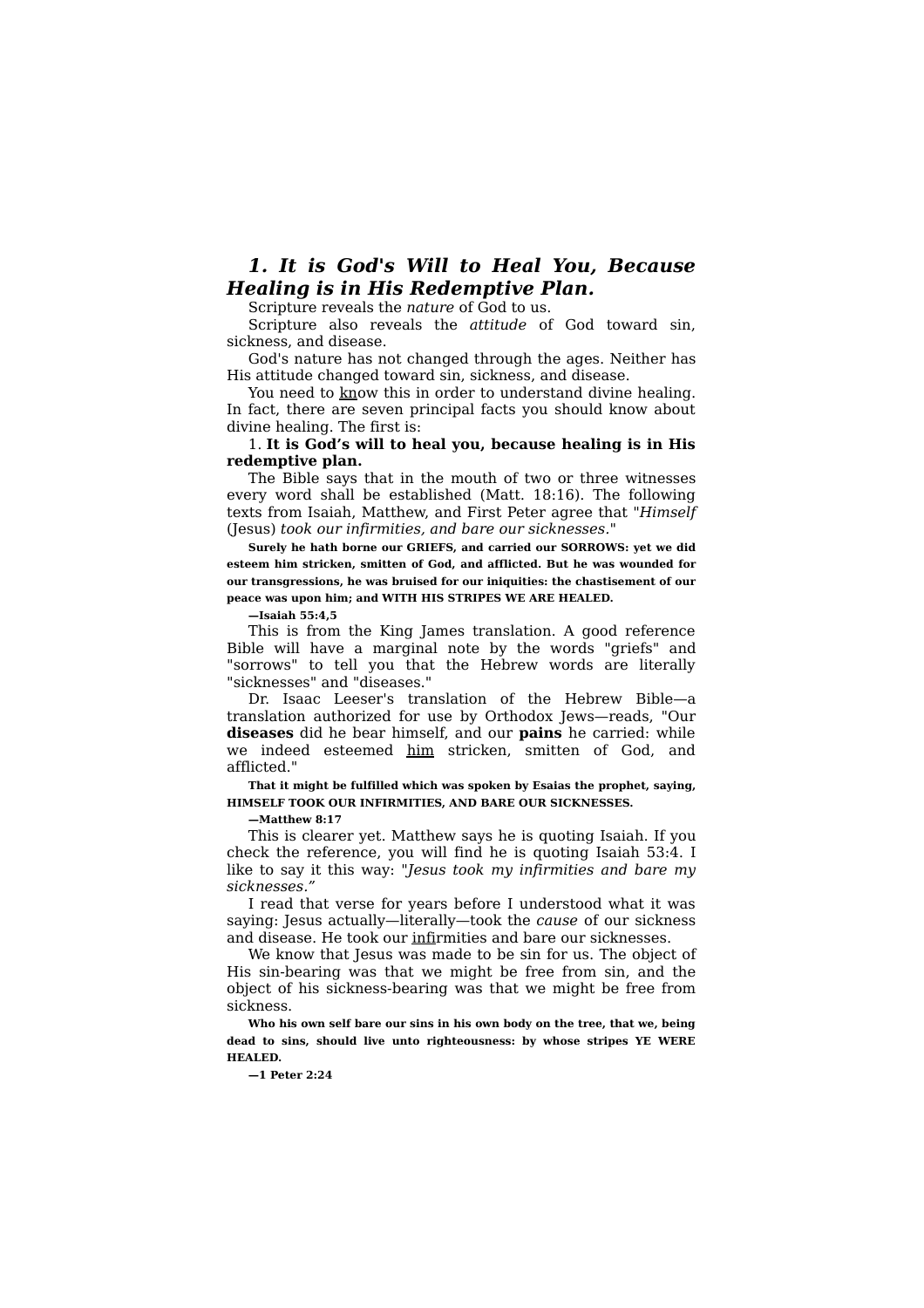Thus, Isaiah, Matthew, and Peter—three witnesses —tell us that not only did Jesus shed His blood for the remission of our sins, but with His stripes we *were* healed.

Some people do not believe this. I once read a commentary whose author said that *"by whose stripes ye were healed"* (1 Peter 2:24) does not mean physical healing; it means spiritual healing. Your *spirit* is healed by His stripes.

God, however, does not heal the spirit of the sinner. According to Scripture, He *recreates* it and makes the person a new creature.

Jeremiah and Ezekiel, prophesying in the Old Testament, said, *"Behold, the days come, saith the Lord, that I will make a new covenant with the house of Israel...."* (Jer. 31:31); *"... and I will put a new spirit within you; and I will take the stony heart out of their flesh, and will give them an heart of flesh"* (Ezek. 11:19).

Those who believe that God heals man's spirit do not believe that man ever failed (or sinned). Their unscriptural propaganda says that all of us have a spark of divinity that God needs to perfect.

No! A sinner needs to be born again and become a new man —the new creature described in Second Corinthians 5:17: *"Therefore if any man be in Christ, he is a new creature: old things are passed away; behold, all things are become new."* (The marginal note here says that he is a *"new creation.")*

When a person gets *healed,* however, old things do not pass away and all things become new; just the sickness passes away. The part that was diseased becomes new.

(If I have a boil on my nose and that boil gets healed, I don't get a new nose. It's the same nose I had. Just the diseased part is gone.)

Therefore, First Peter 2:24 does not mean spiritual healing: it means just what it said. I thought as I read further from this gentleman's commentary, *If this means spiritual healing, then the Lord Himself did not know it and He made a mistake.* I was recalling an incident that happened during a meeting I held in Oklahoma.

One of the seven cooperating churches was pastored by a couple I had known in Texas. They said, "We're going to bring a woman from our church for prayer one night, Brother Hagin. She is crippled. She has not walked a step in seven years. We have taken her to the best specialists in the state, and they have said she'll never walk again 'the longest day she lives.'"

Ordinarily I minister under the anointing. The night she came, I had so many to minister to that by the time I got to her I was exhausted.

You see, the Lord is the same all the time, but I am not. Potentially, the anointing is there all the time, but in manifestation, it is not, because when you grow weary, it is difficult to yield to God.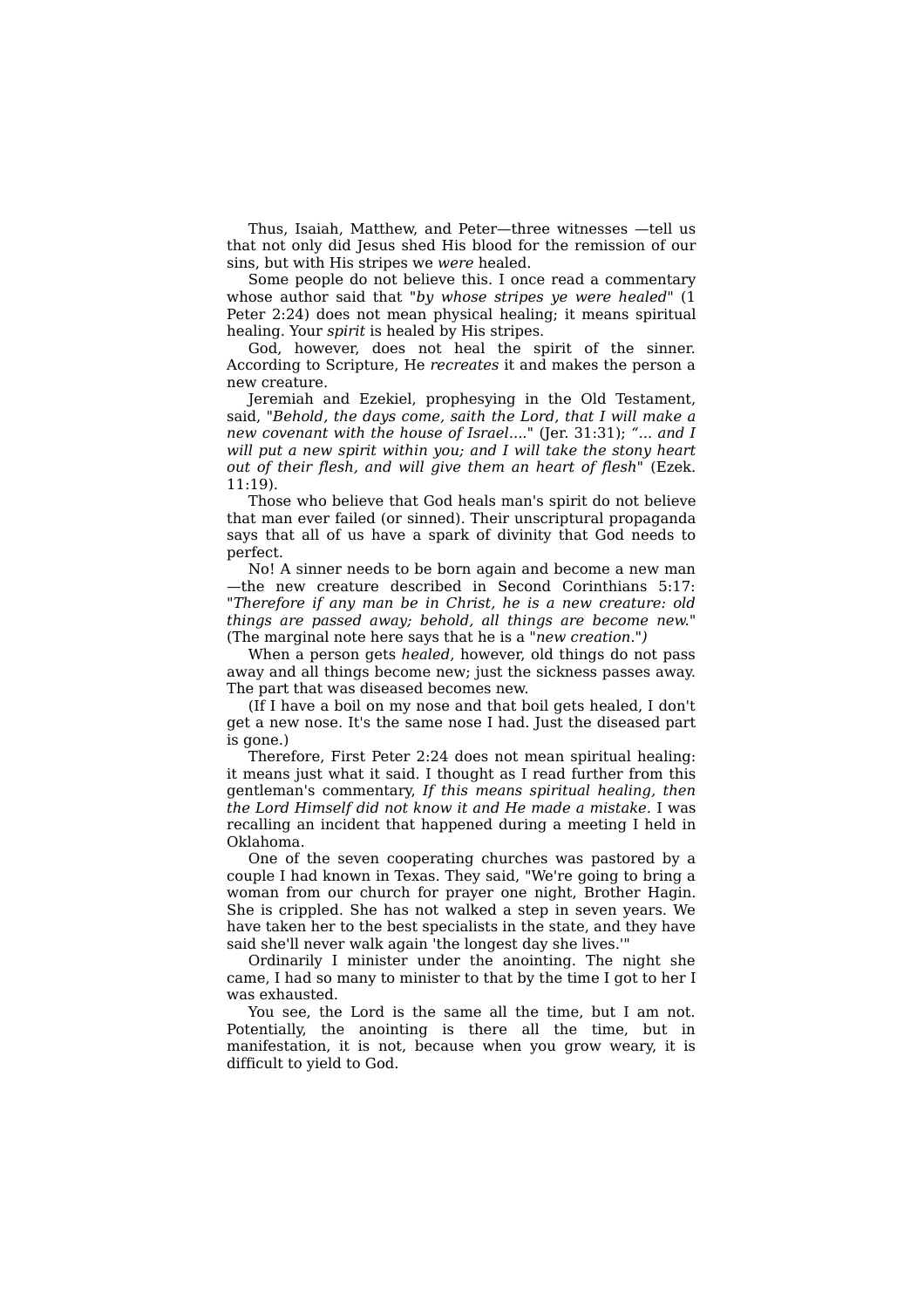Because the anointing was gone by the time I got to this woman, I couldn't conscientiously minister to her as I normally would. They had brought her to the meeting from a distance, and what was I to do? Just send her away?

No, no. There was a way to minister to her—because God's Word never fails! The anointing may wane, disappear and be gone, but the Word of God is anointed forever, hallelujah, and His Words are Spirit and Life.

All I did was sit down on the altar beside the woman, open my Bible to this verse of Scripture (1 Peter 2:24), lay the Bible on her lap, and ask her to read it.

Then I asked her, "Is the Word *were* past tense, future tense, or present tense?"

A look of recognition flashed across her face like a Neon light lighting up in the dark. "Why," she said, "it's past tense. And if we WERE healed, I WAS!" (That is believing in line with God's Word.)

I said, "Sister, will you do what I tell you to do?"

"Well," she said, "I will if it's easy."

I said, "It's the easiest thing you ever did in your life. Just lift up your hands and start praising God, because you *are* healed *not going to be*—ARE!"

I wish you could have seen that crippled woman. She had no evidence of healing—she had not yet walked a step—but she lifted her hands, looked up, and as a smile broke across her face, she said, "Oh, dear Father God—whooo! I'm so glad I'm healed! Oh, Lord, you know how tired I got sitting around these last few years. I'm so glad I'm not helpless and don't need to be waited on anymore." (You see, she was acting on the Word. That's what faith is.)

I stood and told the congregation, "Let's all lift our hands and praise God with her, because she *is* healed." (And yet, from all observation, she was still sitting on the altar, crippled.)

After we stopped I turned to the woman and said, "Now, my sister, rise and walk in Jesus' Name!"

God and hundreds of people are my eternal witnesses that instantly she leaped to her feet and jumped and ran and danced like the man who went into the Temple walking and leaping and praising God (Acts 3:8).

We all shouted and cried with her. Then somebody went off and told a lie about me! He said, "That fellow Hagin healed a crippled woman over there last night."

I didn't have anymore to do with it than you or anybody else could have.

Jesus healed her nearly 2,000 years ago, and she just found out about it that night!

The point I am making is that although that so-called minister said that First Peter 2:24 does not mean physical healing, this was the only verse I gave the crippled woman!

I thought to myself, If that verse means only spiritual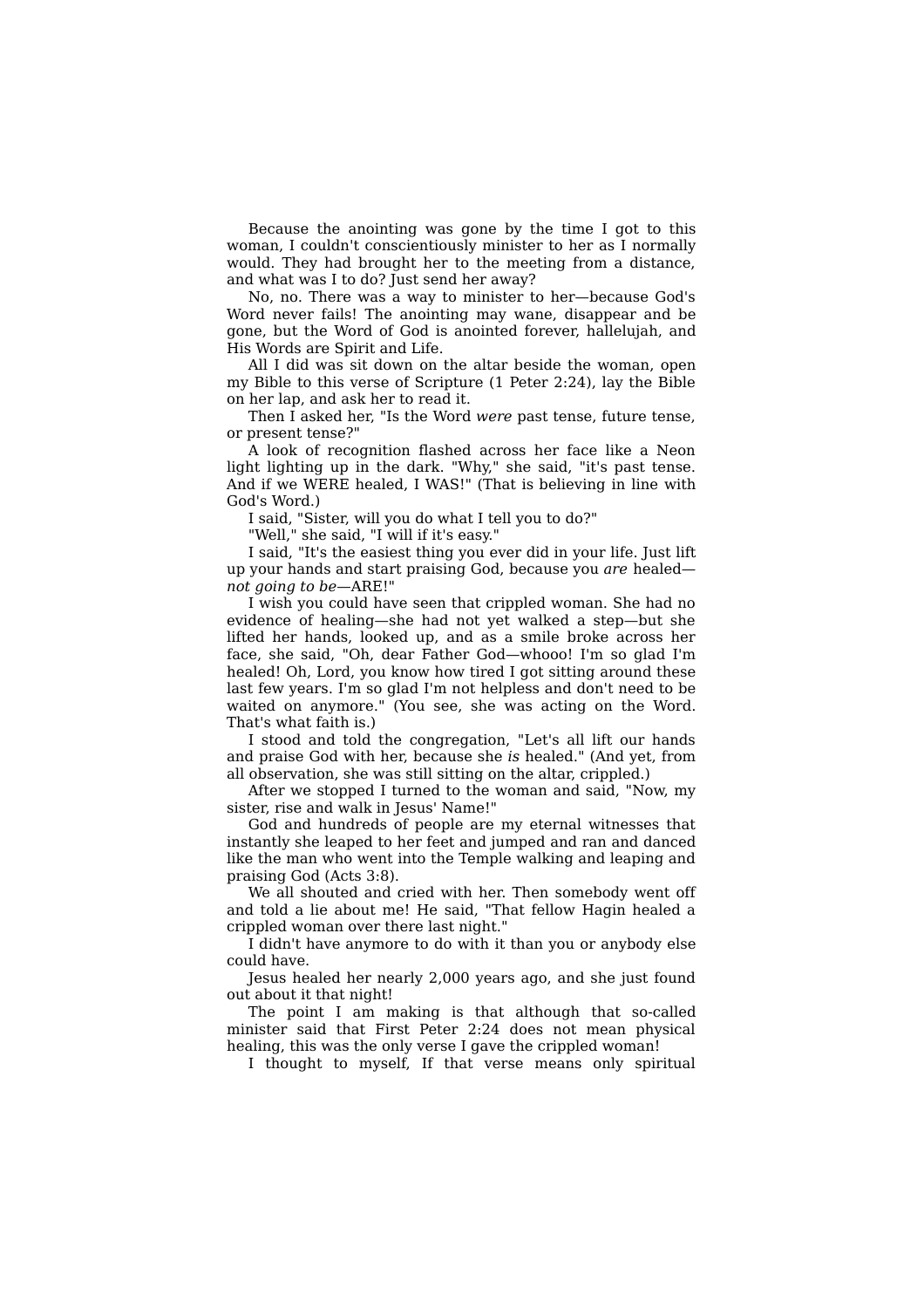healing, then God made a mistake. He should have healed her spiritually, not physically!

Friends, that verse means just what it says, and it belongs to us now. Bless God, by His stripes we *were* healed. He not only redeemed us from sin; He also redeemed us from sickness.

It *is* God's will to heal you. Never doubt it, because it *is* in His redemptive plan.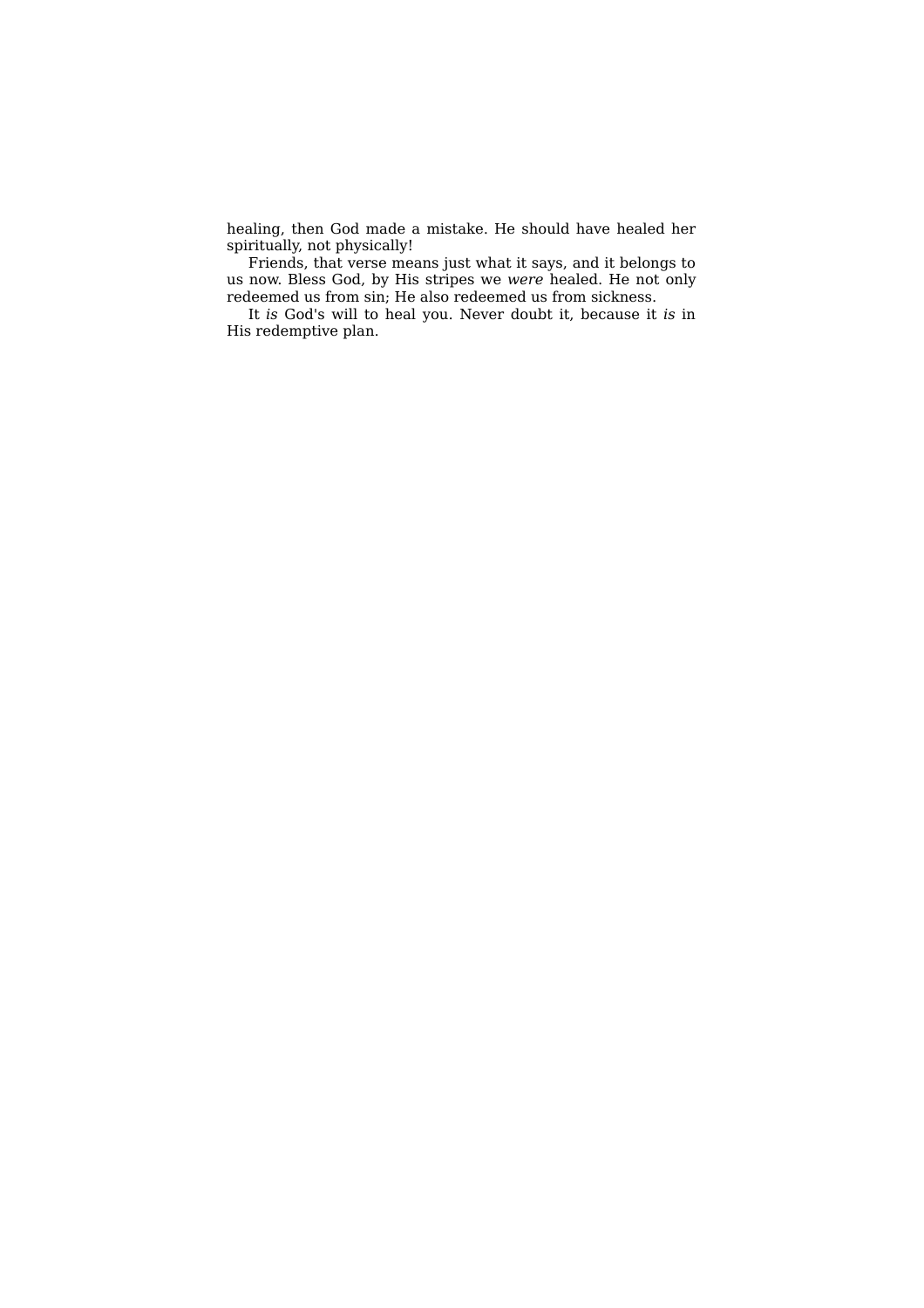# *2. It is God's Will to Heal You Because Sickness Comes from Satan, Not from God.*

2. **It is God's will to heal you because sickness comes from Satan, not from God, and God doesn't want His children to have anything that belongs to Satan.**

**How God anointed Jesus of Nazareth with the Holy Ghost and with power: who went about doing good, and healing all that were oppressed of the devil; for God was with him.**

**—Acts 10:38**

I want you to notice that the Scripture said that every one of these sick persons Jesus healed was oppressed of the devil. And do you notice what the Bible calls sickness? Satanic oppression. Jesus is the Deliverer, but Satan is the oppressor.

**(Jesus said) And ought not this woman, being a daughter of Abraham, WHOM SATAN HATH BOUND, lo, these eighteen years, be loosed from this bond on the sabbath day?**

**—Luke 13:16**

If you read the entire story in the 13th chapter of Luke, you will see that this woman evidently had a disease like arthritis, because she could not stand straight. Jesus said that it was Satan who had bound her physical body.

**The thief cometh not, but for to steal, and to kill, and to destroy: I AM COME THAT THEY MIGHT HAVE LIFE, and that they might have it more abundantly.**

#### **—John 10:10**

When Jesus said, "The *thief* cometh not," He was talking about the devil, not God. God is not a thief. Jesus is not a thief. The Holy Spirit is not a thief.

The thief comes to steal, kill, and destroy. Sickness is a thief. It steals health. It steals happiness. It steals the money we need for other things.

When Jesus said, *"I am come that they might have life, and that they might have it more abundantly,"* He was contrasting His works—the works of God—with the works of the devil.

**He that committeth sin is of the devil; for the devil sinneth from the beginning. FOR THIS PURPOSE THE SON OF GOD WAS MANIFESTED, THAT HE MIGHT DESTROY THE WORKS OF THE DEVIL.**

**—1 John 3:8**

For this purpose—for this reason—the Son of God was manifested: He came that He might destroy the WORKS of the devil!

Yes, sin is of the devil, and Jesus came to *destroy* sin. But that is not all He came to destroy. He also *"went about doing good, and healing all that were oppressed of the devil,"* according to our text from Acts 10:38. You see, Jesus was manifested to destroy the WORKS of the devil. Notice again that this text from Acts calls sickness and disease *the works of the devil.*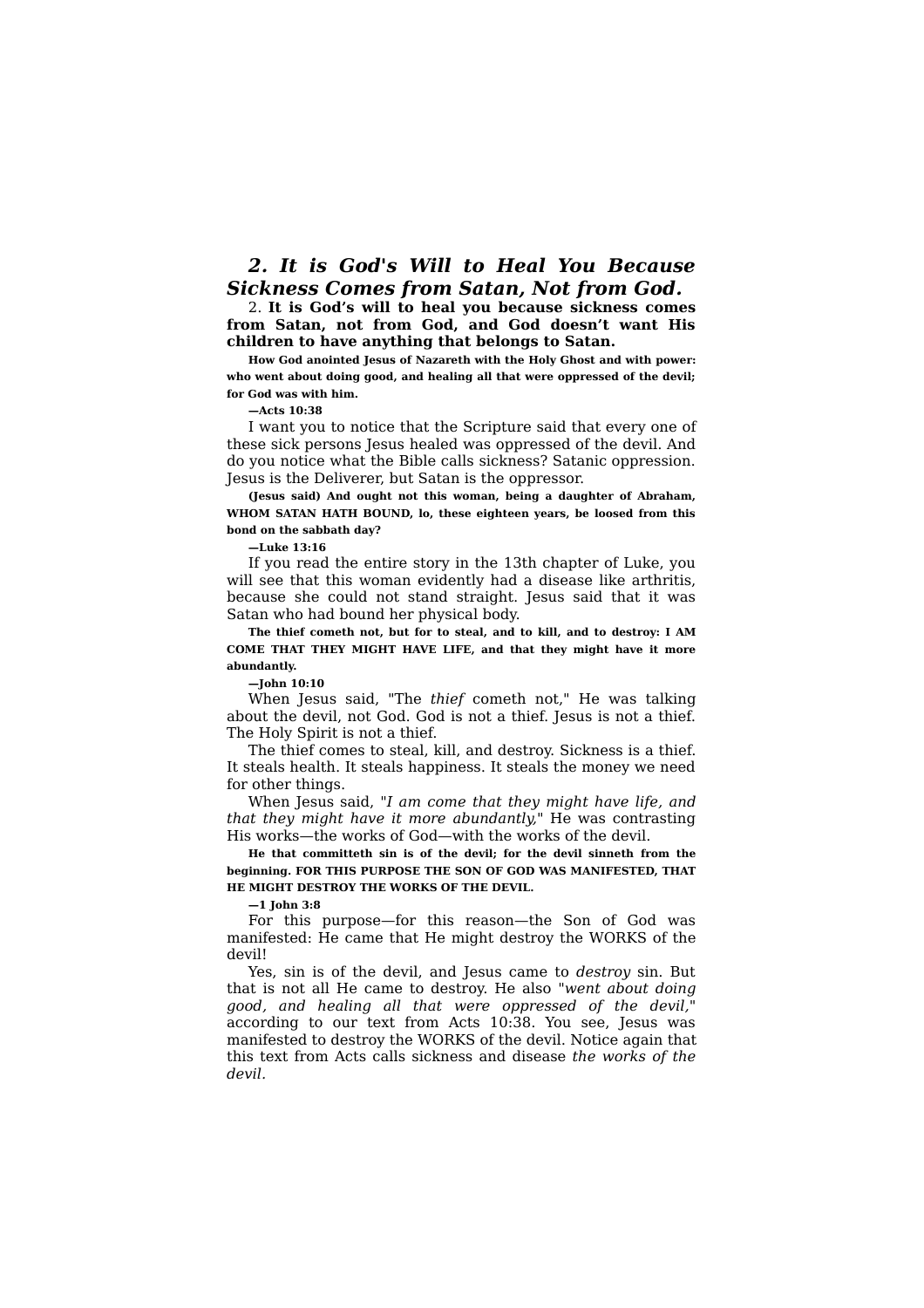When we realize this—when we begin to treat sickness and disease just like we would treat sin and the devil—then we will resist them and not yield to them. Our first mistake is when we yield to them.

I remember how angry I got when the devil tried to attack our children with sickness when they were small. It made me mad for the devil to invade our home and strike those children. I stood against him. I said to him, "You're not going to get in here! You have no right!"

Our children are grown now. Our son, Ken Jr., is an ordained minister. Our daughter, Pat, also an ordained minister, is married to a minister, Reverend Buddy Harrison.

I tell people all the time that all it ever cost us medically speaking to raise these children was \$37.50.

When Ken Jr. was born, the doctor charged \$25. That was the total cost in those 1939 Depression days. And when Pat was born, the doctor charged \$12.50. (The reason it cost less for Pat was that we had a different doctor, and he gave pastors a 50 percent discount!)

(Now, do not misunderstand me. When the time came for our children to start school, we took them in for physical examinations and whatever shots the law said they were supposed to have, but the doctor in the town where we were pastoring then did not charge ministers anything.)

Thank God, healing belongs to us. We need to stand against the devil.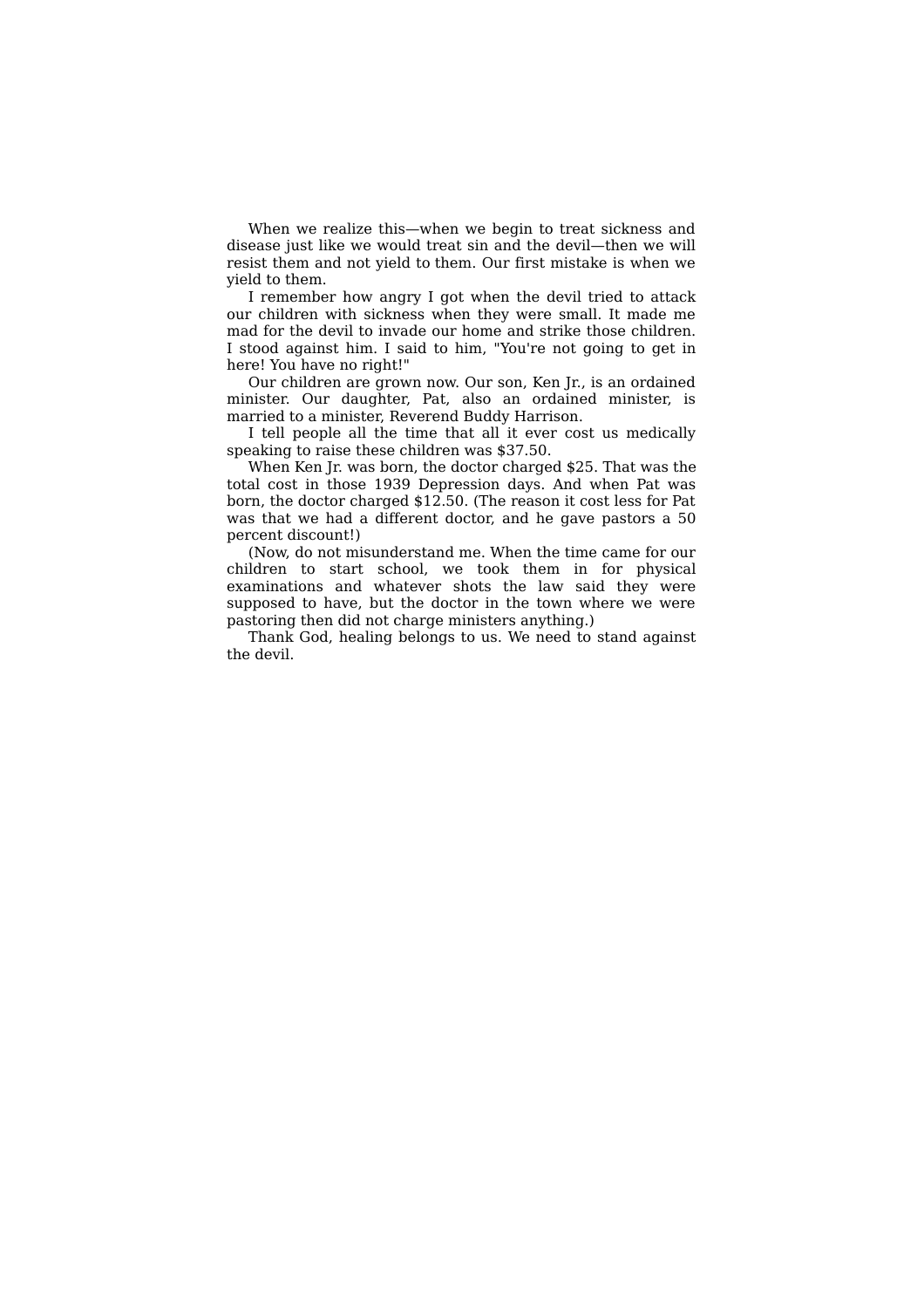## *3. God Not Only Provided Healing in the Old Testament; He Also Provided Healing in the New Testament.*

**3. God not only dealt with sickness and provided healing in the Old Testament under the Old Covenant; He also dealt with sickness and provided healing in the New Testament under the New Covenant.**

Most people who have studied the Bible know that God dealt with sickness in the Old Testament. Furthermore, something about the nature of God can be learned from these Old Testament Scriptures.

As soon as Israel, God's covenant people, came out of Egypt and started toward their homeland, God said to them:

**If thou wilt diligently hearken to the voice of the Lord thy God, and wilt do that which is right in his sight, and wilt give ear to his commandments, and keep all his statutes, I will put none of these diseases upon thee, which I have brought upon the Egyptians: for I AM THE LORD THAT HEALETH THEE.**

**—Exodus 15:26**

The Hebrew literally reads "I will *permit* none of these diseases upon thee, which I *permitted* upon the Egyptians .... " Notice that God did not put the diseases on Israel or the Egyptians. *It is Satan, the god of this world, who makes men sick.* Here, Jehovah declares that He is to be Israel's healer. And then in Exodus the 23rd chapter, God said:

**And ye shall serve the Lord your God, and he shall bless thy bread, and thy water; and I WILL TAKE SICKNESS AWAY FROM THE MIDST OF THEE. There shall nothing cast their young, nor be barren in the land: THE NUMBER OF THY DAYS I WILL FULFILL.**

**—Exodus 23:25,26**

A minister once asked this question: "If you are not going to be *sick,* how are you ever going to *die?"* It tells you right here in verse 26: *"the number of thy days I will fulfill."*

God had promised He would take sickness from the midst of them. That means that they just wore out, fell asleep, and went home, bless God, without sickness.

It is a remarkable fact that as long as Israel walked in the covenant God made with them, there was no sickness among them. There is no record of any babies or young people ever having died as long as Israel kept the covenant. There were no premature deaths, because every person grew to his full age before he laid down his work. You see, **Jehovah God was everything they needed!**

Now, in Deuteronomy the 7th chapter, God said to Israel:

**And he will love thee, and bless thee, and multiply thee: he will also bless the fruit of thy womb, and the fruit of thy land, thy corn, and thy wine, and thine oil, the increase of thy kine, and the flocks of thy sheep, in the land**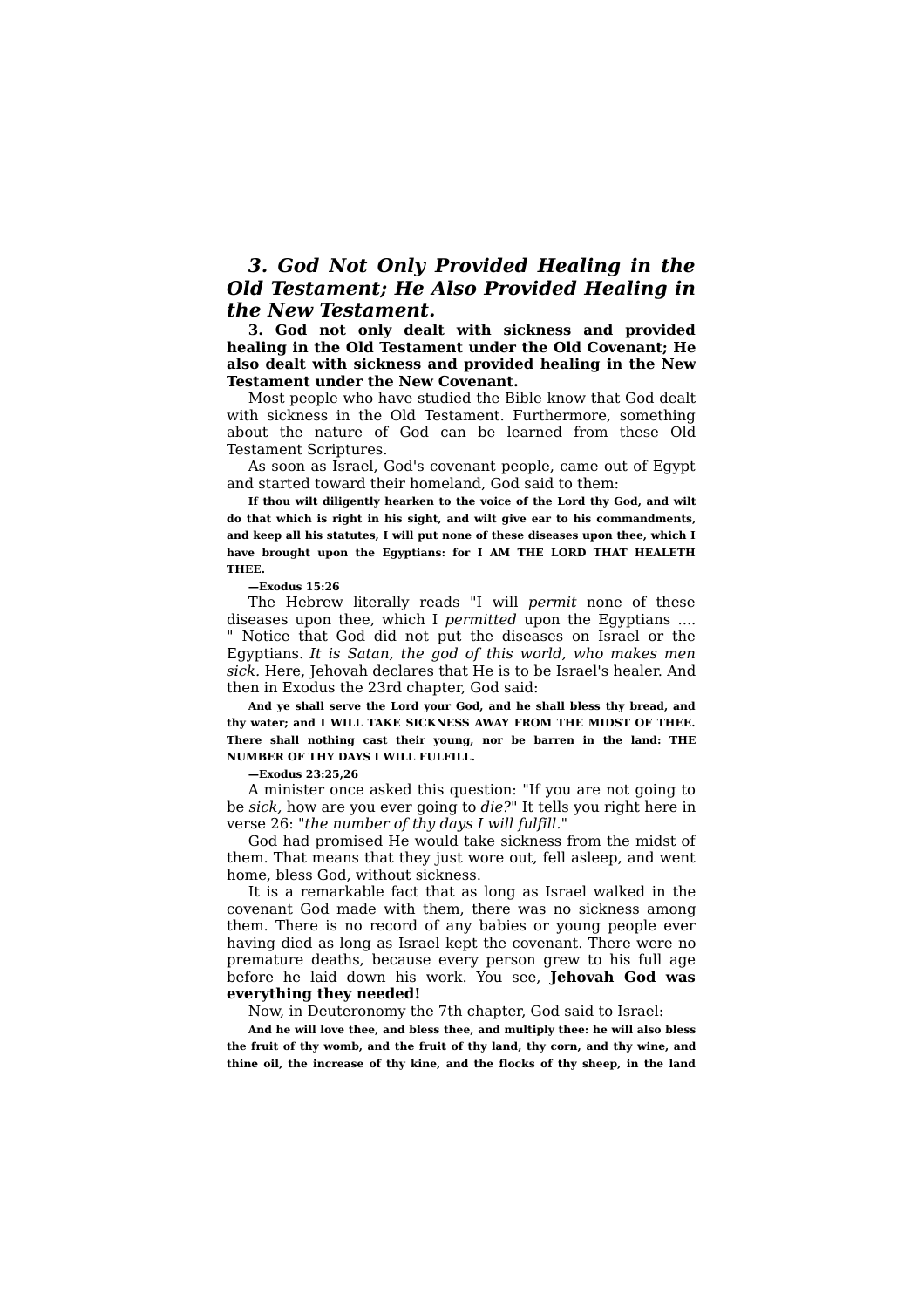**which he sware unto thy fathers to give thee. Thou shalt be blessed above all people: there shall not be male or female barren among you, or among your cattle. And THE LORD WILL TAKE AWAY FROM THEE ALL SICKNESS, and will put none of the evil diseases of Egypt, which thou knowest, upon thee; but will lay them upon all them that hate thee.**

**—Deuteronomy 7:13-15**

This is talking about how God will love, bless, and multiply His children. He says He also will bless the fruit of their womb, the fruit of their land, and the increase of their flocks. That means He will prosper them materially. They will be blessed above all people.

You see, everything connected with the people of God is to bear the stamp of prosperity and success. Sickness and disease are not to be tolerated among them.

Note verse 15: *"And the Lord will take away from thee all sickness*—ALL SICKNESS—*and will put* (or as the Hebrew says, "permit") *none of the evil diseases of Egypt... upon thee."*

In our English Bible, Psalms is one book of 150 chapters. The Hebrew Bible, however, has five books of Psalms, corresponding to the first five books of the Bible. These books of Psalms were Israel's prayer and song books. If you read the Psalms carefully, they continually mention that God is Israel's healer.

One of the most important examples is the 103rd Psalm:

**Who forgiveth all thine iniquities; WHO HEALETH ALL THY DISEASES. Who redeemeth thy life from destruction; who crowneth thee with lovingkindness and tender mercies; Who satisfieth thy mouth with good things; so that thy youth is renewed like the eagle's.**

**—Psalm 103:3-5**

The fact that disease came through Israel's disobedience to the law of God is evident. Forgiveness for their disobedience meant the healing of their bodies. Let me repeat that: *Forgiveness for their disobedience meant the healing of their bodies.*

Did God say here, "Who forgiveth *all* thine iniquities; who healeth *half* of thy diseases—or *all but one?"* No! ALL thy diseases" is what it says.

In the 107th Psalm after God told Israel (v. 11) that the reason for their disease and sickness was that they rebelled against the Word of God and condemned the counsel of the Most High, He declared:

**Fools because of their transgression, and because of their iniquities, are afflicted. Their soul abhorreth all manner of meat; and they draw near unto the gates of death. Then they cry unto the Lord in their trouble, and he saveth them out of their distresses. HE SENT HIS WORD, AND HEALED THEM, and delivered them from their destructions.**

**—Psalm 107:17-20**

They're sick. They draw near to the gates of death. Then they cry to the Lord and He saves them. He sends His Word and heals them and delivers them.

You see, *they had taken themselves out of the protection of*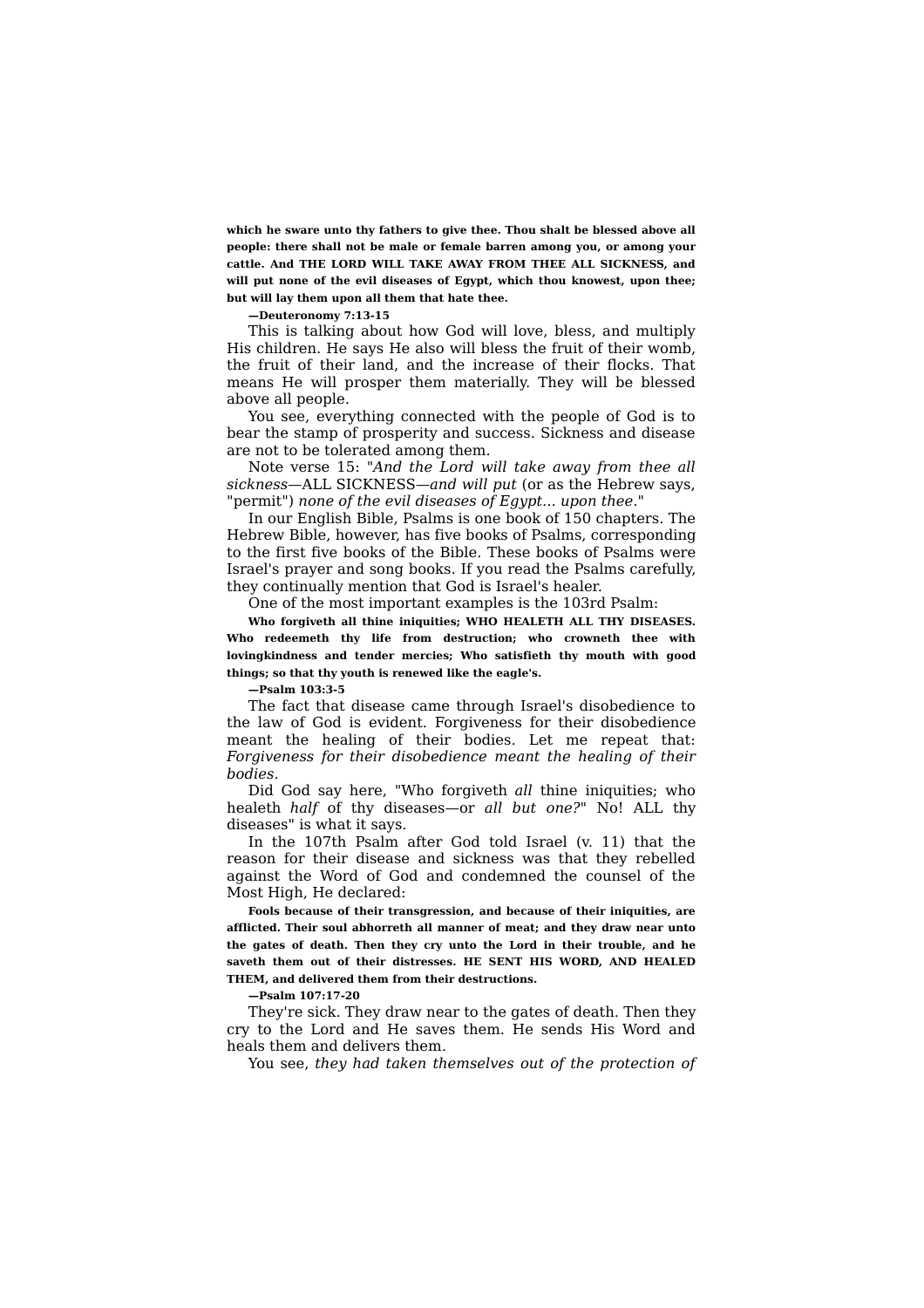*the Covenant that God made with them.* It had been God's plan that they live out their full lifespan without sickness or disease.

We can read and rejoice over all these verses, and still some people will sit around in unbelief and say, "Well, yes, but that is all in the Old Testament. That is just for Israel."

Let me ask you something: Is God any different now than He was back then? Has He changed? Is He the same God? If God was opposed to His people being sick *then,* He is opposed to it *now*—because God never changes.

Remember, the third most important principle you should know about healing is that God not only dealt with sickness and provided healing in the Old Testament; but He also dealt with sickness and provided healing in the New Testament.

I remember something important Jesus said to me once when He appeared to me in a vision. He was talking to me about this very subject, and He said, "Israel were not sons of God."

They never had been born again. They just had a promissory note on redemption. They were *servants* of God.

And Jesus said to me, "If God didn't want His **servants** sick, you know He doesn't want His **sons** sick." Hallelujah!

In addition, the Bible tells us we have a *better* covenant established on *better* promises: "he is the mediator of a *better covenant, which was established upon better promises"* (Heb. 8:6).

If divine healing is not provided under this better covenant, it would not be a "better" covenant.

Under a covenant *not as good as ours,* the children of Israel had the potential of going through life without sickness or disease, of never, NEVER being sick, and of living the full length of their allotted years. Under our *better* covenant (the New Covenant), do we have to go through life sick and suffering? It doesn't make sense.

If one covenant is *better* than another, it includes *all* that the other one included and *more,* too, or it's not better. Is a \$10 bill better than a \$5 bill? Yes! Why? Because it includes all that the \$5 bill is and more.

It said in the Old Testament that God sent His Word and healed them. The Word that He sent was spoken through the prophets, but **the Word that He sent to heal in the New Testament is Jesus Christ the Son of God!** This written Word —the New Testament—unveils to us the Living Word and tells us that by His stripes we were healed. He is the healing Word.

**In the beginning was the Word, and the Word was with God, and the Word was God. The same was in the beginning with God. All things were made by him; and without him was not any thing made that was made ... The Word was made flesh and dwelt among us.**

**—John 1:1-3,14**

Praise God, that was Jesus! He is the Word God sent. Himself took our infirmities, and bare our sicknesses.

I am fully convinced—I would die saying it is so— that it is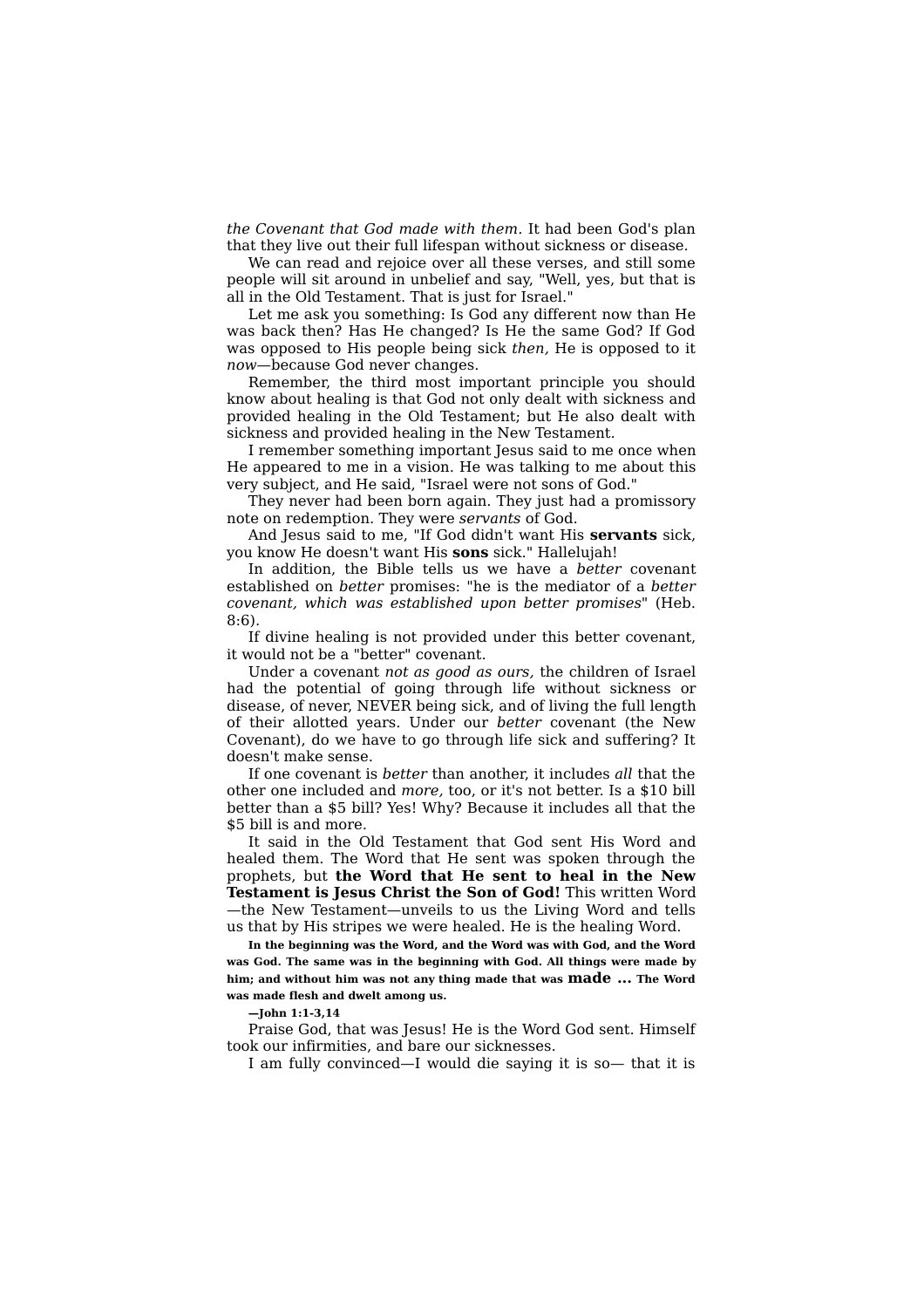the plan of Our Father God, in His great love and in His great mercy, that no believer should ever be sick; that every believer should live his full lifespan down here on this earth; and that every believer should finally just fall asleep in Jesus. (He will know when the time comes to go.)

I was baptized with the Holy Spirit and spoke with other tongues in 1937 as a young Baptist pastor. I then received "the left foot of fellowship" from among the Baptists. Eventually, in June 1939, my wife and I accepted the pastorate of a little Full Gospel church in the blackland of northcentral Texas.

One day a woman in our church and I got to talking about the promises of divine healing. This sister had a Methodist background. Her husband was a farmer.

She told me some Pentecostal people had come into that little town about 1918, had rented an empty store building, and had started a revival.

The family heard about it and decided they would attend. They hooked up the wagon, loaded all their children, and went in town to the meeting. They attended a few times and enjoyed it. The preacher was preaching on divine healing and praying for the sick. People were praying around the altar, and all of them prayed out loud at once!

The one member of their household who could not attend was this woman's 93-year-old grandmother. They got home too late at night for her.

One morning at the breakfast table, Grandma asked about the service. "Well, I know you're not going to like this .... " the granddaughter said, and began to tell her about the fellow preaching on healing, anointing people with oil, and laying hands on them for healing.

But Grandma exclaimed, "WHOOPEE! Glory! Glory! I'm glad you found it!"

"What do you mean?" her granddaughter asked.

"Why," she said, "40 years ago in our Methodist church a fellow came along preaching divine healing, and he invited us to come up and accept Christ as our Healer and Physician, just as we had accepted Him as our Savior. And I went forward with the others. You're old enough to remember most of those 40 years. Did you ever know of my being sick in the last 40 years?"

"Why, no. We just always thought you had a *strong constitution!"*

"No," the grandmother said. "I accepted Jesus as my Physician. I haven't been sick in 40 years. I'm 93 now— and it might interest you to know that I am going home *without* sickness and disease. I'll never have a sick day in my life!"

The sister said to me, "We thought poor old Grandma had become sort of senile, but she encouraged us to go to the meetings."

Grandma lived to be past 94. She got up with the rest of the family before daylight, because by daylight the men and boys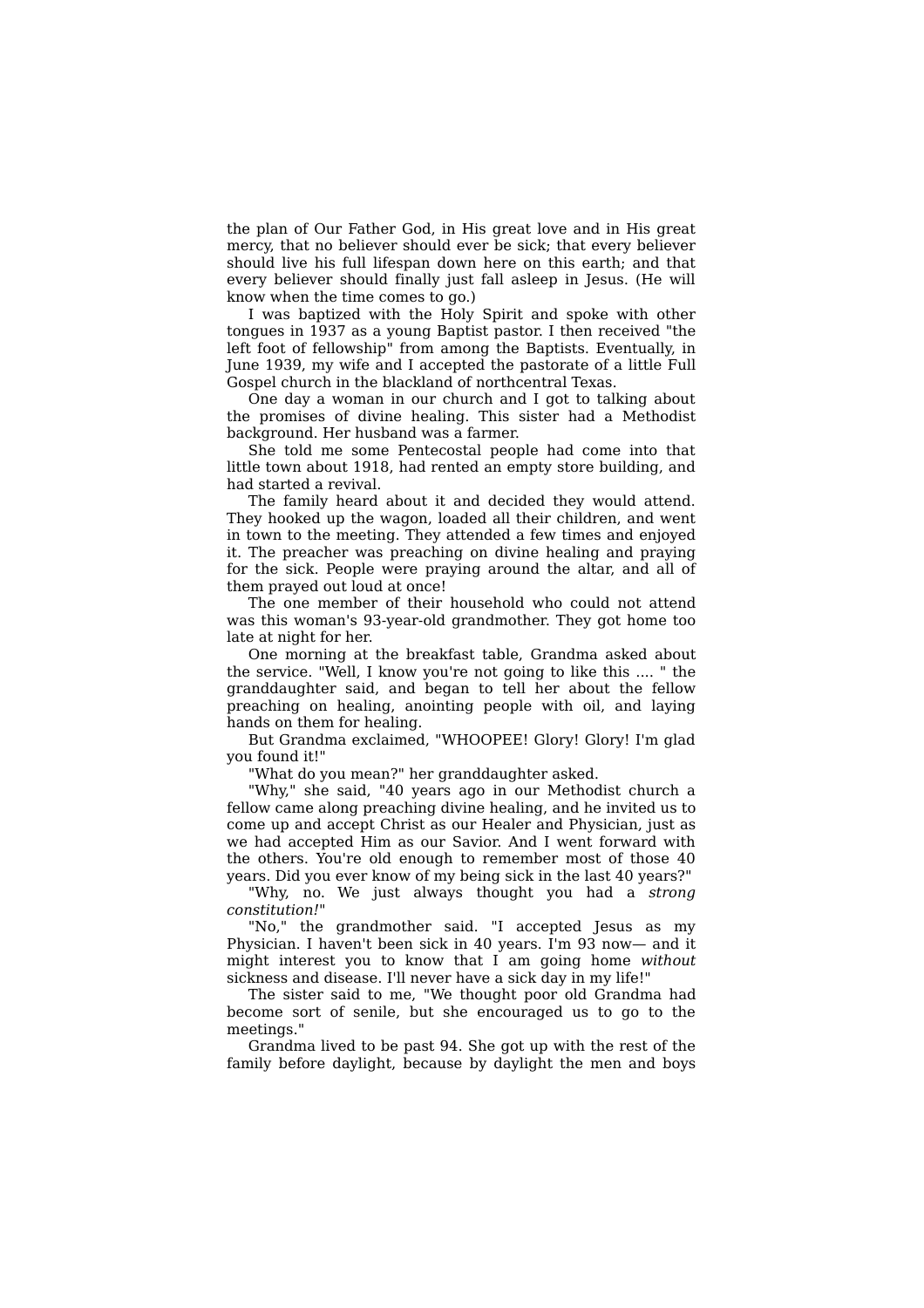would be out in the fields working. After breakfast she would always wash and dry the breakfast dishes, clean up the kitchen, and sweep it out while her granddaughter was making the beds and cleaning the rest of the house.

By 9 o'clock they would meet in their sewing room. While the granddaughter mended, Grandma would read the Bible to her.

The sister recalled, "At the breakfast table one morning, Grandma said, 'I'm going home this morning at 10 o'clock.' We passed it by, but before my husband went out to the fields, he said, 'What is she talking about? Does she think she's going back home?' We didn't understand what she meant."

Grandma went ahead and washed all the breakfast dishes and pots and pans that it took to feed eight children plus the three adults, swept out the kitchen, met her granddaughter at 9 o'clock in the sewing room, sat down, and began reading the Bible to her.

Her granddaughter said, "Just about 10 minutes till 10, she turned to me and said, 'Let me read this to you ....' She read the 20th and 21st chapters of Revelation. She got through about 10 o'clock, said, 'There's Jesus—and I must go! Goodbye!' waved, and went home, sitting there in a chair."

(And she was Methodist! Bless God, if it would work for a *Methodist,* it ought to work for anybody!)

Oh, hallelujah, we have sold God short so many times.

"Yes, but maybe that's not God's will for me," you might say.

Well, you just go right ahead and talk yourself out of it. Talk yourself into being sick. Talk yourself into dying early—and you will have what you say, because Jesus Himself plainly said:

**That whosoever shall say ... and shall not doubt in his heart, but shall believe that those things which he saith shall come to pass; he shall have whatsoever he saith.**

**—Mark 11:23**

I'm going to state it again: It is NOT God our Heavenly Father's will that Christians should suffer with cancer and other dread diseases that bring pain and anguish. It IS God's will that we live our full length of time on earth.

As long as Israel kept the Old Covenant laws, no illness was among them; but when they sinned, their bodies were filled with disease. They were sick because of broken laws—because of sinning against the Word of God.

But what is so wonderful about it is that even then —when they had sinned and their bodies were filled with disease—they had a right to turn to the Lord and find *forgiveness* for their sins and *healing* for their bodies, because the Bible says, *"Who forgiveth all thine iniquities; who healeth all thy diseases"* (Ps. 103:3).

Is healing in the New Covenant? Come with me to the Book of James in the New Testament.

**Is any sick among you? let him call for the elders of the church; and let them pray over him, anointing him with oil in the name of the Lord.**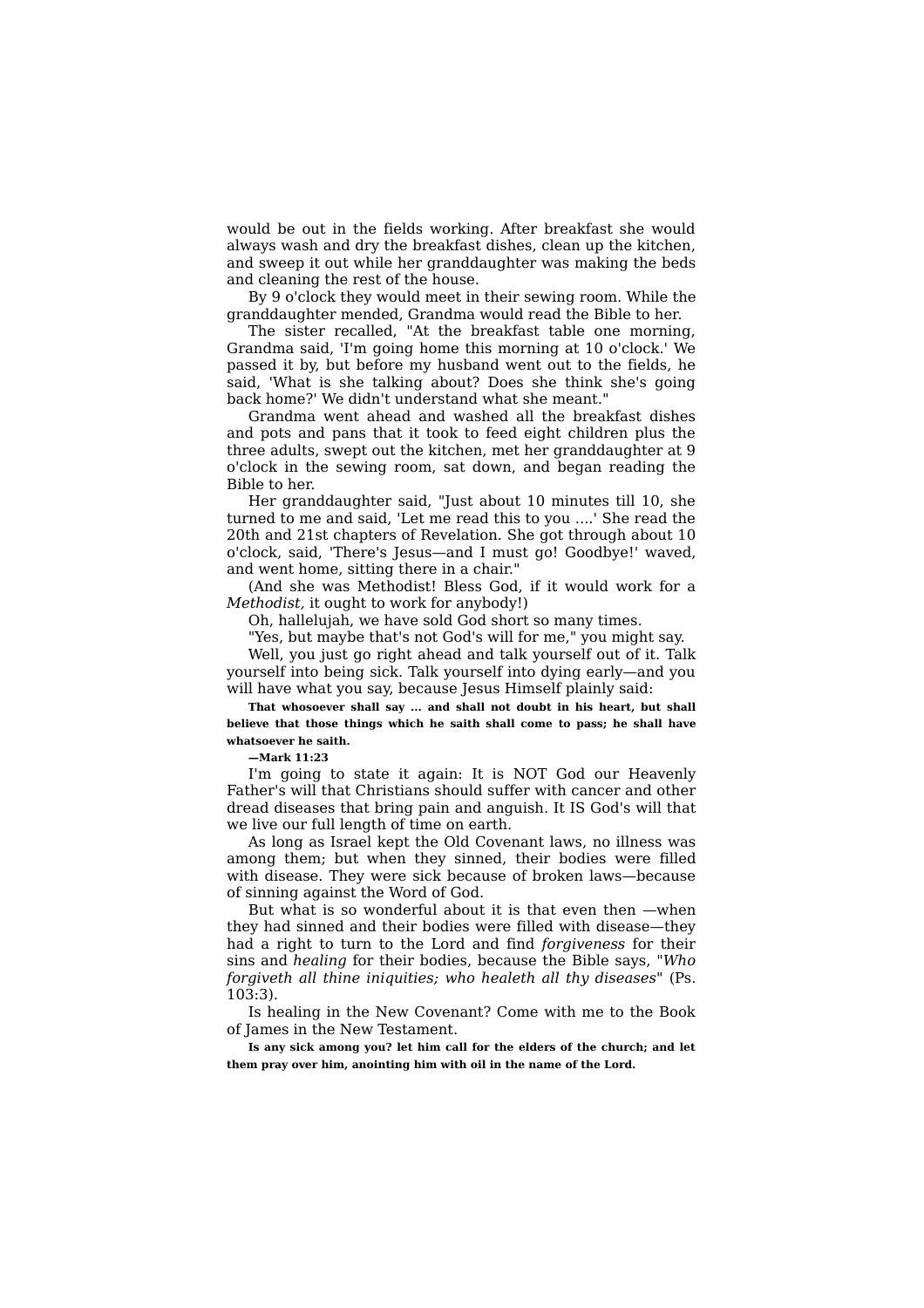#### **—James 5:14**

Did you notice that there is a question mark at the end of that first sentence? James asked a question: "Is there any sick among you?" You would not write to a church today and say, "Is there any sick among you?" You would just write,"... the 85 or 90 percent of you who are sick."

The fact that James asked the question infers there should *not* have been any sick among them. It infers they should have known Matthew 8:17, *"Himself took our infirmities, and bare our sicknesses."* It infers they should have known First Peter 2:24, *"by whose stripes ye were healed."*

But *is* anyone sick among you? Let him call for the elders of the church. What church is that? It is the New Testament Church, of which all born-again believers are a part. Some groups think they are "The Church," but they aren't. They are not the whole sum and total of the Church of Jesus Christ; they are only a part of it.

I will tell you something else. The "early Church" was not really different from the Church today. Christ was the head of The Church then, and He is the head of The Church now. I'm in the same Church they were in.

I was reading where a seminary professor (a fellow with a big education but knowing nothing about the Bible) said that this verse, James 5:14, just belonged to the Jews.

He said that James was addressing the Twelve Tribes scattered abroad. He also said that because God had made a covenant of healing with the Jews, *they* could be healed even under the New Covenant, but *Gentiles* could not, because they never had been included in the covenant.

But it says right here, *"Is any sick among you? let him call for ... the church."* That poor fellow failed to realize that there are Gentiles in "The Church," for "whosoever will may come." Therefore, healing does not belong exclusively to Jewish believers; it belongs to "The Church."

The Book of Galatians is a letter written to all the churches in Galatia—and these churches were all Gentile churches. The Spirit of God plainly stated through the Apostle Paul:

**Christ hath redeemed us from the curse of the law, being made a curse for us: for it is written, Cursed is every one that hangeth on a tree: That the blessing of Abraham might come on the Gentiles.**

**—Galatians 3:13,14**

Because one of the curses of the law is sickness, we could paraphrase this verse this way: "Christ has redeemed us from the curse of sickness, being made a curse for us ... that the blessing of Abraham might come on the Gentiles .... " Glory!

When I was studying the Bible as a boy on the bed of sickness and found a good Scripture that offered a possibility of my being healed or given material prosperity, somebody would always say, "That's just for the Jews." I didn't know any better, so I let them put out this light.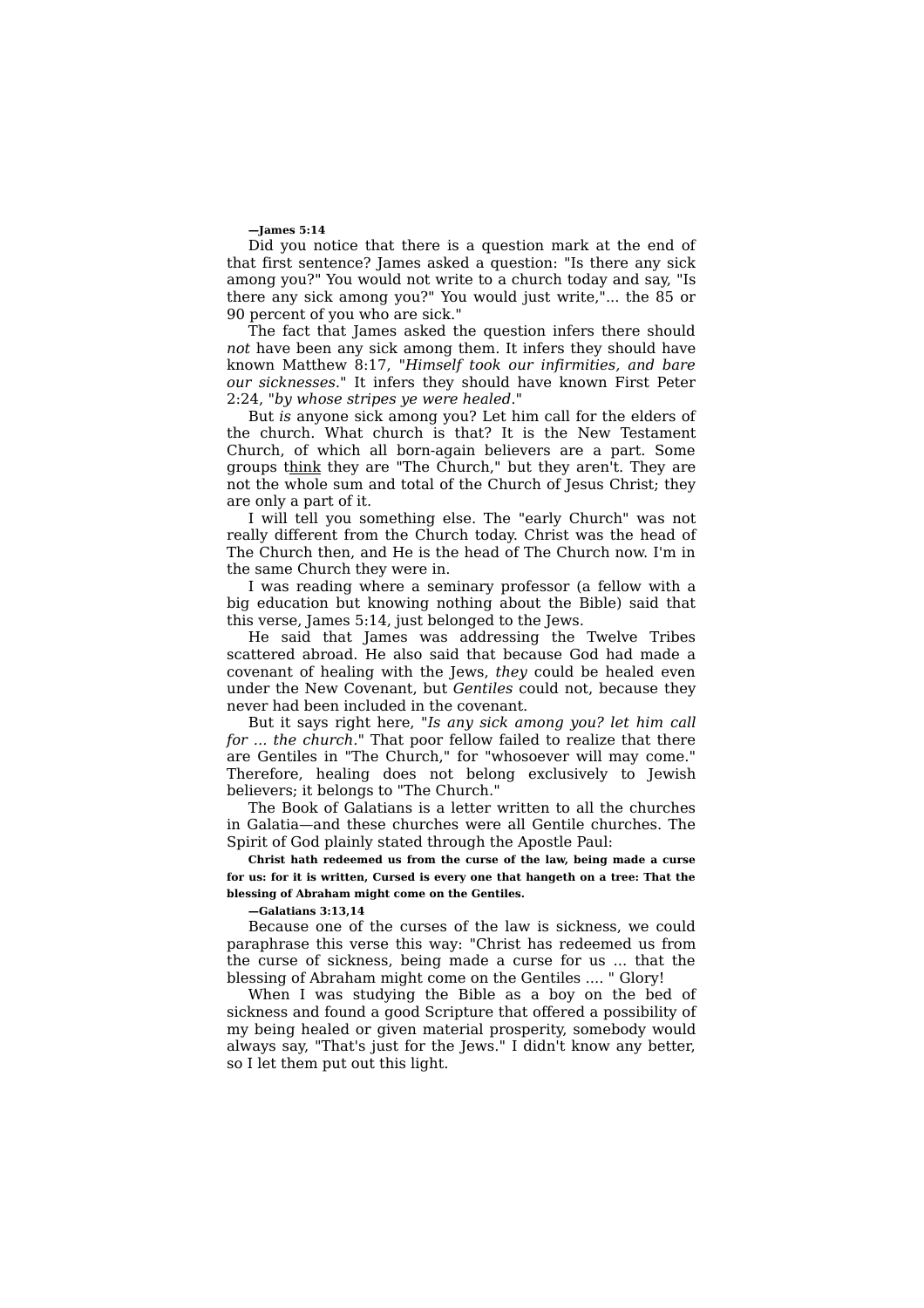Wouldn't it be strange that God would want the Jews to be without sickness—He would want Israel to prosper and be successful—but He would want His Church, that He sent His only begotten Son to die for, to go through life sick and afflicted, in pain and misery, poverty stricken, their nose to the grindstone, living on Barely-Get-Along Street, away down at the end of the block, right next to Grumble Alley? Wouldn't that be strange?

If that were so, then why did Jesus Christ, the Son of God, say, *"If ye then, being evil* (carnal, natural human beings) *know how to give good gifts unto your children, how much more—* HOW MUCH MORE, HOW MUCH MORE, HOW MUCH MORE, HOW MUCH MORE—*shall your Father which is in heaven give good things to them that ask him?"* (Matt. 7:11).

If you had children, would it be your will that your children be sick and afflicted? Certainly not! Would it be your will that they go through life poverty stricken and begging? No, no, no!

Many parents have worked their fingers to the bone to see that their children receive a better education than they had. Why? So life will be easier for them. Because they love them.

Now, do you think God loves us any less? Jesus said He loves us *more.*

Oh, I was so thrilled when I found out about that! I haven't stopped shouting yet.

I was preaching once in a large church in Texas when God dealt with me to preach on Sunday morning.

He gave me the message and the text.

I preached on the subject "He Has Redeemed Us from the Curse of Poverty." (There were some of those Sunday morning Christians there whom I never got to preach to at any other time, and I wanted them to find out what belonged to them.)

Then the pastor took me out to Sunday dinner. He sat there and whined and cried and said, "Brother Hagin, I *wish* I could believe that. That sounds good. I *wish* I could believe that God wanted me to have something in this life."

I told him, "Bless God, *I* can believe it! It's in His Book, and He wants me to have what He paid for."

The poor fellow. He never has had anything except sickness, disease, poverty, tragedy, and debt. He wanted to believe it and couldn't. Why couldn't he? He was steeped in religion brainwashed with religious teaching—instead of being New Testament taught. He could not believe that God is that kind of God; that His Heavenly Father is that kind of a Father. Oh, thank God He is. HE IS. HE IS.

The 53rd chapter of Isaiah gives us a graphic portrait of the coming Messiah, the Lord Jesus Christ. The literal Hebrew translation says:

**He was despised and shunned by men; a man of pains, and acquainted with disease; and as one who hid his face from us was he despised, and we esteemed him not. But only our diseases did he bear himself, and our pains**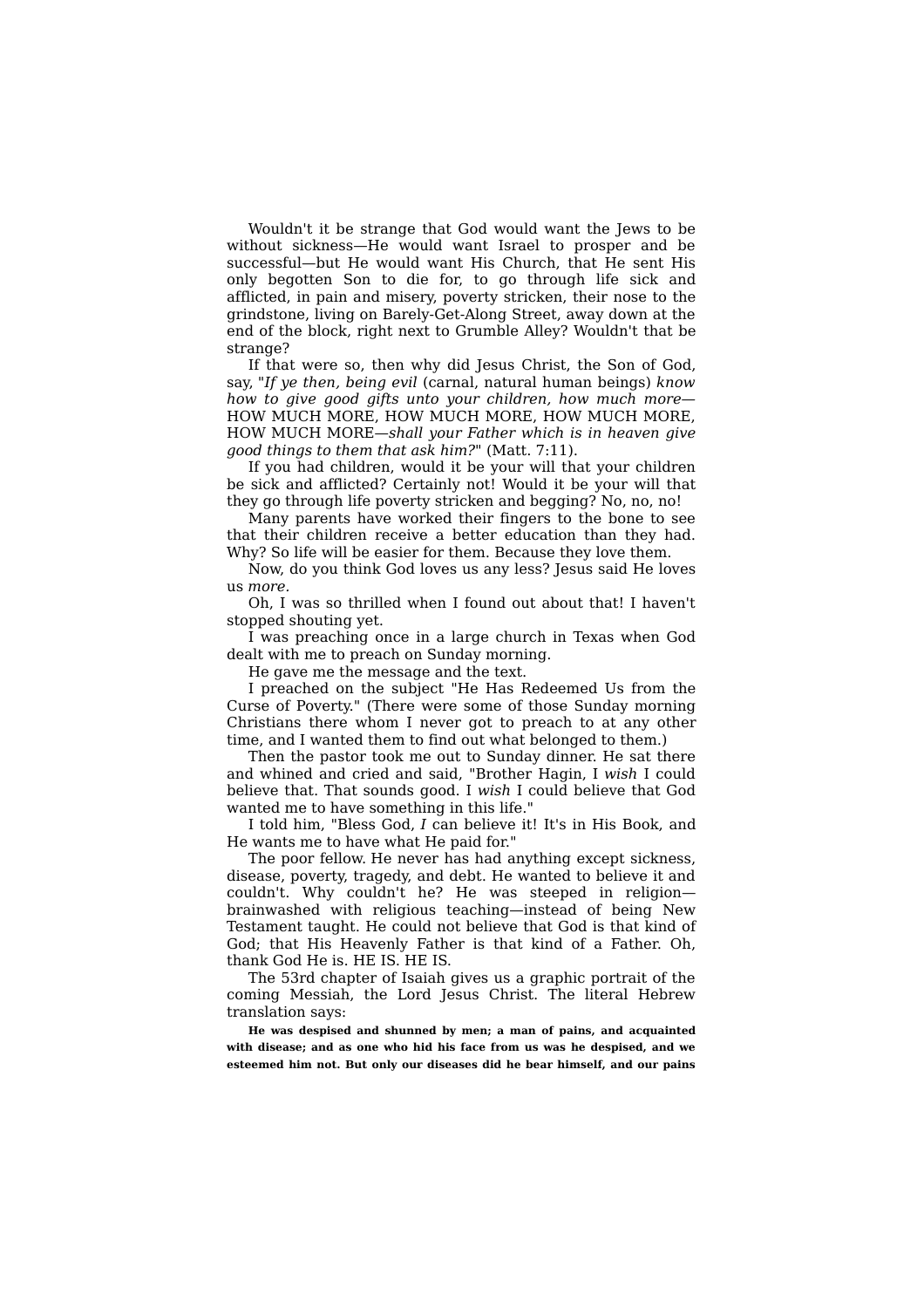**he carried: while we indeed esteemed him stricken, smitten of God, and afflicted. Yet he was wounded for our transgressions, he was bruised for our iniquities: the chastisement for our peace was upon him; and through his bruises was healing granted to us.**

**Isa. 53:3-6, Leeser**

We are the ones who transgressed. We are the ones who sinned. It should have come on us. These Scriptures have to do with the disease and sin problems that confront the Church and the world today.

You see, God dealt with man's spirit, soul, and body when He laid our iniquities and diseases upon Jesus. As Matthew said, *"Himself took our infirmities, and bare our sicknesses"* (Matt. 8:17). That is under this New Covenant—this New Testament. Healing belongs to us in the New Covenant.

Now let's go back again to James 5:14,15. *"Is any sick among you? let him call for the elders of the church; and let them pray over him, anointing him with oil in the name of the Lord: And the prayer of faith shall save the sick, and the Lord shall raise him up."*

That is not talking about salvation, because it says "the Lord shall raise him up."

But, wait, that is not all of it! I want to show you something we've missed at the end of verse 15. *"And if he have committed sins, they shall be forgiven him."*

If he has done what?

Committed sins.

I have had people tell me, "The Lord is not going to heal Brother So-and-so. He's sinned. He's done wrong. I know He won't heal him."

Then I prayed for him, and he got healed.

I've had people say, "That fellow Hagin must not be right, because he prayed for this person and got him healed—and I happen to know that he has *sinned."* But did they happen to know he had *repented!*

The mercy of God amazes me.

Years ago, when people whom I thought surely would *not* get healed *did,* and when good church members I was sure *would* get healed but *didn't,* I almost was ready to accuse God and say, "Lord, why did you heal *that* person?"

I was holding a meeting in South Texas at the time our second granddaughter was born. My wife went home to be with our daughter, and I was struggling along. The meeting was just dead for the first week. It was one of the toughest places I had ever been.

About Tuesday night of the second week, the Spirit of God moved on a man. The Word of Knowledge was manifested through him. Some healings took place. Others were used by the Spirit in tongues and interpretation, but God's using this particular man just really set the meeting off.

I said to myself as I sat on the platform, *This is the turning*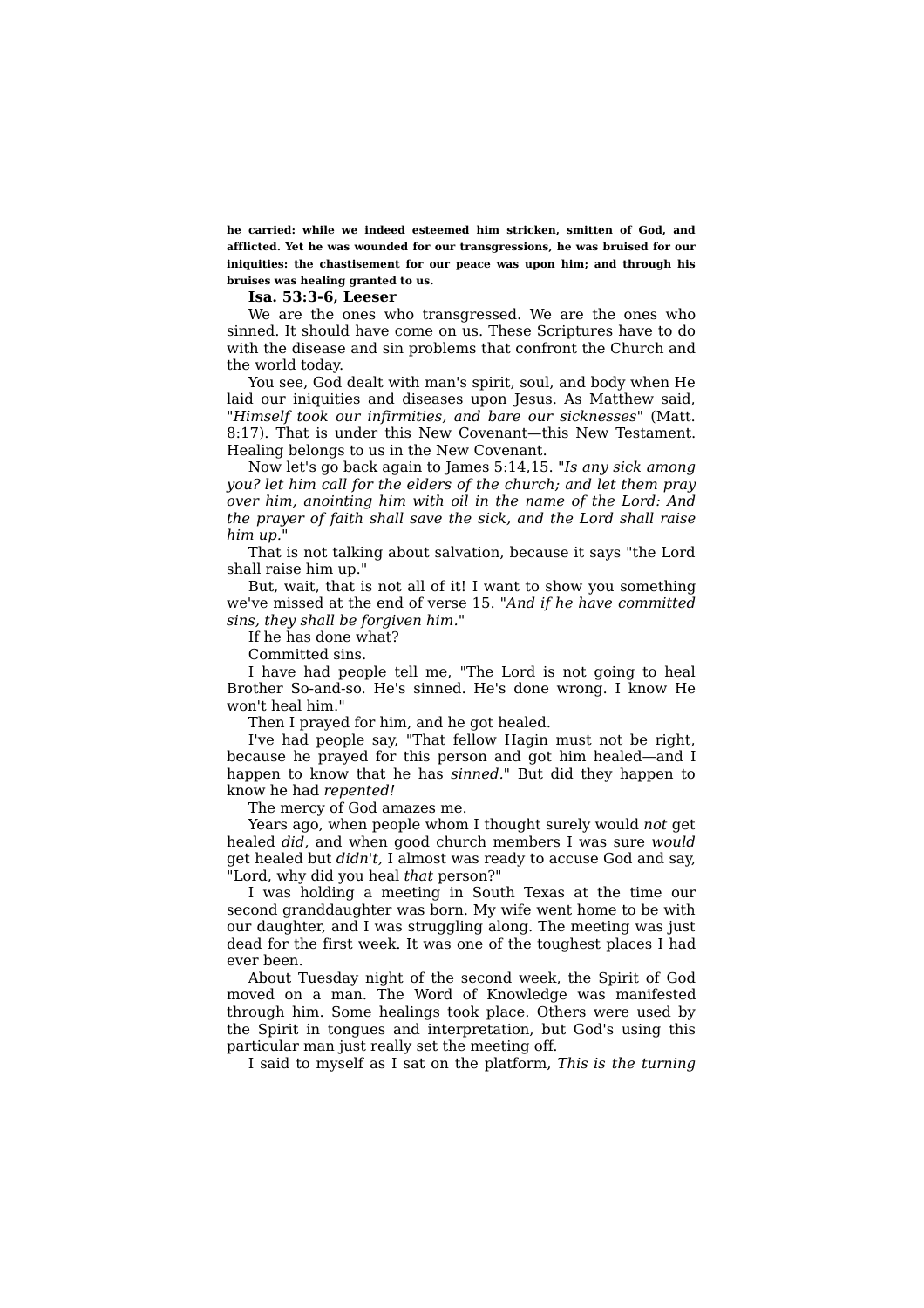*point. From now on this will be like another meeting.* And it was. There was as much difference in the last half and the first as there is between daylight and dark. God blessed immeasurably. Great things happened. I saw people get healed.

I was staying in a little travel trailer. I watched the 10 o'clock news, turned the television off, and went to bed—but something kept bothering me.

You see, I had driven down the main street of that town that very day, and I had seen this man who was so mightily used of God go into a dark dive. When something like that happens, your mind just runs. You think *What is he doing in there*? Then the devil fills in all the blanks for you!

I drove around the block, came back, and he was still in there. I don't know how long he stayed.

So I was lying there trying to go to sleep, and that thought just kept pestering me: *Why did God use that fellow*? Several days before I had heard him say some things that were just not up to par. That kept coming back to me, too.

I struggled for 30 minutes to get off to sleep. (My wife can tell you that I usually go to sleep by the time my head hits the pillow.)

Finally I sat up in bed and said, "All right, Lord! All right! I'm going to ask You: Why did You use that fellow? Didn't You see him go into that dark dive like I did? Didn't You hear what he said, like I did?

"I know that was You tonight. I know the Spirit of God. I know that You revealed things to him, that You worked through him, and that healings took place. I saw them: miracles, right in front of our eyes.

"But, God, why couldn't You have used old Sister So-and-so, 80 years old. She's been in The Way for 50 years almost. She's filled with the Holy Spirit, sanctified, holy, separated ... Or if You didn't want to use her, why didn't You use (and I mentioned a few others)."

I got it off my chest. I waited for Him to answer. Down inside myself I heard it. It hit me so hard it was like somebody hit me in the stomach with their fist. I grabbed my stomach.

He said, "Your trouble is, you don't believe your own preaching."

I tried to defend myself. I said, "Lord, You've hit me a low blow. Why, I'm a stickler for the Word. I believe the Word."

"No," He said, "you don't."

He said, "You were teaching the other morning in the Bible class from Isaiah 43, where I said, *'I, even I, am he that blotted out thy transgressions for mine own sake, and I will not remember thine iniquities'"* (vv. 25,26).

He said, "You may have seen that fellow go in that place, but you don't know what happened. When he saw what he was getting into, he said, 'Dear God, what's the matter with me? I didn't intend to get into this. Lord, forgive me.' And I didn't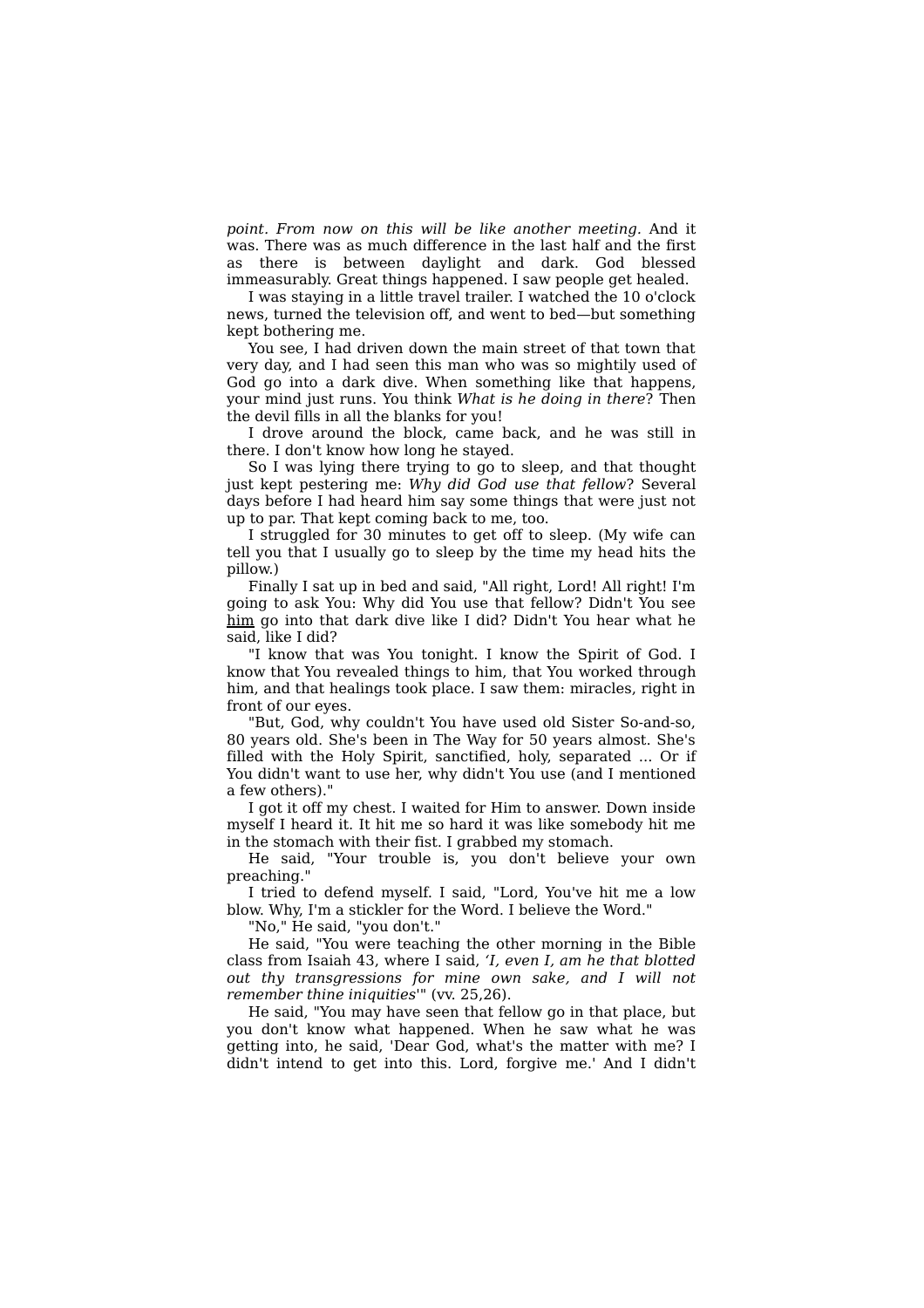remember that he had ever done anything wrong."

(And He didn't remember, did He? You see, *we* remember a person's sins, but God doesn't. How does He keep from it, you ask. I don't know. Go ask Him, if you want to know. I don't want to know; I just believe it.)

He said to me, "You asked why I couldn't use Sister So-andso. What you don't know about that dear old saint is that she has been in disobedience for 40 years. You can't see that on the outside. I talked to her 40 years ago about doing some things and she wouldn't. She comes to church, lives right, and on the outside looks good. But this man had done wrong and had repented of it. I did not remember that he had ever done anything wrong."

I said, "Thank You, Lord. Just go ahead and use him if You want to. It's all right with me. I'll believe my preaching." I lay down and went to sleep.

You see, people sometimes say, "You know that *couldn't* have been God. That fellow used to be *this, or* that woman used to do *that.* That *couldn't* be God working through them."

But if they have repented, God doesn't remember that they ever did anything wrong!

Can you see that?

Often, people have been robbed of healing that belonged to them because somebody told them, "You've done wrong. You're going to have to pay for it. God's going to hold that against you forever. You're going to have to go through life sick and suffering."

A man in Houston told me, "The doctor said, 'If you stay on your job, you'll fall dead any minute of your heart condition, high blood pressure, kidney disease, and liver trouble.'"

This was back in the 1950s. Every healing evangelist in America had laid hands on this man, and no insinuation, because I had laid hands on him twice, and he hadn't gotten healed.

He said, "In 36 years, I've missed it. Oh, I've missed it so many ways. I've failed. I could have been a better Christian."

I showed him this verse in James: *"The Lord shall*

*raise him up and if they have committed sins*\_\_\_\_" (Did you notice it said sins, not sin?)

"What awful sins have you committed in these 36 years?" I asked him. "How many people have you killed?"

"Not any," he said.

"How many banks have you robbed?"

He said, "None."

"Well," I said, "what awful sins *have* you done?"

He said, "Really, I haven't done much as far as sins of commission are concerned. It's sins of omission. I could have done so much more than I did. I could have given more to missions."

I said, "Have you repented?"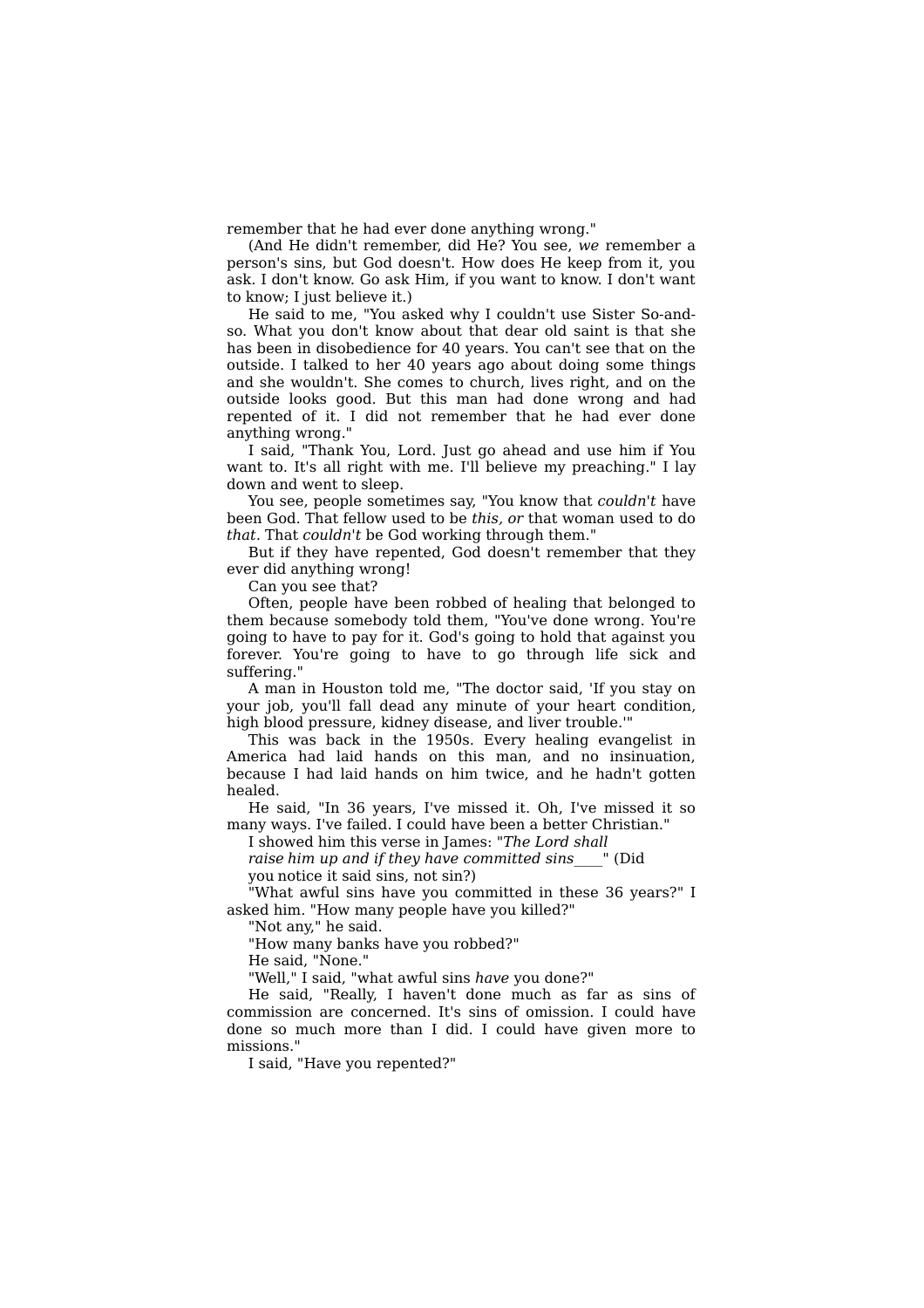"Oh, yes."

"Those sins are forgiven," I said. "Now let Him heal you."

I laid hands on him. He didn't fall dead on the job. He worked until he was 75 years old, and he was still alive the last I heard of him. He had been letting the devil cheat him because he had missed it.

No, I'm not encouraging people to do wrong or sin, but don't let the devil rob you of your healing just because you missed it.

People have asked me, "Brother Hagin, if healing is ours, why don't we have it in our church?" I'll tell you why: because you don't *preach* it in your church.

Although healing belongs to us, and Jesus purchased it for us, it does not fall on us like ripe cherries off a tree. The same is true of salvation.

Did you ever stop to think about it: Jesus did not just die for us; He shed His blood, died, and purchased redemption for everybody in the world.

Salvation ... the New Birth ... the remission of sins ... belongs to the worst prostitute walking the streets of your city just as much as it belongs to you. Why doesn't she have it, then, if it belongs to her?

Because redemption does not "fall" on you. Although it *belongs* to you, you must do something with it. You can either receive it or reject it. You are not a robot. God will not push His blessings off on you.

Jesus said, *"Go ye into all the world, and preach the gospel to every creature. He that believeth and is baptized shall be saved: but he that believeth not shall be damned"* (Mark 16:15,16).

Even after we are born again, we may use our free moral agency. We don't become machines.

I was born and reared a Southern Baptist. I had heard the New Birth preached all my life. I joined the church and was baptized in water at 9 years of age. Many people in the church make the mistake of thinking that joining the church is the New Birth.

On my bed of sickness as a teenager, I came to the realization that I was not saved—had never been saved —and did not know God. Having had salvation preached to me, and knowing that God would forgive me, I cried out to Him in the Name of Jesus.

It was like a two-ton weight rolled off my chest. Peace came in. Really, right then, it did not make any difference to me whether I lived or died; I was so happy.

Why didn't healing "fall" on me if healing was for me? Salvation was all I knew at that point. It was all of the Bible I had ever heard preached. I couldn't believe beyond it.

You see, I had the door shut on God. For lack of a better term —and I say this humbly—God and the Holy Spirit are perfect gentlemen. They will not push in on you.

The devil is not a gentleman. Open the door an inch and he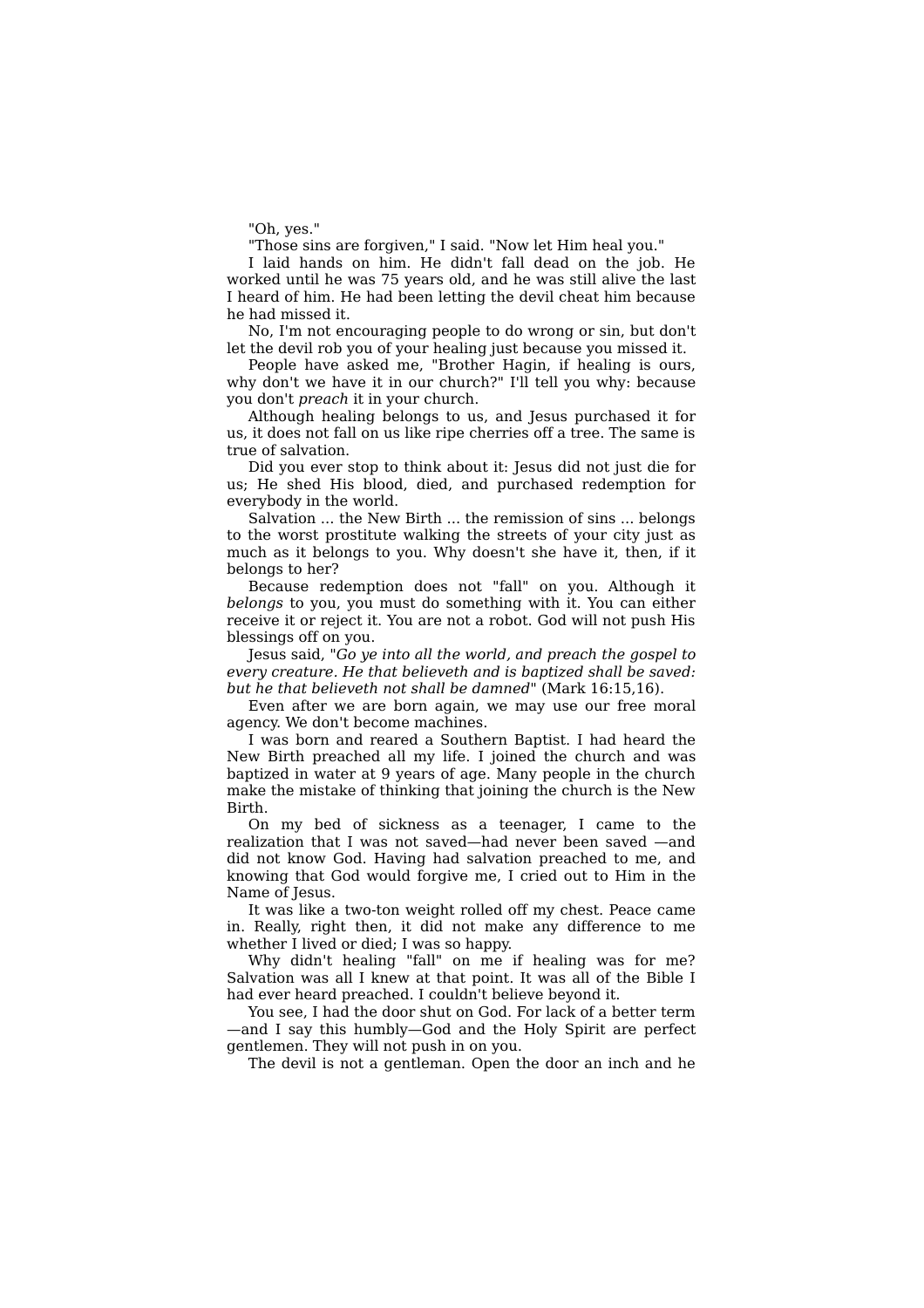will stick his foot in it. His evil spirits *drive* and *force* people to do things. You see that all through the Bible.

The Holy Spirit never uses force. The Holy Spirit is gentle. You never read where the Holy Spirit *forced* anybody. The Holy Spirit *leads* people: *"As many as are led by the Spirit....''* (Rom. 8:14). The Holy Spirit will *lead* you. It is up to you to *follow.*

I did not know that. Therefore, I was an invalid for 16 long months until I could get into the Word of God and find out what belongs to me.

However, I never doubted—the thought never entered my mind—that the Lord would not forgive me of my sins and save me, cleanse me, and make me a new creature. I don't understand people who doubt their salvation. I never have had a shadow of a doubt about my salvation since being saved the 22nd day of April 1933 in the south bedroom at 405 North College Street in McKinney, Texas.

The devil knew better than to bring that up to me. He knew I would have quickly put him on the run with a few jabs from the Sword of the Spirit, the Word of God.

Gradually I began to see what God's Word says on the subject of divine healing. It took me a long time to see it—16 months—because I had not been taught that divine healing is for today.

Nobody had ever told me that the New Birth had been done away with, but people did tell me that healing and miracles had been done away with.

But I got into the Bible. Thank God for this Book. I can remember those hours, days, weeks, and months bedfast. I used to sleep with the Book in my arms.

After I had been bedfast about a year, I had gotten to the point where I could read all day long if I wanted to. My family got concerned about it. They loved me, but they didn't understand what I was learning. I had begun to talk about some things I had seen in the Bible. They said, "Oh, no! Now, son, that's not for us today."

I kept my own counsel and stayed with the Word. We Baptists had a motto: "The Bible says it, I believe it, and that settles it for me." I wrote in red ink in the fly leaf of my Bible: "The Bible says it, I believe it, and that settles it."

My family asked the doctor to come by. (Doctors still made housecalls in 1934!) I had the Bible spread out on the bed, and was making a few notes when he came.

He said, "I haven't seen you in a long time, and I was out this way making another call, so I stopped by." I had not known he was coming, but they didn't have me fooled; I knew my family had asked him to come.

He checked me over. Then he pointed to the Bible on the bed and said, "Son, are you reading that much?"

"That's all I do read," I said.

He said, "Do you ever read the funny paper?" (Today they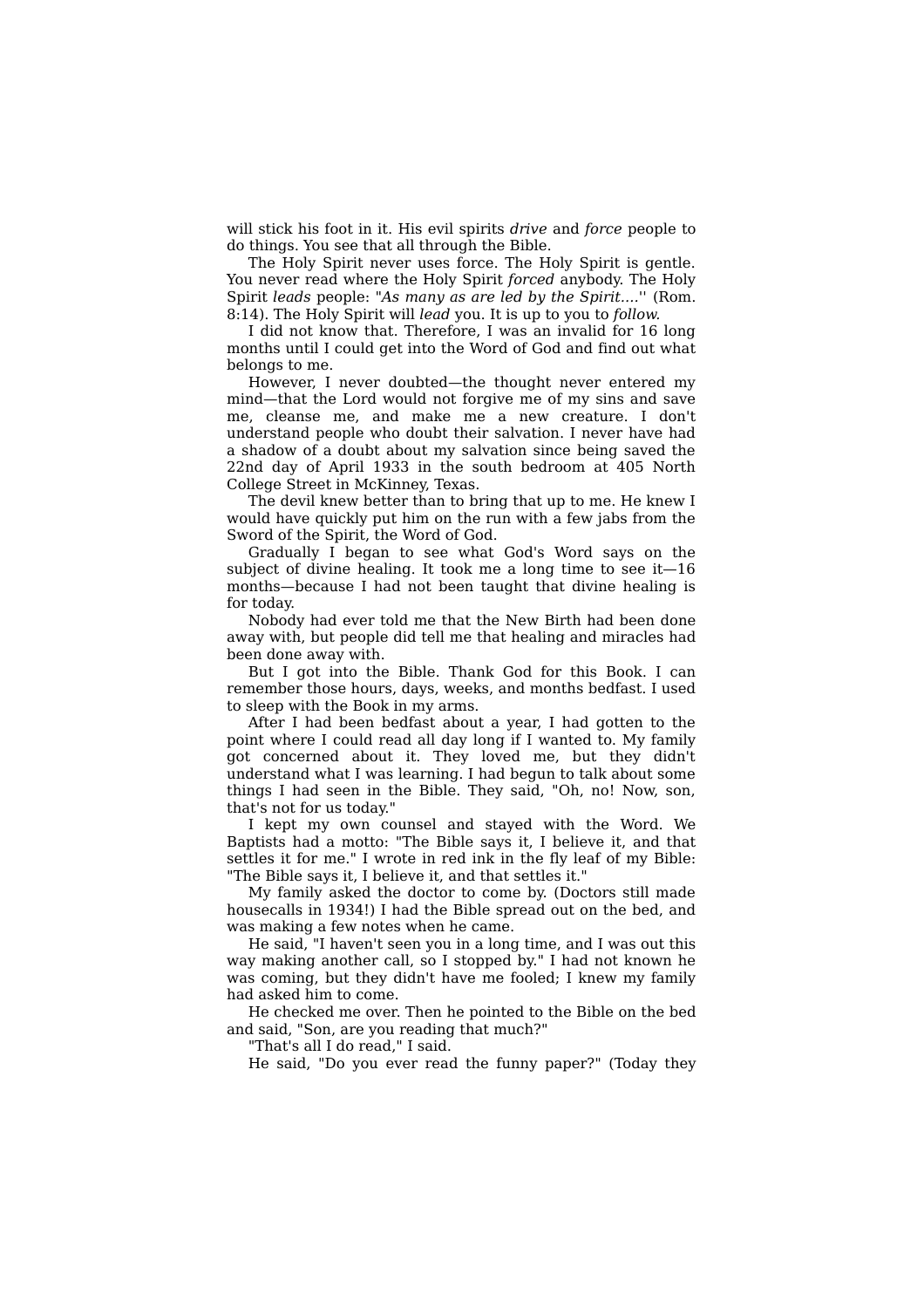call it the comic section.)

I said, "No, sir. I don't have time."

I knew he thought I was an idiot. Here I was bedfast 24 hours a day and I'm saying I didn't have *time* to read the funny paper. What I meant was, "I'm not going to waste my time reading the funny paper—not at a time like this."

He said, "Do you ever read the sports page?"

(I do now, but I didn't then.) I said, "No, I never read the sports page. I don't have time."

"Do you ever read the newspaper?"

I said, "No. Once in a while I'll glance at the headlines if somebody else is reading the paper in the room. I don't have time."

He said, "Do you read any novels?"

I said, "No, sir. I don't have time."

"Well," he said, "It's all right to read the Bible, but if you stay with one thing all the time, you'll become a fanatic!"

I'm glad I did! Praise God, I'm glad I did! I became a fanatic! I'm still a fanatic after over 60 years. That doctor talked to me over 60 years ago, and I'm *still* a fanatic.

But I'll tell you one thing: Getting to be a fanatic got rid of my paralysis for me. It got rid of the incurable blood disease for me. It got rid of the heart condition for me.

I have had time to read many other things since then, but books, magazines, and newspapers were not going to bring me the help I needed when I was sick. I knew what I was seeking had to be in the Word, so I put the Word first.

And when I saw what the Bible says about healing, the thought never entered my mind that I might *not* be healed. I never had a doubt about it. You see, when you get into God's Word, doubts vanish.

If you have doubts, the reason is because you are not yet grounded in the Word. Let God's Word be the final authority the Supreme Court, so to speak—to which you appeal.

So you see, healing does not fall on people automatically any more than salvation falls on people automatically. Preach the Word. *"Faith cometh by hearing, and hearing by the word of God"* (Rom. 10:17).

A preacher said to me years ago, "I've discovered something." When I only preached salvation, I had a church full of people who were saved—and they had needed to be saved. That's basic. That's the first thing. But not many had the baptism in the Holy Spirit. I couldn't figure it out.

"Then I began to preach the baptism in the Holy Spirit, and they began to get filled with the Spirit— some of them before they could get to the altar; some at home; some driving their cars; some on their way to church. I just kept preaching on it until everybody in the church was baptized in the Holy Spirit.

"Then the thought struck me: You know, when people ask, I anoint them with oil and lay hands on them for healing, but I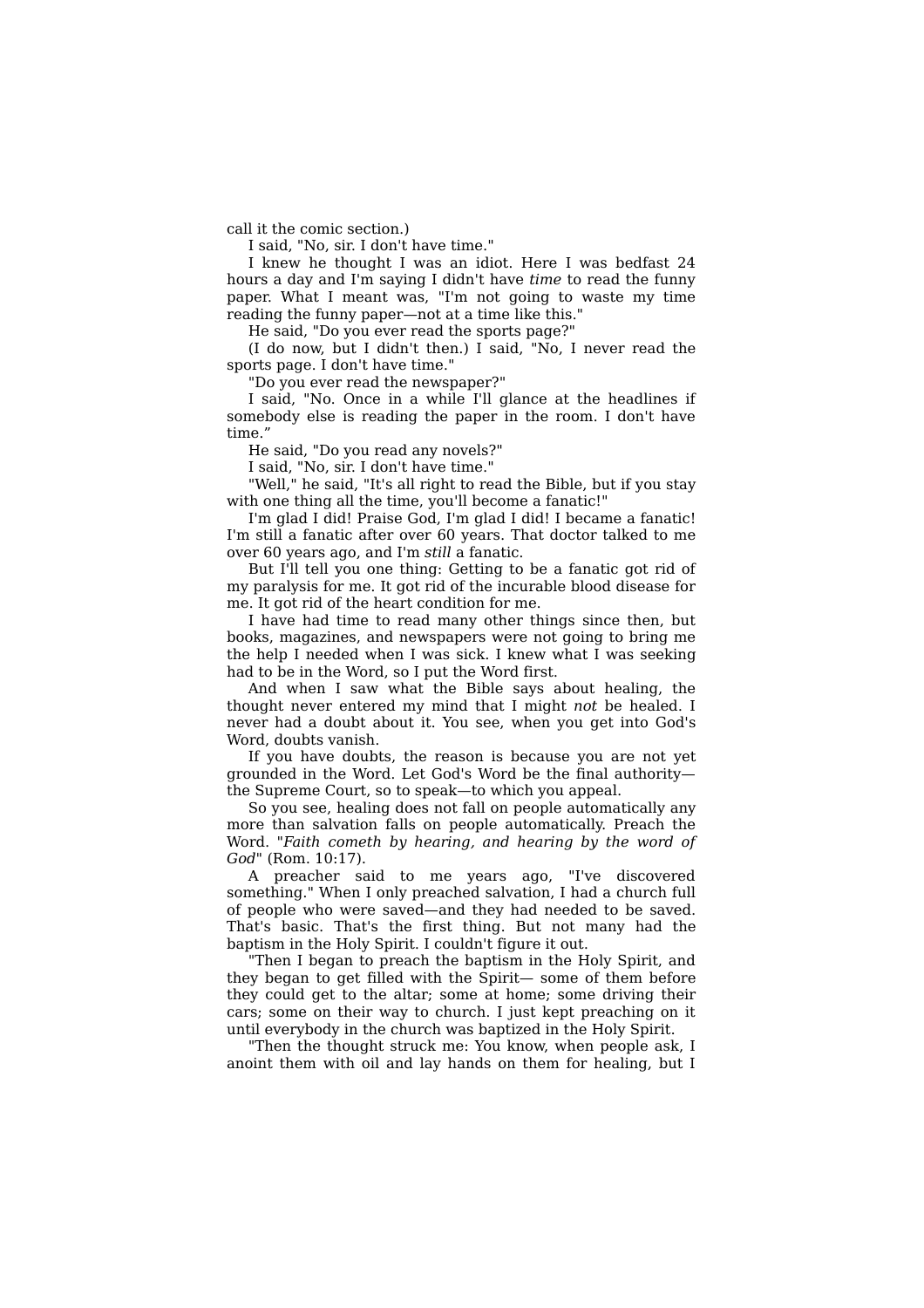don't preach on it.

"We had not had many people get healed," the pastor said, "so I just started preaching on healing at least once a week. And the moment I started preaching on it, people started getting healed."

That is the way faith comes. *"The entrance of thy words giveth light"* (Ps. 119:130). As we study the Word, we find that healing belongs to us.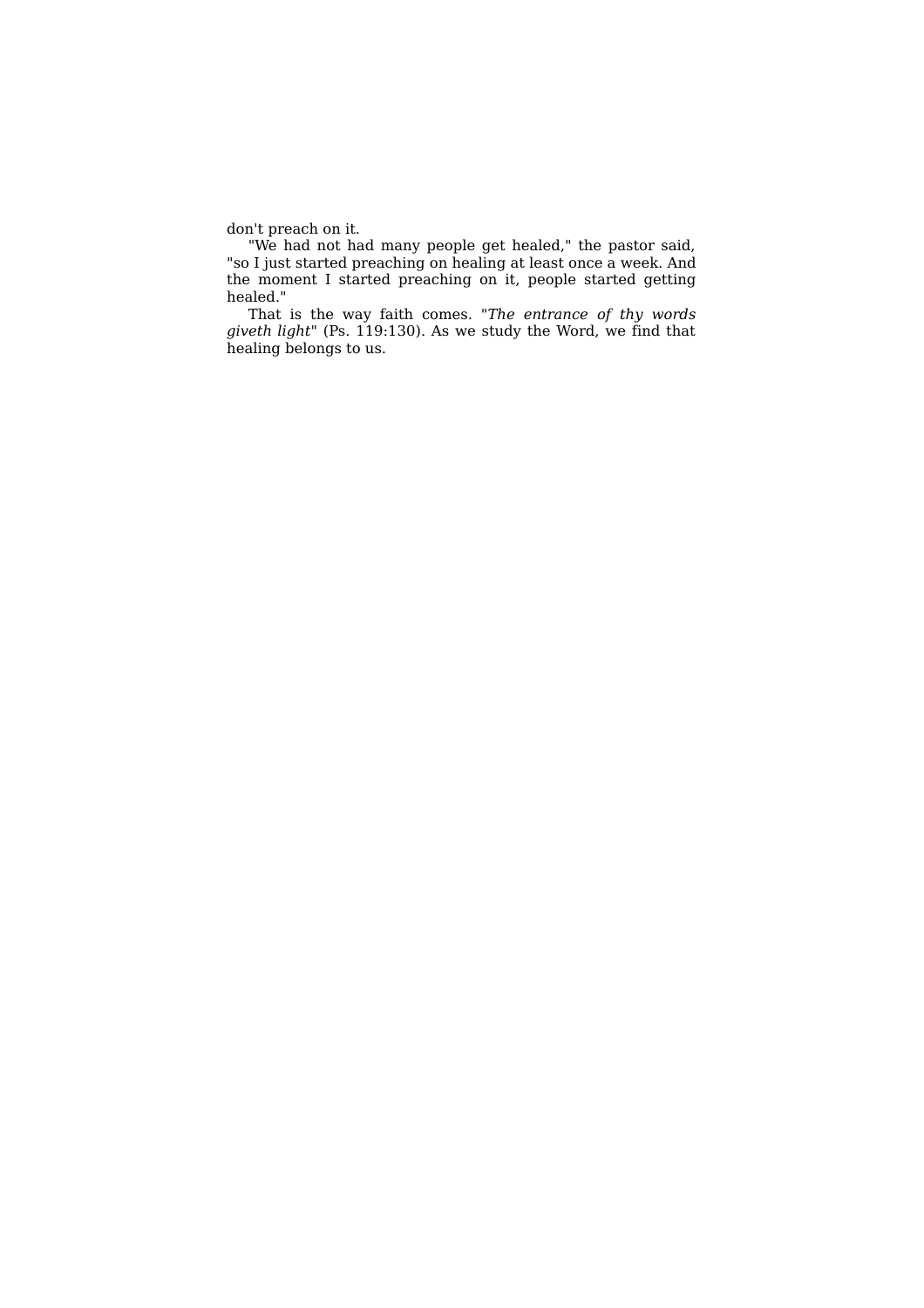# *4. There Are a Number of Methods in the Word Whereby Healings Can Be Obtained.*

4. **There are a number of methods in the Word whereby healings can be obtained.**

Because everybody's faith is not on the same level, God has provided seven methods by which physical healings can be obtained through the Word of God. God does not leave us stranded. If we cannot rise to meet Him on His level, He will come down to meet us on ours.

(1) Use the Name of Jesus against the devil. Demand in the Name of Jesus that the disease and sickness leave.

All through the Acts of the Apostles, the apostles did not *pray* for the sick; they *demanded* that they get up and walk. When Peter and John ministered to the lame man at the Gate Beautiful (Acts 3), they "demanded" in the Name of Jesus (it says in the Greek), that he rise and walk.

You have a right to "demand" in the Name of Jesus that people be healed. You are not demanding it of God; He did not make them sick in the first place. You are demanding that the devil turn them loose in the Name of Jesus.

Jesus said, *"IN MY NAME they shall lay hands on the sick, and they shall recover"* (Mark 16:17,18). "IN MY NAME they will do it." Hallelujah, there is power in the Name.

I notice that when I get down to basics in dealing with demons, I say to them, "I demand my rights in the Name of Jesus!"—and they take off like they were shot. They are afraid of that Name because Jesus defeated them. He made a show of them openly, the Bible says (Colossians 2:15).

Another thing you can do is take the Name of Jesus to break the power of the devil over your loved ones' lives. No, you cannot *make* them accept Christ—but you can make it *easier* for them to accept Christ by doing this.

Many of us who were reared in church were religiously brainwashed instead of New Testament taught. Sometimes I find myself reverting back to prayer practices I was taught in church. Praying about something day after day and night after night, suddenly I realize: *Wait a minute! I know better than that! That's not the way to pray. That won't work. That's not Bible. That's just religious junk!*

Let's know what belongs to us. Let's know that the Name of Jesus belongs to us in this generation just as much as it did to the first-century Christians. Praise God, we have a right to use that Name.

There is just as much power in the Name of Jesus as there was in Jesus when He was here on earth.

There is healing in that Name. There is deliverance in that Name.

That Name belongs to us, but it will not work unless we use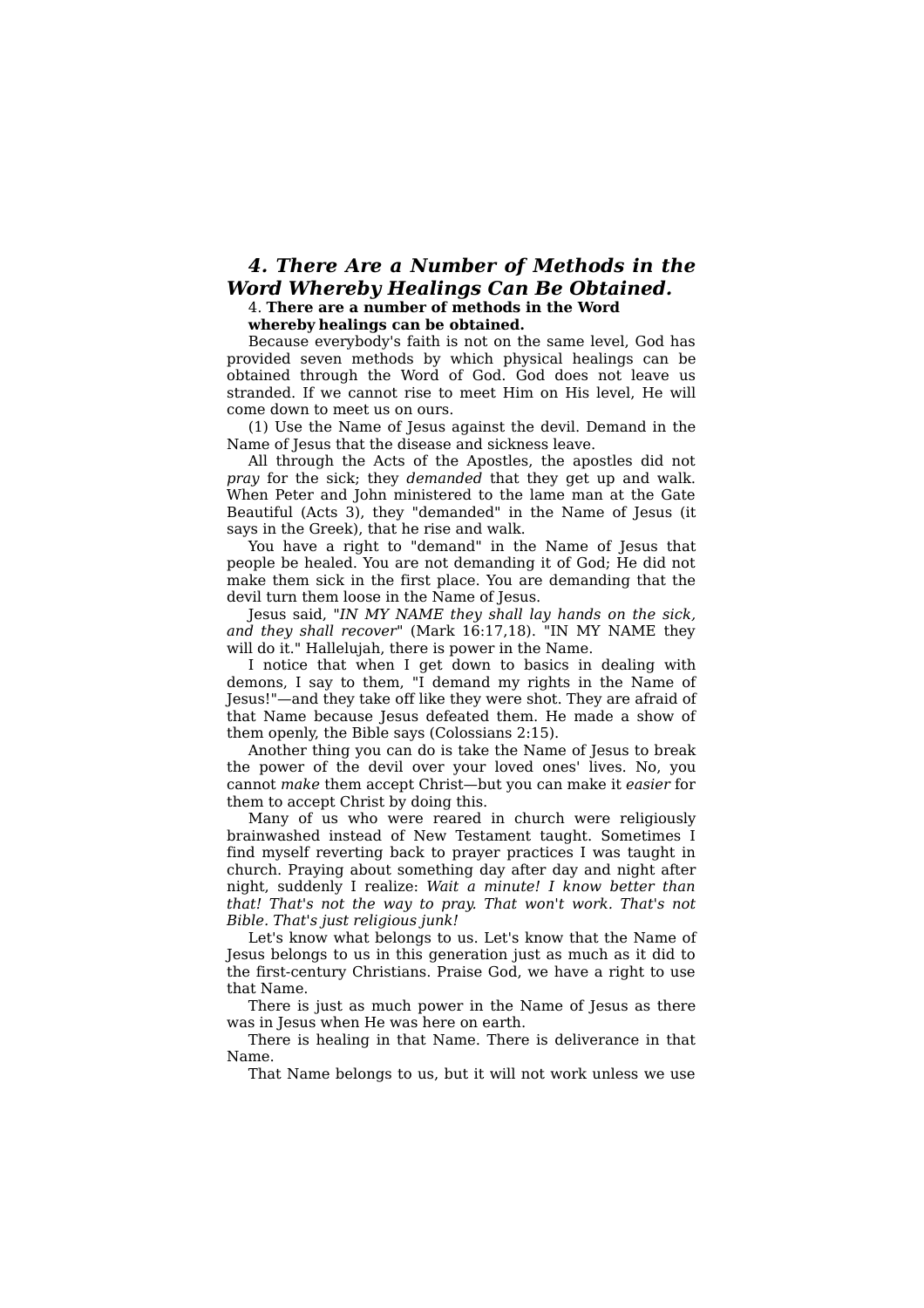The Name of Jesus is the KEY that unlocks the door to the impossible.

The Name of Jesus is the KEY that unlocks the door to the supernatural.

Not my name. Not your name. His Name.

Remember what Peter said to the crowd that gathered after the lame man was healed at the Gate Beautiful? *"Why marvel ye at this? or why look ye so earnestly on us, as though by our own power or holiness we had made this man to walk?"* (Acts 3:12) They hadn't. They didn't have any power.

"Oh, yes," somebody will say, "but they were *apostles."*

That is what Peter explained. He said, *"faith in his name*—the Name of Jesus—*hath made this man strong... (and) hath given him this perfect soundness in the presence of you all"* (Acts 3:16).

Glory! Hallelujah! That Name is ours. Let's use it!

(2) Pray for healing to the Father in the Name of Jesus.

**And IN THAT DAY ye shall ask me nothing. Verily, verily, I say unto you, Whatsoever ye shall ask the Father IN MY NAME, he will give it you. Hitherto have ye asked nothing IN MY NAME: ask, and ye shall receive, that your joy may be full.**

**—John 16:23,24**

Mark these verses in your Bible. Don't let them get away from you.

When Jesus said "in that day ye shall ask me nothing," what day was He talking about? He was talking about the day that we are living in right now. Praying to the Father in the Name of Jesus belongs to us NOW—in this day.

Jesus said that just before He went to Calvary to die, be raised from the dead, ascend on high, and sit at the right hand of the Father, after which a new day dawned, and we came into the New Covenant.

Notice the 24th verse says, *"Hitherto have ye asked nothing in my name."* Hitherto means up until now— until this time—you have not prayed in My Name.

You see, it would not have done the disciples or anybody else any good to have prayed to the Father in the Name of Jesus while Jesus was here on earth, because, under the *Old Covenant,* they prayed to the God of Abraham, Isaac, and Jacob.

Furthermore, when Jesus was here on earth, He had not yet entered into His mediatorial (high priestly or intercessory) ministry at the right hand of the Father, so it would not have done any good to have prayed in His Name.

But just before He went away, Jesus changed His disciples' way of praying. During the interim when the Old Covenant was going out, and the New Covenant was coming in, Jesus taught the disciples to pray what we call "The Lord's Prayer." He did not teach *us* to pray this way—did you ever stop to think about that? He taught His *disciples* to pray this way.

it.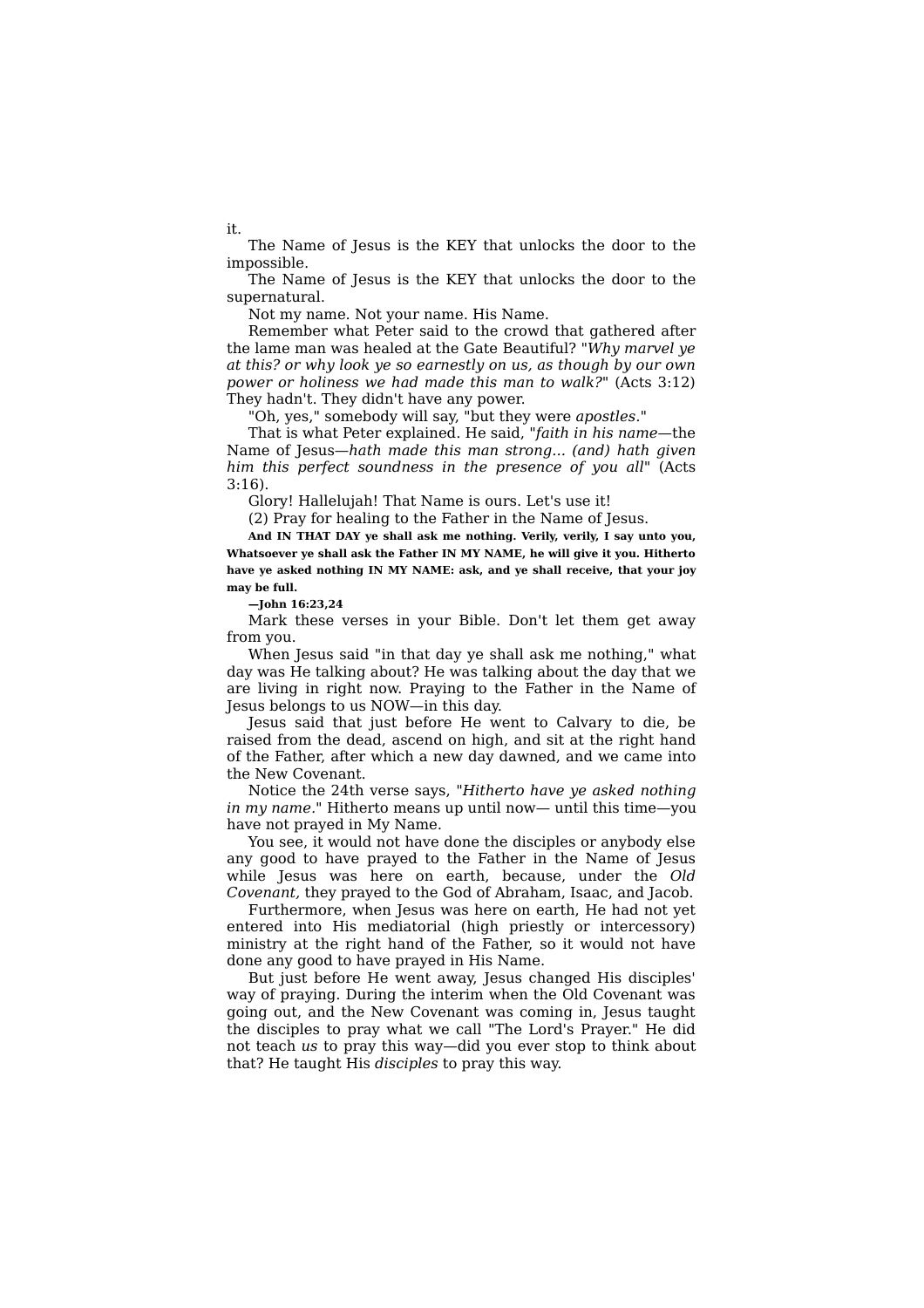I did not say The Lord's Prayer isn't beautiful. I did not say we cannot learn something from it—because we can learn much from it. But where is the Name of Jesus in it? They didn't pray one thing in the Name of Jesus, did they? They didn't ask for one thing in the Name of Jesus, did they? *This is not the New Testament Church at prayer!* This is not the New Testament norm for prayer.

Right here in the 16th chapter of John is something we need to see: Just before He went away, Jesus changed their way of praying. *Under the New Covenant between God and the Church, we are to come to God by Jesus Christ.* (One reason we have missed a great deal is because we have tried to pray like they did back in the days of the Old Covenant.)

Notice that Jesus also said, *"ASK and ye SHALL RECEIVE, that your joy may be full."* Of course, this includes all prayer, but it includes praying for healing as well. How could your joy be full if your loved ones were home sick? That would be impossible, wouldn't it?

If we were getting more answers to prayer, we would have more joy. And if more of our joy were showing, we would get more people saved.

Healing is involved here. We have a right to ask for healing in the Name of Jesus. God does hear and answer prayer.

(3) Agree in prayer on the basis of Matthew 18:19.

**... if two of you shall agree on earth as touching any thing that they shall ask, it shall be done for them of my Father which is in heaven. For where two or three are gathered together IN MY NAME, there am I in the midst of them.**

**—Matthew 18:19,20**

Frequently we take the 20th verse out of its setting and apply it only to church services—but that really is not what it is talking about. You see, the 19th and 20th verses go together.

The 20th verse means: Wherever two people are, agreeing in prayer, Jesus is there to see that what they agreed on happens. Jesus is not talking about a church meeting here, although He *is* in church meetings.

Where two people are united and are demanding in Jesus' Name the healing of loved ones, their prayers are bound to be answered, because God watches over His Word to make it good.

The verse says "two of you on earth." Not two of you up in heaven. Just two. It brings it right down to where we are. And that word "anything" could include healing, couldn't it?

The two of you could be husband and wife. My wife and I have had marvelous answers to prayer agreeing together. People tell me "Brother Hagin, we *tried* that, and it didn't work." We didn't *try*—we *did* it! Jesus did not say if two would *try* to agree; He said to *do* it.

Sometimes we get into the natural and imagine, Now, if we could get enough people—maybe a thousand— agreeing; maybe ten thousand praying, that would really get results! That is human reasoning. God said that *two can get the job done.* Two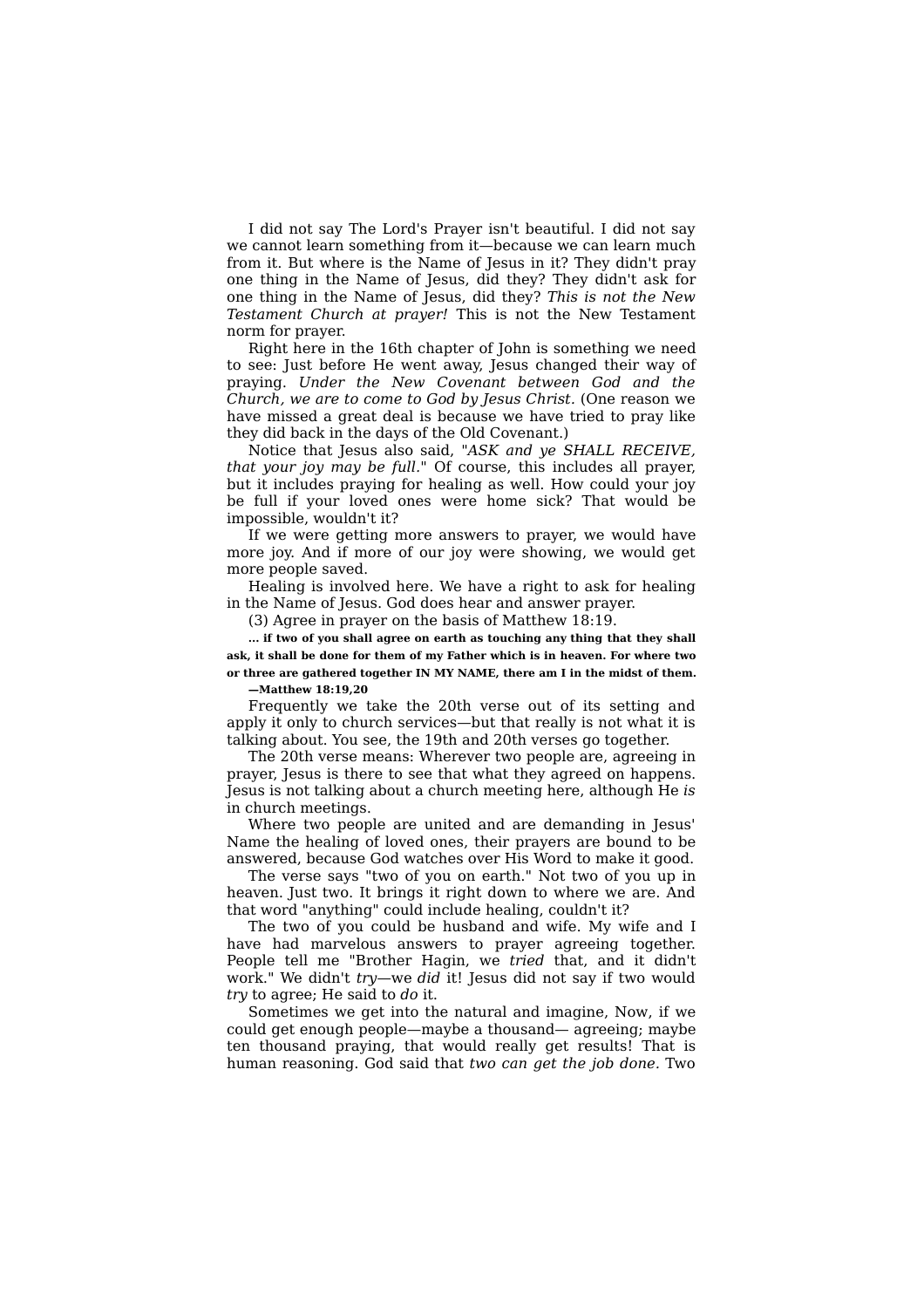is the most He ever mentions we need! He didn't say to get the whole church to agree on it (you couldn't get a whole church to agree on it to save your life). But if two of you agree, that's all it takes.

*"If two of you shall agree on earth as touching any thing ...IT SHALL BE."* Jesus did not say it might be. He did not say it is a possibility. *"IT SHALL BE DONE for them of my Father which is in heaven."* Now that is either the truth or a lie, and I believe that Jesus told the truth!

Many times people come up to me after a service and ask me to agree with them in prayer for financial, physical, and spiritual needs.

I join hands with them and pray, "We are joining hands here physically to denote the fact that our spirits are agreeing. We agree that this need *is* met—not that it is going to be, because that is not faith, that would be future tense; that would be hope, not faith. We agree that the need is met, so we are praising God because we have agreed that it shall be done. By faith it is done right now, and we count it as done."

After praying like this, I open my eyes and say, "Brother (or Sister), is it done?"

Eight times out of ten they start bawling, "Brother Hagin, I sure *hope* it is."

I have to tell them, "It isn't. It isn't. I'm *believing* and you're *hoping.* There is no agreement here. It didn't work."

There is no use in our going around blaming God and casting reflections on the Bible if it didn't work. Friends, if it didn't work, *we* didn't work it—because Jesus Christ cannot lie. We must admit, "I didn't do it" and correct ourselves.

That is what a young Pentecostal evangelist did when he was dying of tuberculosis back in the early 1930s. He told me his story firsthand.

He had become bedfast and was hemorrhaging from both lungs. He had had to take his family to live on his father-inlaw's farm.

One day his father-in-law was out in the fields plowing and his wife and mother-in-law were behind the house doing the wash.

This young evangelist begged God for enough strength to get out of bed and make it to a clump of trees and bushes a quarter of a mile down the road. He purposed in his heart, *I'm going to pray until I pray through and God heals me, or until they find me dead.*

*One of the two.*

He reached the thicket and fell down exhausted. He couldn't have cried for help if he had wanted to. No one knew where he was.

"They'll never find you until the buzzards lead them to you," the devil assured him.

"Well," he said, "that's all right, devil. That's what I came out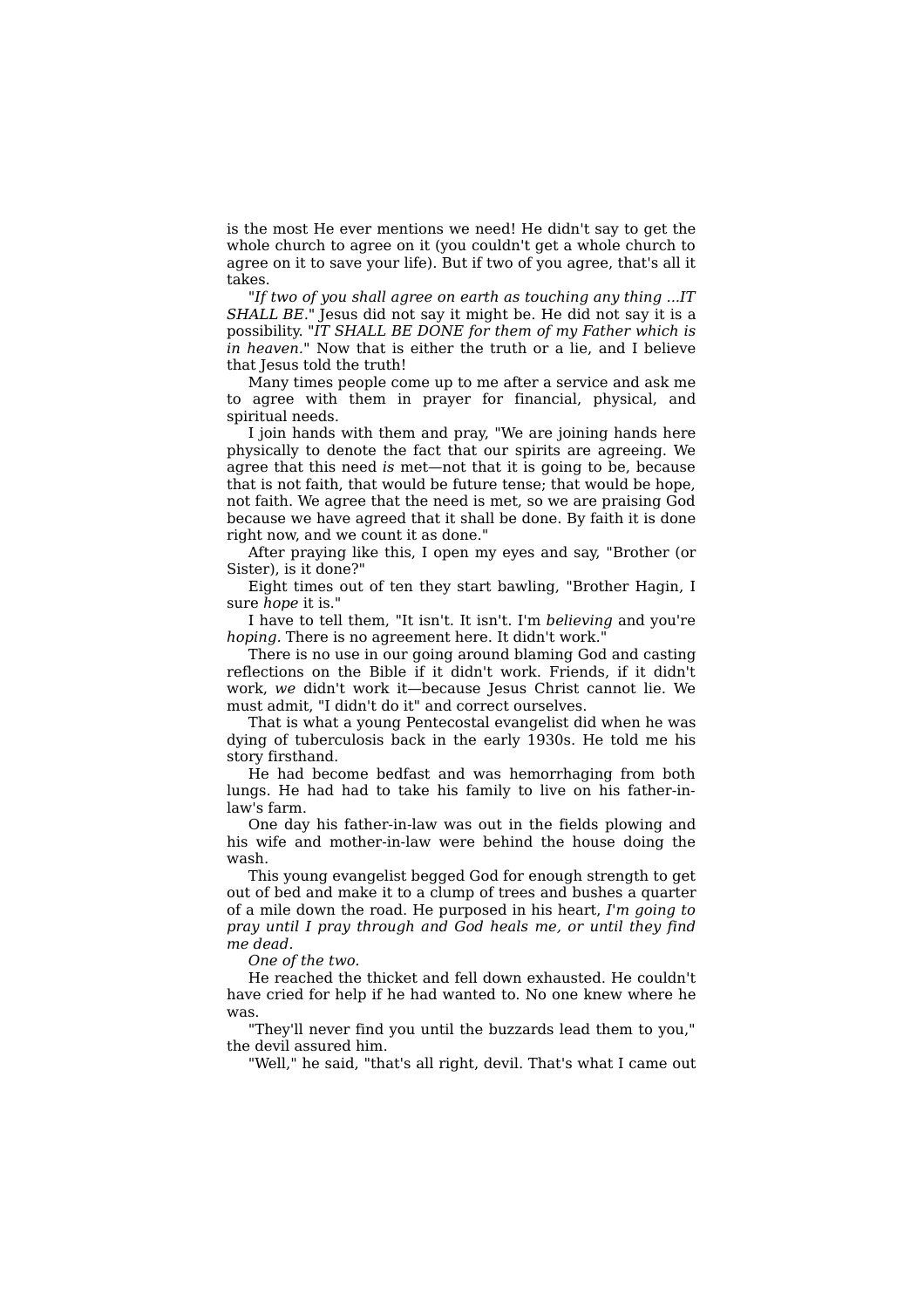here to do. Just as soon as I can regain a little strength, I'm going to pray until I'm healed or die on the spot."

"Then, as I was lying there," he told me, "trying to muster enough strength to start praying, I got to thinking about it: Everywhere I had been, I had turned in prayer requests for my healing. *Hundreds* of people had prayed. *Thousands* of people had prayed. Every healing evangelist in America had laid hands on me. *Everybody* had prayed ...."

"My, my. If you put all of those prayers together, it would be hundreds of hours of prayer. All these great men of faith had laid hands on me—and God uses healing evangelists."

"I decided: My God, I've missed it! I'm not going to pray at all. There is no use in my praying. I see where I've missed it. I shouldn't even have turned in those prayer requests. *I've been trying to get somebody else to pray. I've been trying to get God to give me what He says is already mine!"*

"The Bible says I'm healed. Lord, I'm going to lie here flat on my back and praise You. I'm going to praise You until my healing is manifested."

He told me, "I just started whispering, 'Praise the Lord. Glory to God. Hallelujah. Thank You, Jesus.' After about 10 minutes of whispering 'Thank You,

Jesus,' I got enough strength to lift my arms up by propping my elbows on the ground, and I praised God another 10 minutes or so. Then I got enough strength to lift my hands, and my voice got louder."

"And at the end of two hours, I was on my feet hollering 'Praise God' so loud somebody heard me several miles away."

You see—when he began to agree with what the Word of God said and acted on God's Word, he got results!

(4) Anoint with oil in accordance with James 5:14.

**Is any sick among you? let him call for the elders of the church; and let them pray over him, anointing him with oil in the name of the Lord: And the prayer of faith shall save the sick, and the Lord shall raise him up; and if he have committed sins, they shall be forgiven him.**

**—James 5:14,15**

First-century believers did not have a New Testament. They had some letters that could be passed around from church to church, but they did not have a Bible to study like we do.

They did not know that Peter had written by the Spirit of God *"by whose stripes ye WERE healed"* (1 Peter 2:24). But we know that.

If they could walk in health, how much more should we in this generation, with all the knowledge we have?

There really ought not be any sick among us—but "is any sick among you?" James is clearly talking to the church here, because he said, "let him call for the elders of the church."

Thank God, even if people have missed it and sinned, there is help for them. Notice James says, "if he has committed sins, they shall be forgiven him."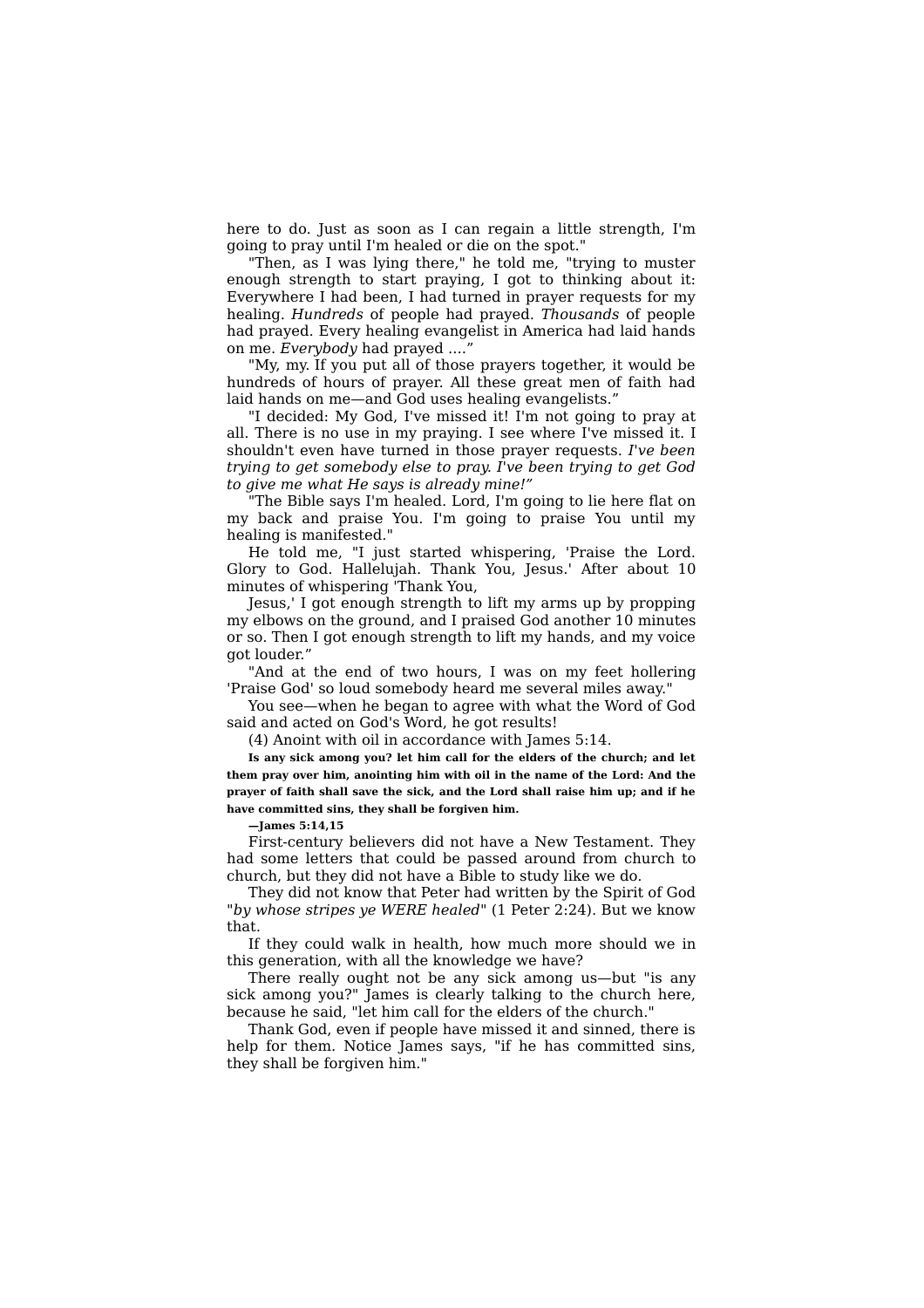Too many times church people expect people who got saved on Sunday night to develop fully spiritually by Wednesday night —and they themselves didn't mature overnight.

No, they're just babes. The Bible teaches that there is a similarity between physical and spiritual growth: *"As newborn babes, desire the sincere milk of the word, that ye may grow thereby"* (1 Peter 2:2).

But we have been so foolish along this line—and God is going to hold us responsible. We ought to carry these spiritual babies on our faith, and we can as long as they really are bona fide spiritual babies.

Babies in the natural need to be cared for. They can't do anything for themselves. But because somebody loves them, they are fed, dressed, and cared for. If they are properly cared for, they will grow and respond.

Once I held a meeting for a pastor in Texas—and I'm ashamed that anybody in Texas would be as stupid as that poor fellow was.

I gave an invitation one Saturday night, and 39 people came and stood across the front. They included seven couples between 28 and 32 years of age. That's seven families. They had never been saved. They were noble prospects.

Afterwards, I asked the pastor, "Did you get those folks' names and addresses so you can follow up on them?"

"Aw, bless God," he said, "I believe if people got anything, they'll be back."

"I want to ask you a question," I said. "During this meeting, your daughter gave birth to a baby boy. Suppose you went to her house and said, 'I've come to see my boy. Where is he?' Would she say, 'Well, we thought if he were alive and well, he'd be in after a while?"

And I said to that pastor, "My time is too valuable to hold a revival for an idiot. I'm closing tomorrow night." And I closed.

God is going to hold every church responsible for the babies born into the kingdom around its altars. When they backslide, we are ready to criticize them, yet we frequently are to blame for their backsliding.

That is what James is saying here. These people cannot act for themselves, so let them call for the *elders* of the church, and let them pray over them and anoint them with oil in the Name of the Lord, and if they have committed sins—even if they have missed it—they can get forgiveness for their sins and can get healed.

I often use this story as an illustration.

While I was shaving one morning, the Spirit of God spoke to me and said, "I want you to go to E.'s house because he has missed it, and he thinks now that because he has sinned, God doesn't love him anymore. He is not going to come back to church anymore."

I walked out to tell my wife—with lather still on my face—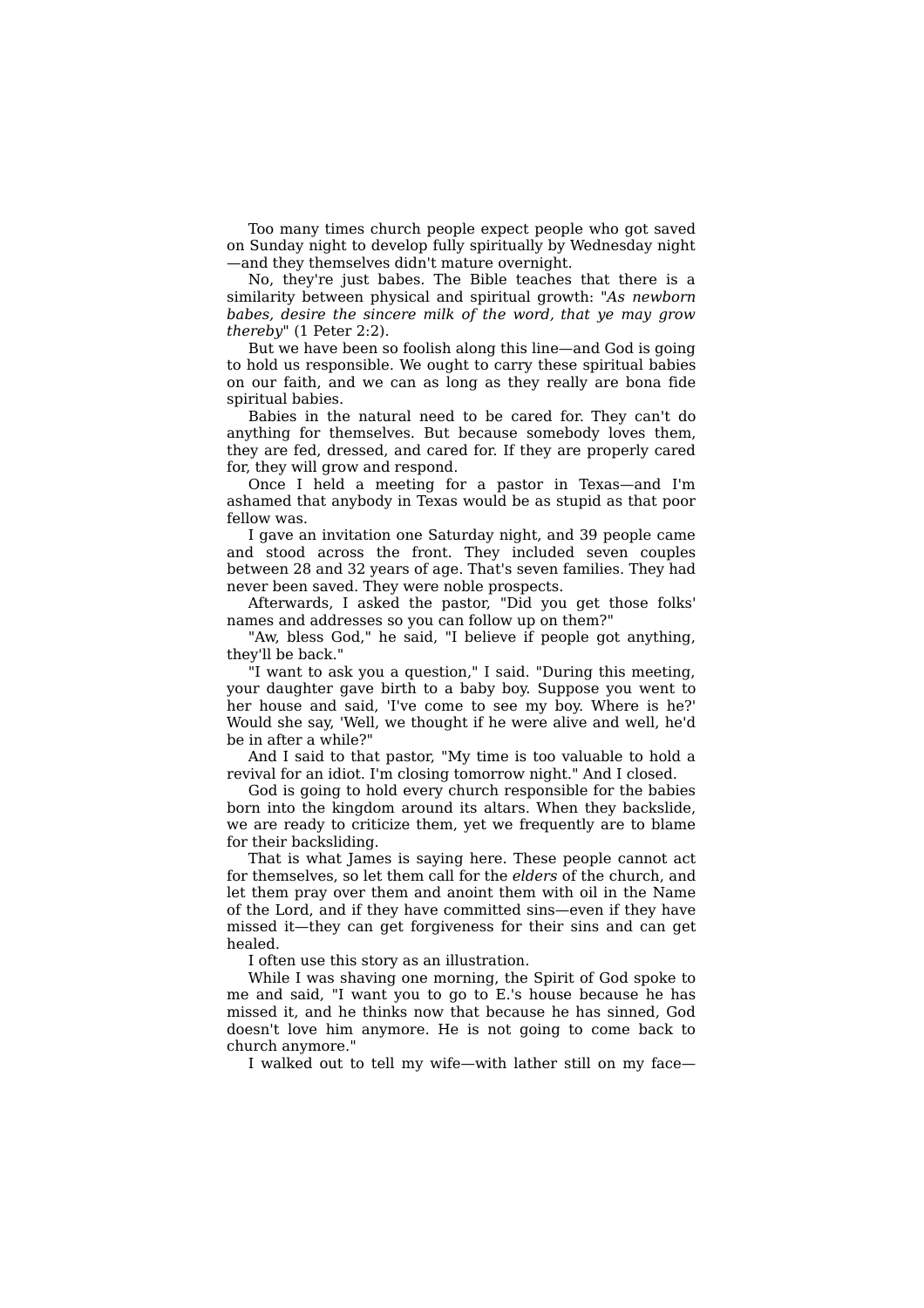and I said, "Honey, before I go to the grocery store for you, I've got to go to E.'s. The Lord just said that he has missed it—he lost his temper and said a lot of things he shouldn't have—and the Lord told me to go out there and restore him."

I went back to finish shaving, and E.'s wife drove up. "Oh, Brother Hagin," she cried, "I want you to go see E. He lost his temper on the job yesterday and said a lot of things he shouldn't have. A back injury he had a long time ago has come back on him, and he's home in bed. He says he's not coming to church anymore. He believes God doesn't love him anymore because he sinned." She added, "Don't you tell him I came by here, because he won't like it."

"The Lord just spoke to me about it," I said. "You can ask my wife. I just got through telling her."

I went to their home, knocked on the door, and recognized E.'s voice saying, "Come in."

E. was so embarrassed that he pulled the covers up over his head. I could hear him crying. I got on my knees beside his bed, and I began to cry with him.

I pulled at the covers—he was holding on for dear life—and out-pulled him. I simply took him in my arms. I said, "The Lord spoke to me and told me to come out here and restore you because you had missed it."

He began to cry again. He said, "Brother Hagin, something didn't go right on the job. I don't remember saying anything wrong, but some of them said I cursed. If I did, I don't know it. I told my wife, 'I'm not going to church anymore. The Lord doesn't love me.'"

I said, "Yes, He does. He loves you, and we love you, and He sent me out here to help you—and that *proves* He loves you. And we're not going to let the devil have you!"

He said, "My back is hurting me so bad!"

I laid my hand on his back and said, "Dear God, You love him. I know You do. You sent me out here to help him, and I want You to heal him right now and prove to him that You love him."

Suddenly he jumped like he had been shot, and he said, "It's all gone! It's all gone!"

Then he began to cry in a different way. He said, "The Lord *does* love me, doesn't He?"

I said, "Yes, He does."

And he came right on back to the Lord and right on back to church.

Well, the Lord sent me out there one more time— but he was only about a month old, and what do you expect of a one-monthold child?

I'm glad God has made provision for the babies. If you can't do it yourself, He has made provision for you where you can find help.

Is any sick among you? Go ahead and call for the elders of the church.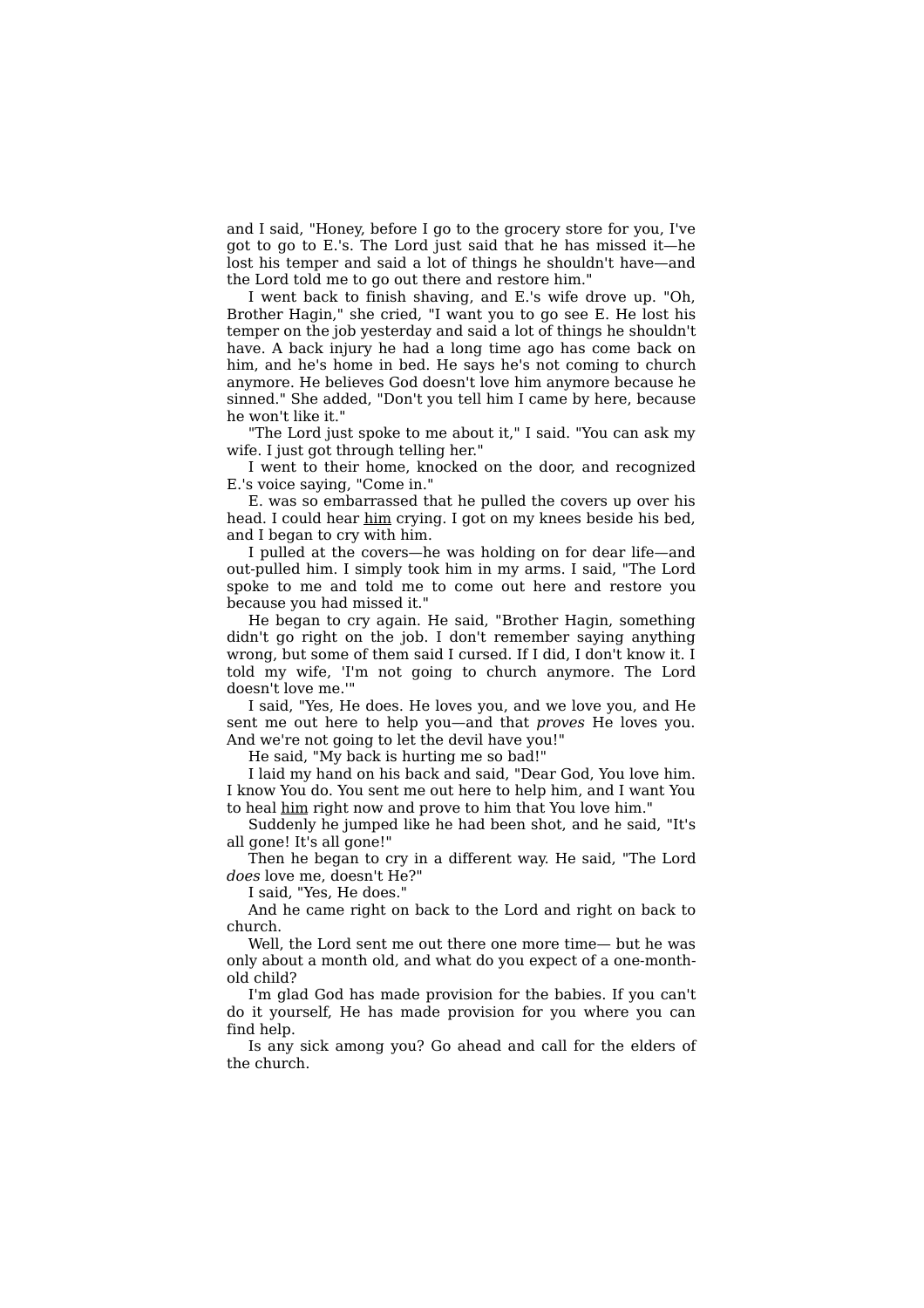(5) Receive healing through the laying on of hands.

**And he said unto them, Go ye into all the world, and preach the gospel to every creature.**

**He that believeth and is baptized shall be saved; but he that believeth not shall be damned. And these signs shall follow them that believe; In my name shall they cast out devils; they shall speak with new tongues; They shall take up serpents; and if they drink any deadly thing, it shall not hurt them; they shall lay hands on the sick, and they shall recover.**

**—Mark 16:15-18 (The Great Commission)**

When Jesus gave The Great Commission, He said, *"They shall lay hands on the sick, and they shall recover"* (v. 18). Laying hands on the sick is another method by which healing can be obtained. It belongs to the Church today.

Who can lay hands on people? All believers. All those who have believed the Gospel. Notice that our text says, *"them that believe ... they shall lay hands on the sick"* (vv. 17,18).

The original Greek says, *"the believing ones* shall lay hands on the sick and they shall recover."

No, Jesus didn't say we were to *heal* the sick. We are to *lay hands on them* and *believe God.*

Every Christian can practice this. Parents should lay hands on their children if they are sick. A mother has a right to lay hands on her children if she is a believer. She shouldn't have to send for somebody else. We have the right to lay hands on one another. The Bible says, *"pray one for another, that ye may be healed"* (James 5:16).

We miss it sometimes trying to get God to move by just one method. We should get lined up with Him by listening to Him, seeing how He is leading at the moment, and then using whatever method He indicates.

I accidentally overheard one pastor tell another, "You ought to get Brother Hagin to come hold you a meeting. Since he's been to our church I haven't had half the sick calls I used to have."

"I don't mean that my people don't call me; I mean that they're getting their own healing. They're testifying in church about how they're praying and God is healing them. They're just thrilled."

Well, thank God, we can do something for ourselves. We can grow. When we learn to believe God and pray, we can go out and help others. But as long as we must depend on somebody else to pray and believe for us, we're going to be a liability instead of an asset.

Some people are not yet at the level where they can receive healing on their own, however. If you find yourself in this category, don't give up. Just come on a lower level of faith. Be one on whom hands are laid, and receive your healing this way. God wants to help you.

The Bible says, "they shall lay hands on *the sick."* It doesn't specify who the sick are; it just says they're sick. "These signs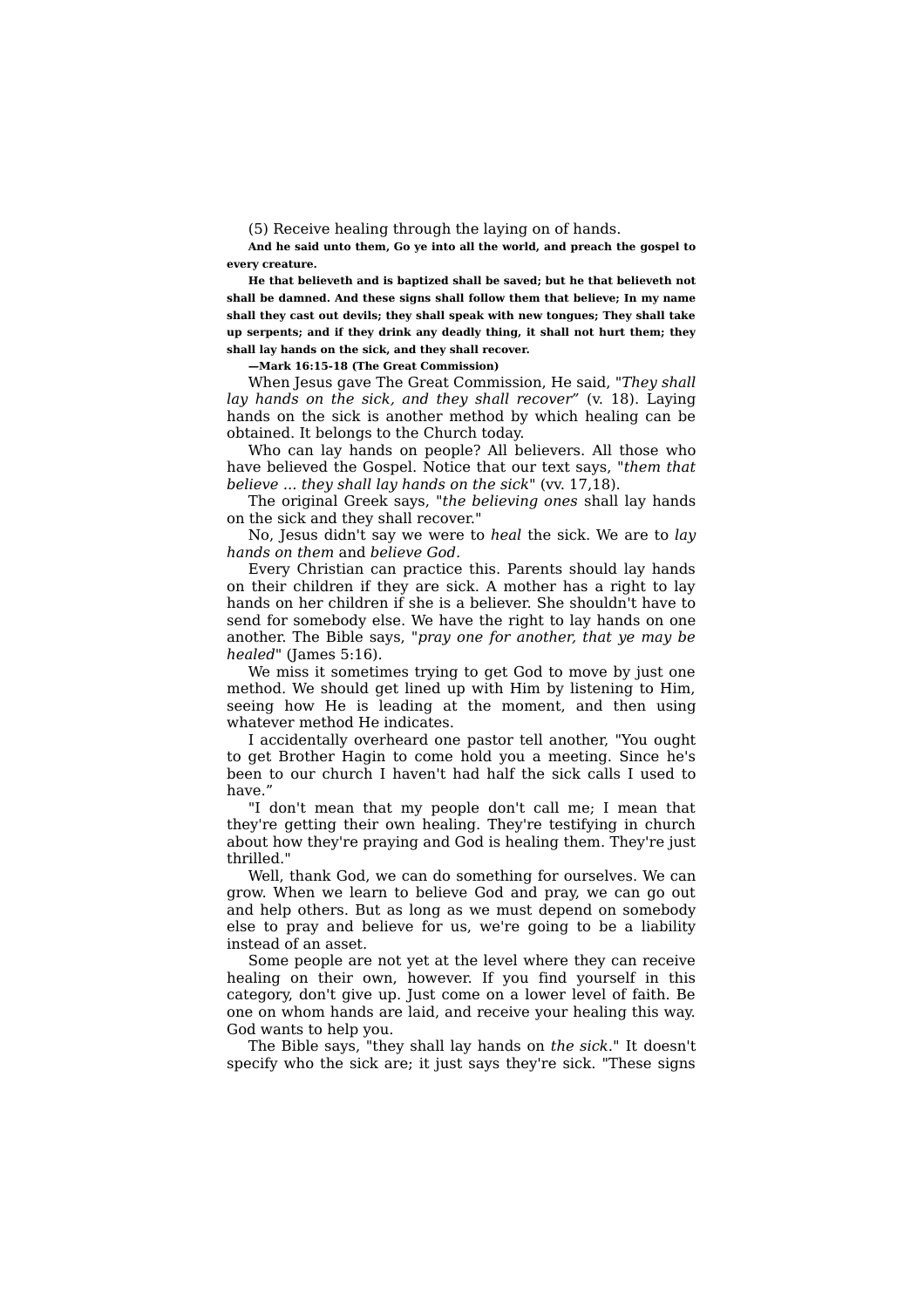shall follow them that believe," the Scripture says. "They shall lay hands on the *sick,* and they shall recover."

Any believer can lay hands on the sick as their point of contact. That is the point where you start believing that you receive your healing.

Many people ask me, "But Brother Hagin, what if I'm not healed?"

I reply, "If you *were* healed, you wouldn't have to believe it. If it were manifested, you would *know* it then, wouldn't you? But if you will take the step of believing that it is done, then you will receive it, because the principle of the prayer of faith is found in Mark 11:24:"

#### **What things soever ye desire, when ye pray, believe that ye receive them, and ye shall have them.**

**—Mark 11:24**

*Believe* that you *receive* your healing, and what will happen? You will *have* it! You see, the *having* comes after the *believing.*

When I still was a young Baptist boy preacher— before I was baptized in the Holy Spirit—I woke up one Monday morning and half of my face was paralyzed. It wouldn't move.

I had been praying for myself because I didn't know anybody else to pray for me, but I found out that some people had built a church called the Full Gospel Tabernacle in our town, and these people believed in divine healing.

I said to myself, *I'll go down there Wednesday night and get that pastor to anoint me with oil.* The minute he anointed me and prayed, I lifted my hands and shouted, "Thank God, it is gone!"

I said it in faith. I knew what to say. I was Baptist— and I didn't know anything about the Holy Spirit—but I did know something about faith.

That was my point of contact when hands were laid on me. That was the point where I started believing "I receive my healing."

No, I did not feel healed.

No, I did not look healed.

But I was not going by looks or feeling. I was going by what I believed.

That's what a point of contact is: It's the point when you release your faith and start believing for your healing.

You must start somewhere. A man in a race would never run the race if he didn't get started. There has to be a starting place. Your starting place can be when hands are laid on you. That can be the place where you start believing: "I receive my healing."

People in the congregation began asking me, "Did the Lord really heal you, Kenneth?"

I said, "He sure did."

They said, "Well, you don't look healed. How do you feel?" "Not any different."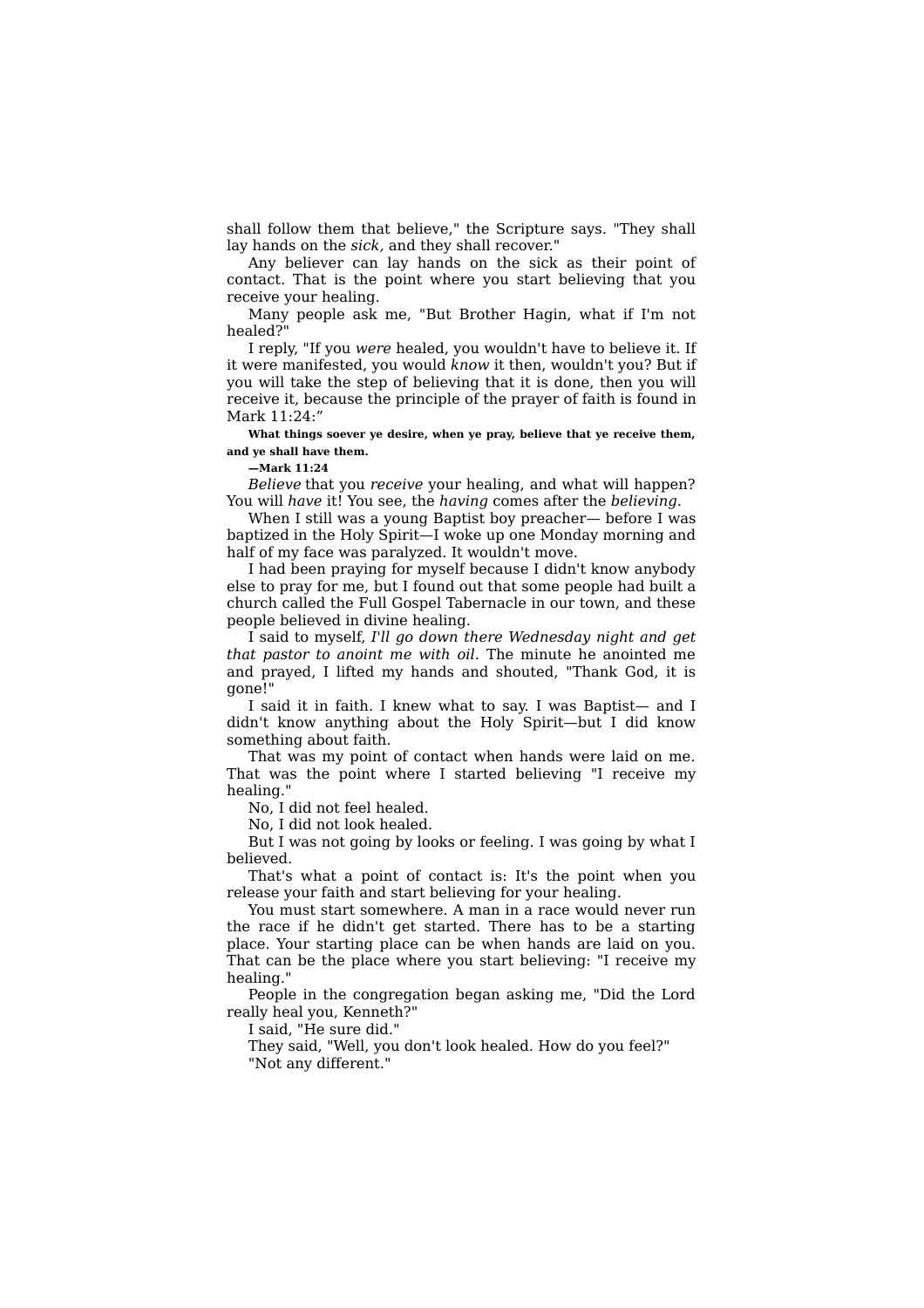"Well, if you don't *look* any different, and you don't *feel* healed, and we can *see* that you don't look healed, what makes you think you *are* healed?"

I said, "I don't *think* it; I *know* it."

You see, faith is knowing.

I've had people tell me, "I've got better sense than that."

And I tell them, "Well, you go ahead and do without healing. You notice my face is straight, don't you? I got it. I got my healing."

I knew what Jesus said was true. I knew that if I would believe that I received it, I would have it. I knew that if I really believed it, I would say that I believed it.

Not: I *will receive* it (future tense), but I *receive* it (present tense).

An associate pastor of a Full Gospel church in Tulsa was once sent to pray for a man in the church who was too sick to go to work.

He told me, "I had been hearing you preach, so I anointed him with oil, laid hands on him, and started my prayer when suddenly, without thinking, I stopped praying and said, 'What are you going to be doing tomorrow?'

"The sick man said, 'I'll be here in bed.'"

"'Well, there's no use finishing the prayer. I might as well leave now. You don't believe a thing,' I told him."

"The man thought about it a minute and said, 'That's right, isn't it?'"

"I asked him, 'When are you going to get healed?'"

"'Why,' he said, 'when you anoint me with oil—when you lay hands on me and pray—that's when.'"

"This man turned to his wife and said—even before I finished that prayer—'Call the boss and tell him I'll be on the job tomorrow.'"

"Then I prayed for him," the pastor said, "and bless God, he was on the job the next day."

A woman once ran up to the pastor and me on the platform and said, "Brother Pastor, Brother Hagin, pray for me right now."

The pastor said, "Well, we're having a healing service after a while. I'm going to preach a healing message and Brother Hagin is going to lay hands on all the sick at the close of the service. It won't be long." The singing had already started.

"Yes, yes," she said, "but I want you and Brother Hagin to lay hands on me *now,* because I'm going home and go to bed!"

What good would it have done to have laid hands on her and prayed? She had already confessed it won't work.

When you *pray,* the Bible says, *believe* that you *receive* and you *shall have.* The laying on of hands is the point of contact to release your faith. That's when you start believing.

I lay hands on people as their point of contact. But there is another spiritual law that also can bring about their healing.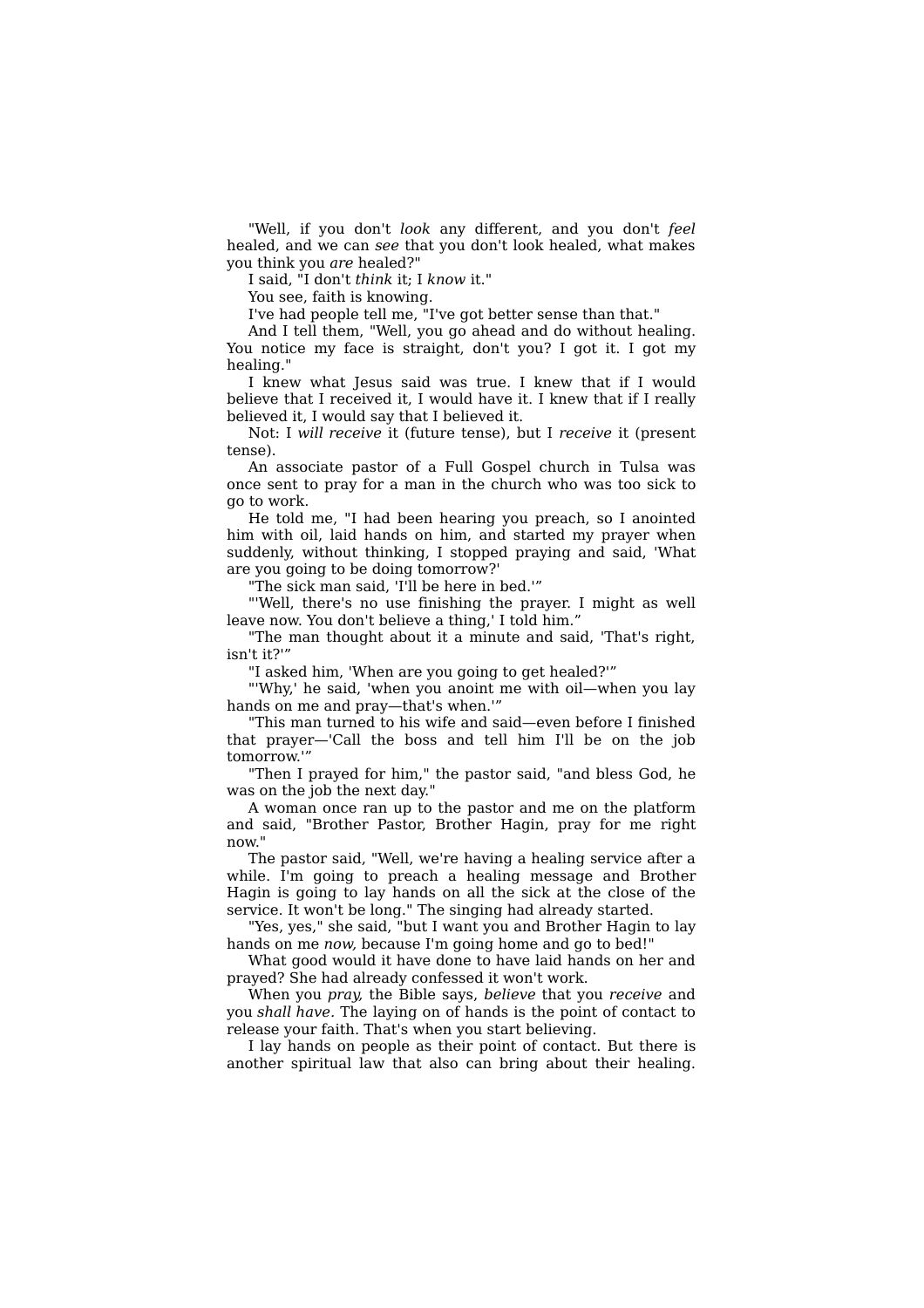That is the Law of Contact and Transmission.

One can be anointed, as God wills, with healing power to minister healing. And when that person lays hands on the sick in obedience to this spiritual law, the contact of those anointed hands will **transmit** God's **healing power** to the sick.

The believer also has to exercise faith for this Law of Contact and Transmission to work. The woman with the issue of blood (Matthew 9) is an example of this.

Jesus was anointed with healing power, and the Bible says that power went out of Him and healed her. But Jesus said, *"Daughter, be of good comfort; thy faith hath made thee whole"* (v. 22).

I lay hands on the sick not only as a point of contact, but also in obedience to this Law of Contact and Transmission so that the contact of my hands will transmit God's healing power to undo that which Satan has wrought and to effect a healing and a cure.

Why do I speak so boldly about it?

Because the Lord Jesus Christ Himself appeared to me in a vision. He laid the finger of His right hand in the palms of both of my hands and said, "I have called you and have anointed you, and I have given unto you a special anointing to minister to the sick. Be bold about it.'

"Tell the people that you saw Me. Tell them exactly what I have told you. Tell them that I told you to tell them, and if they will believe that you are anointed and they will receive that anointing, then power will flow from your hands to their bodies, will effect a healing and a cure in their bodies, and will drive out their sickness and their disease. And the bolder you are to tell it, the more results you will have."

(6) Receive healings through gifts of healings.

First Corinthians 12:9 says that one of the spiritual gifts God has placed in the Church is gifts of healings— which is separate from the other methods to obtain healing.

What is "gifts of healings"? It is a supernatural manifestation of healing power through one individual to another. That is the simplest way to state it.

Anything we get from God is a gift. Therefore, generally speaking, any healing would be a gift. But that is not a manifestation of the "gifts of healings." Manifestations of the gifts of healings are initiated by the Holy Spirit.

After I was baptized in the Holy Spirit, I still did not understand the Spirit of God. All I knew was that I was filled with the Holy Spirit.

After I received "the left foot of fellowship" from among the Baptists, I aligned myself with one of the Full Gospel groups, and accepted the pastorate of a small church in North Texas. That is where I met and married my lovely wife. She was a Methodist, and she had not been baptized in the Holy Spirit, but she believed in it.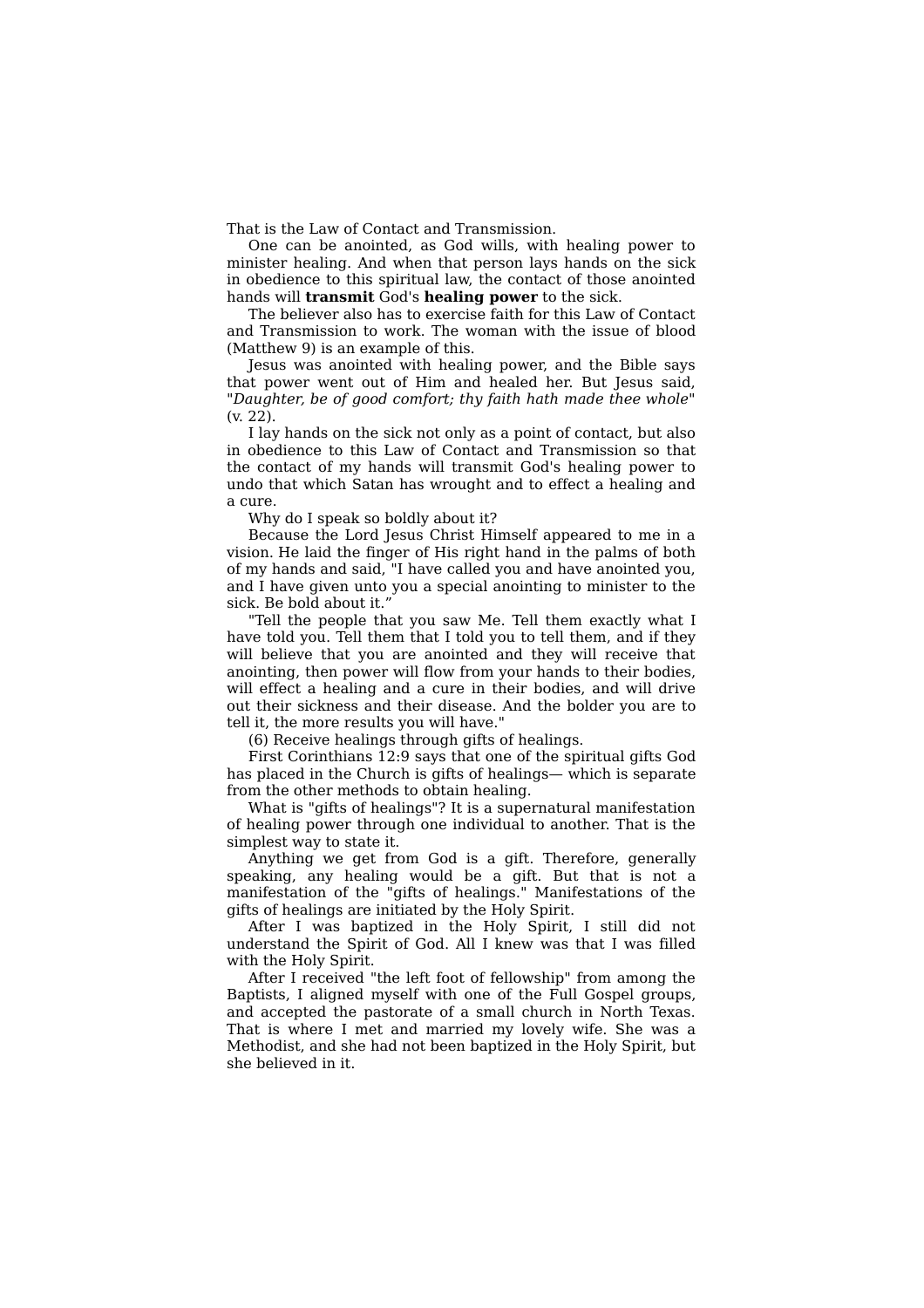The fourth night after we were married, as we were having family prayer together in her good old Methodist home, the Lord through the Spirit said to me, "Lay your hands on your wife and I'll fill her with the Holy Spirit."

This was 1938, and I was new in these things. I had received the Holy Spirit in 1937. I had never seen anybody lay hands on someone to receive the baptism in the Holy Spirit. They didn't do it that way in the circles I operated in, and I didn't know if that was right or not. I thought, *Maybe if I ignore it, it will go away.* But it did not go away.

Again He said, "Lay your hands on your wife and I'll fill her with the Holy Spirit." I recognized it was the Lord Jesus speaking to my spirit through the Holy Spirit, but I didn't want to do anything wrong.

Then at midnight (I looked at my watch) on the 28th day of November 1938, that same voice repeated, "Lay your hands on your wife and I'll fill her with the Holy Spirit."

I opened my eyes and looked around half scared. I said to myself, *Well, it wouldn't hurt to try it!* I laid my left hand on my wife's head and instantly she lifted both hands and started talking in tongues. She talked an hour and a half in other tongues and sang three songs in tongues. We had Pentecost in that good old Methodist home!

Then, the same voice told me what to do and what to tell my mother-in-law for her healing. She was going into the hospital the next day to be operated on for a double goiter. She didn't have any faith for healing; you don't have your suitcase packed ready to go to the hospital if you're expecting to be healed. The voice told me, "I have given you gifts of healings and have sent you to minister to the sick."

When I did what the Spirit of God had told me, instantly the part of the goiter that you could see went down like someone had stuck a pin in a balloon.

She was not healed because she believed God. If you had questioned her afterwards, she would have said, "No, no. I know it wasn't my faith. I couldn't have had faith for a thing like that."

Do you know why she was healed? Because the Spirit of God told me what to do.

The manifestation of the gifts of healings does not work as I will, however; it works as the Spirit wills. I have pushed every button, pulled every lever, said everything that I've said before in the same places—and nothing has happened.

Then I've gone along with nothing happening and I've said, "It's never going to happen again." And it will start working. You see, the manifestation of the Spirit is as the Spirit wills. Thank God for these manifestations. I believe in them.

But that is only one way to obtain healing. The best method of all is simply to know First Peter 2:24, *"by whose stripes ye were healed."* (Not *going to be—were* healed.)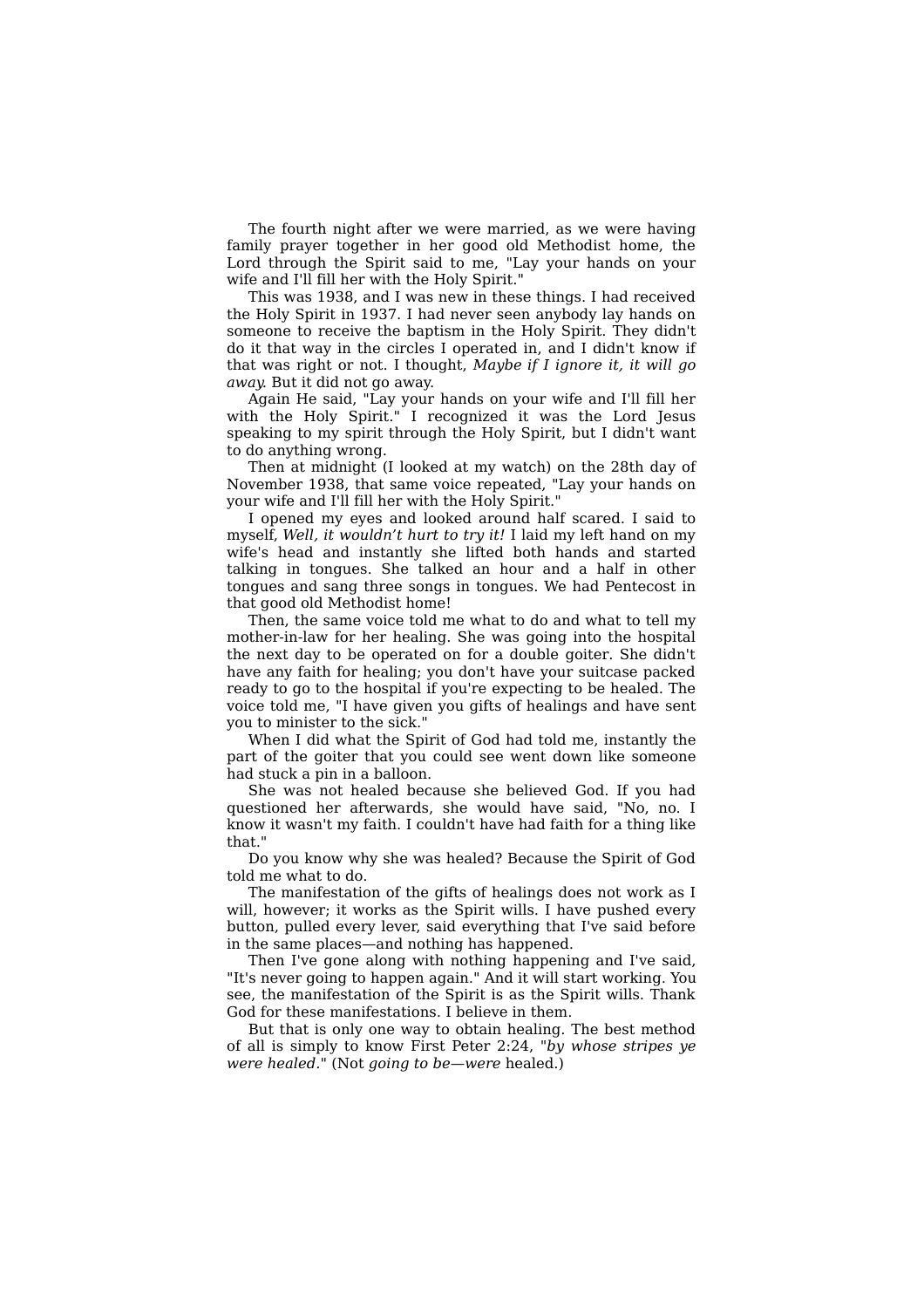(7) Know that healing belongs to you.

The best method by which you can be healed is to know for yourself from our text Scriptures (Isaiah 53:4,5, Matthew 8:17, and First Peter 2:24) that healing is in God's redemptive plan; it belongs to you; and by His stripes *we are healed.*

*We refuse to allow disease or sickness in our bodies, because we ARE healed.* We know that the pain, sickness, or disease that seems to be in our bodies was laid on Jesus. He bore it. We do not need to bear it. All we need to do is agree with God and His Word and accept the fact that *"himself took our infirmities, and bare our sicknesses"* and *"with his stripes we are healed."*

We simply *know* it, so we thank God. We don't have to have anybody lay hands on us. We don't have to have any manifestation of the gifts of the Spirit. We simply thank the Father for our perfect deliverance.

All believers should thoroughly understand that their healing was consummated in Christ. When they come to know that in their spirits—just as they know it in their heads—that will be the end of sickness and disease in their bodies.

But all believers do not thoroughly understand that acting on the Scriptures is a method of receiving divine healing. All believers have not been taught it. This truth has not been preached as it should even among those who supposedly believe in divine healing. Therefore, believers' information is slight in this area, and you cannot operate and believe beyond knowledge.

That is why God has provided these seven methods by which believers can be healed through the Word.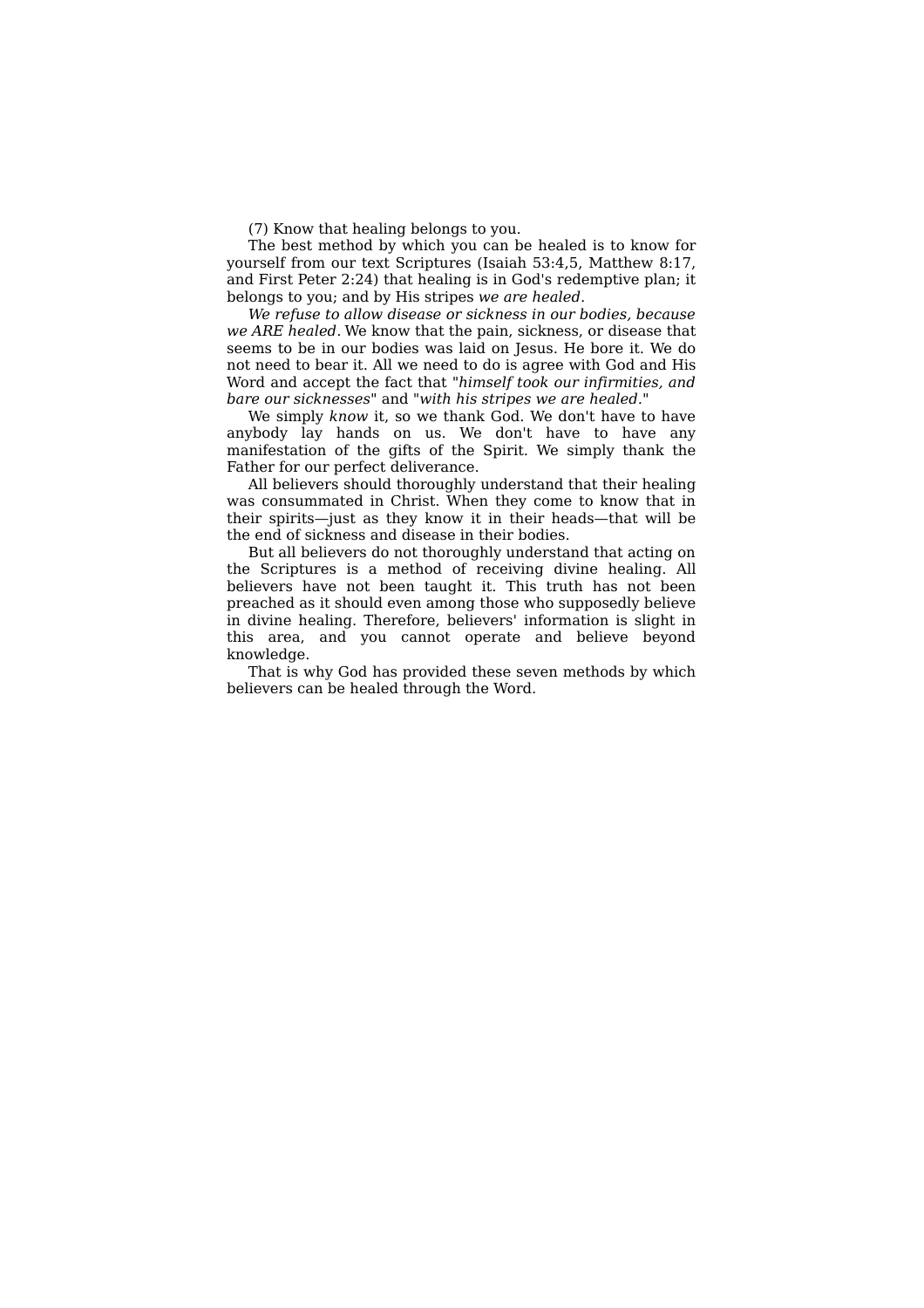*5. Know the Difference Between God's Initiating Healings Supernaturally and Man's Initiating Healings Through His Own Faith.*

5. **Know the difference between God's initiating healings supernaturally and man's initiating healings through his own faith.**

We need to know the difference; otherwise, we may be hindered.

In John's Gospel the 5th chapter we read about the pool called Bethesda in Jerusalem. Five porches had been built around that pool. They were thronged with sick people—the crippled, halt, maimed, blind—waiting for the troubling of the waters.

An angel came down from heaven at a certain season and troubled the waters. When that happened, the first person in the pool got healed.

You see, God initiated something on His own. He is a sovereign being. If He wanted to send an angel down there by an act of His divine sovereignty, trouble the waters, and heal somebody that way, He could. He didn't have to write to someone on earth to endorse it!

People were getting healed there. They wouldn't have been there if they hadn't been.

I don't see sick people being carried into some churches on stretchers, do you? I've gone to some places

and never seen any sick people. Why? Because nobody was getting healed there! But I've gone to other places where things were happening, and the sick were there.

Did you notice that just *one* person got healed at the pool? The first one in was the only one healed. Then the crowd had to wait until the next troubling of the waters.

The gifts of healings operate in a similar manner. Have you ever been in a crowd of 5,000 or more, yet only 15 to 20 people were healed through special manifestations of the word of knowledge, revelation gifts, and gifts of healings? (These special manifestations often operate together.) Seeing these healings, other people start believing God and they get healed, too.

So God does initiate some things on His own. Thank God for that. I love that. He uses me in special manifestations in a limited measure, although that is not my main ministry.

I often have been awakened during the night and have realized that it was the Lord who awakened me. "Lord, I don't know how to pray as I ought. You help me," I have said. The Holy Spirit began to help me, and I began to pray aloud in other tongues, just lying there in bed beside my wife, never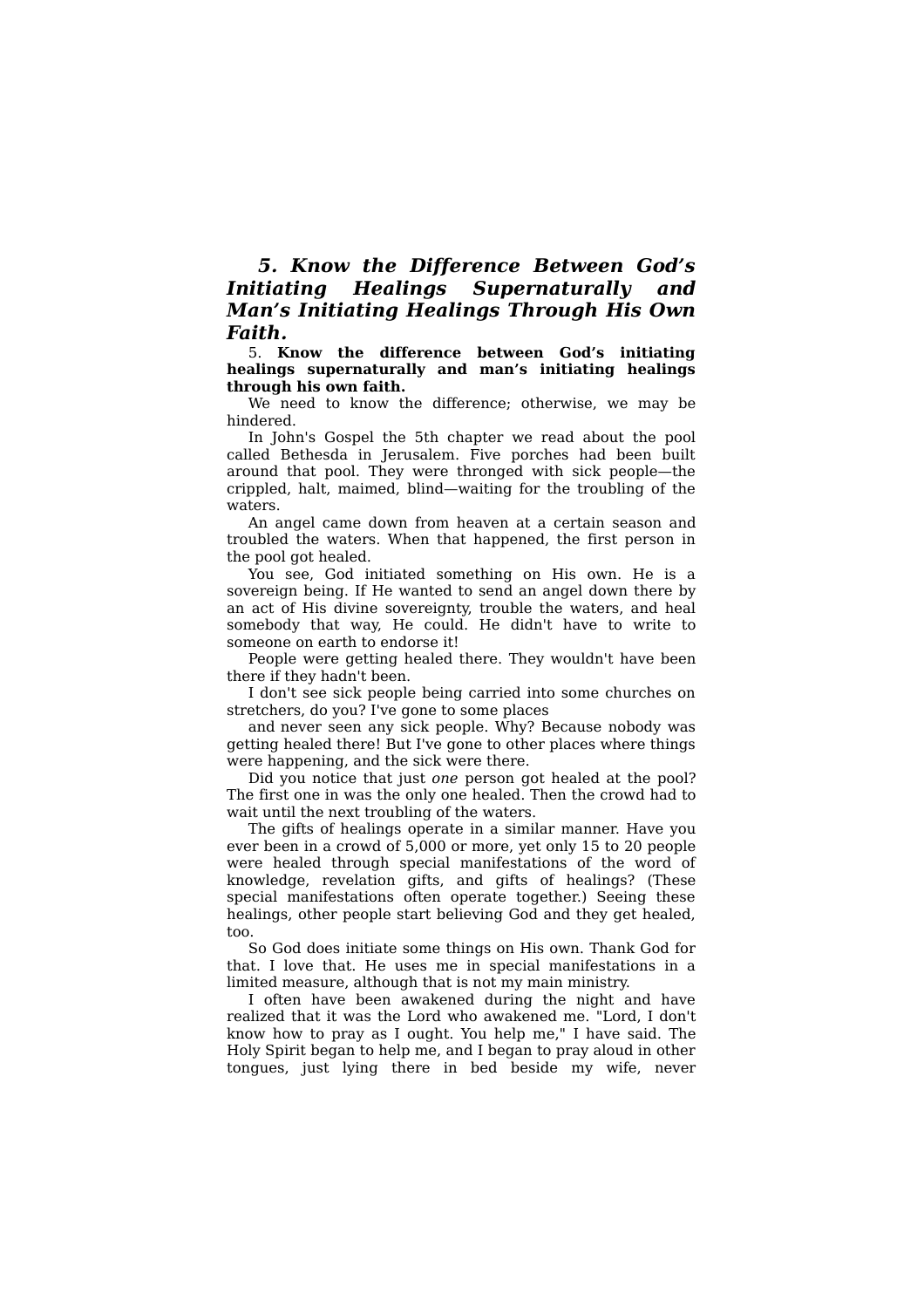awakening her.

I've prayed that way thousands of times through these many, many years. Occasionally when I would finish, I would have a vision. I would see my service the next night. I would see myself point to a person, and I would hear myself say, "I saw you last night in a vision in my room. You have ...." (I would name what was wrong with them physically, and I would tell them they were healed).

That was the gifts of healings in operation. These people would be healed instantly; not one ever failed to be healed. You see, God had initiated something on His own. Such manifestations are signs of His presence and His power.

Some people go to a service and wait for such a manifestation. Many dear people would never be healed if God didn't initiate something! But—many die while they are waiting for something like that to happen to them.

You need to know this: Although God does move this way, it does not always work for everybody, and it never will.

My wife and I, as pastors, have visited people who were on their deathbeds. We prayed for them—we believe in that—and we have seen people healed in answer to our prayers. But sometimes God will initiate something on His own.

I am thinking of one woman. Just as I started to pray, the voice of the Lord came to me and said, "Don't pray. Tell her to get up. She's healed."

Isn't that a silly thing to do? Here she is on her deathbed. I said, "Sister, I never told anybody this before, but the Lord told me to tell you to get up—you're healed!" She got up and was healed.

That was on Thursday. On Sunday she was jumping and shouting in our church, giving her testimony at both services.

A woman in the church said, "Brother Hagin, there is a woman over in our end of town who has been given up to die and is bedfast. If you healed this woman, would you come over and heal this other woman?"

I said, "No, ma'am. If they wanted me to come—if they called for me—I would go. But God is a gentleman, and I am a gentleman. I am not going to force my way in on anybody. You see, this woman who was healed asked me to come. Her neighbor had told her how the Lord used me sometimes and said if I would come, she would be healed. And she was. God initiated something on His own."

Jesus did not say to go into all the world and *prove* to people that divine healing is so. He said, "Go *preach* the Word."

Once when I was preaching in Oklahoma, some people put an advertisement in the newspaper offering a \$1,000 reward for proof that anybody was getting healed in my services.

These people also wrote me letters challenging me to debate, and they went on the radio and made a lot of outlandish statements about divine healing.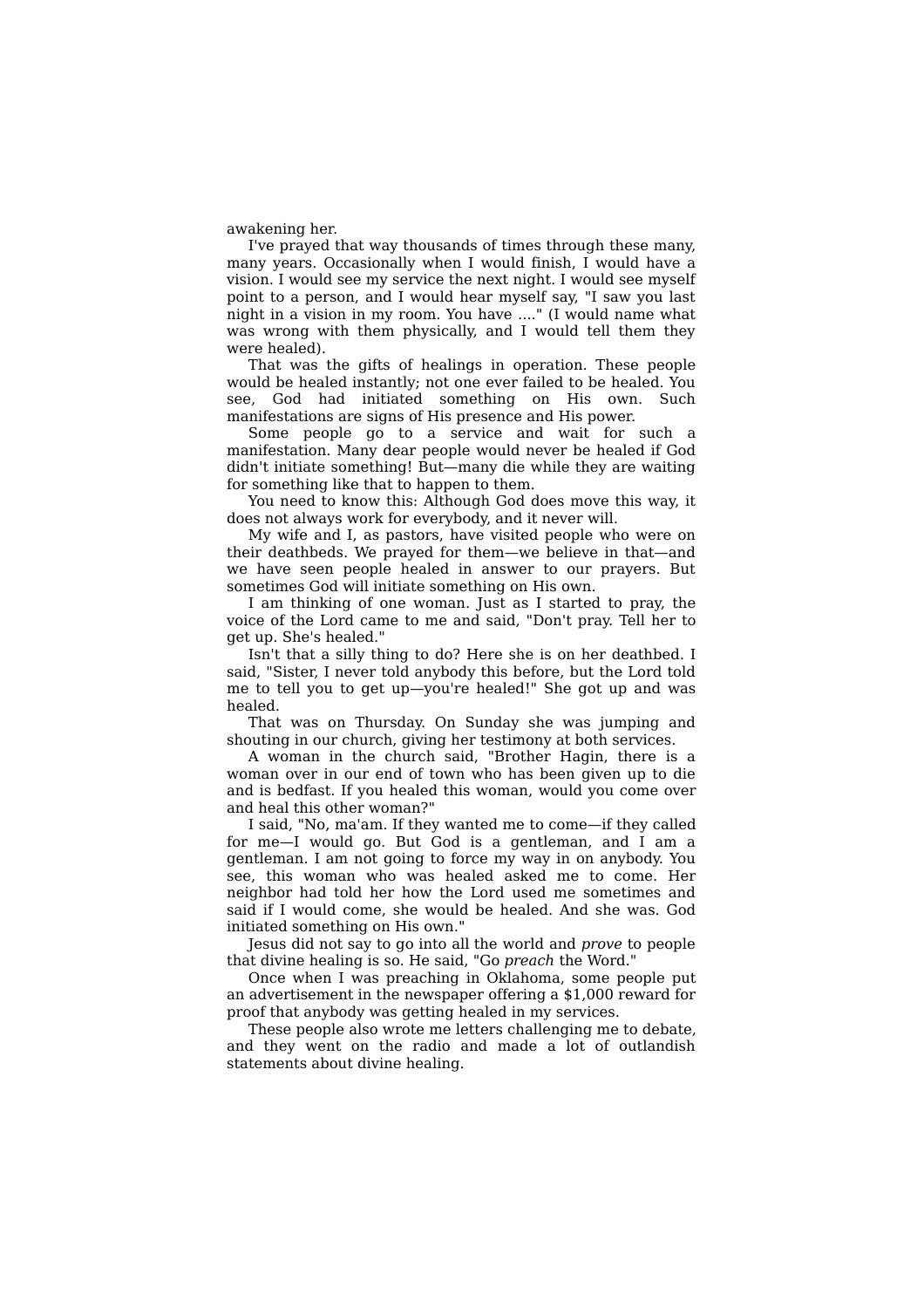I just ignored them. I don't pay any attention to a donkey's braying. (I had heard them bray before. It was nothing new to me.)

One night as I stepped on the platform, I saw five welldressed men standing in the back. The voice of the Lord said to me, "Those five men are so-called ministers from such-and-such a church. They are the ones challenging you. Now I want you to take such-and-such a text and preach a sermon." I opened my Bible and took off.

The pastor said afterwards, "I thought you were going to quote the whole New Testament!" You talk about a fellow preaching—I never preached like that before or since!

As I came to the close of my sermon, that same voice said to my spirit (not my ears), "Now demonstrate to the congregation what you preached."

"Oh, I like it when the Spirit moves on me like that. I wish He would do it every service, but He doesn't. It is as *He* wills, not as *I* will.

You see, there was a man lying there on a stretcher. Anyone could have seen that he was nearly dead. He was just a skeleton with skin stretched over it. He looked like a corpse—the picture of death.

There also were two young ladies in the service that night who were just about to be graduated from high school with honors. They had been saved a few nights before.

The Word of the Lord came unto me, saying, "Say thou unto this congregation, son of man: 'I am going to lay my hands on these two young ladies, and each one will receive the Holy Spirit and begin to speak with other tongues. Then I am going to walk down there and not touch that man or pray for him. I am going to speak to him and tell him to rise, and he will rise up off that stretcher and be healed. He will walk across the front of this church, and every person in this church will see him instantly healed before his eyes. And if any of these things do not happen, then I am a false prophet.'"

That is what He told me to say. That puts you on the spot!

But if it happens—which it will—it is a sign. God sometimes does some things for signs. He initiates them on His own.

The Bible says, "many signs and wonders" were wrought by the hands of the apostles (Acts 5:12). What were they? We don't know.

I concluded, "This is a sign unto you that the Spirit of God is upon me; that He has called me and has anointed me into such a ministry."

I called the young ladies forward, and as I put my hands upon the first I said, "Receive the Holy Spirit." She lifted her hands and began speaking with other tongues. I held the microphone in front of her. She did not stammer. She did not stutter. She spoke a language.

I said, "Now listen to that. She is not all worked up. She is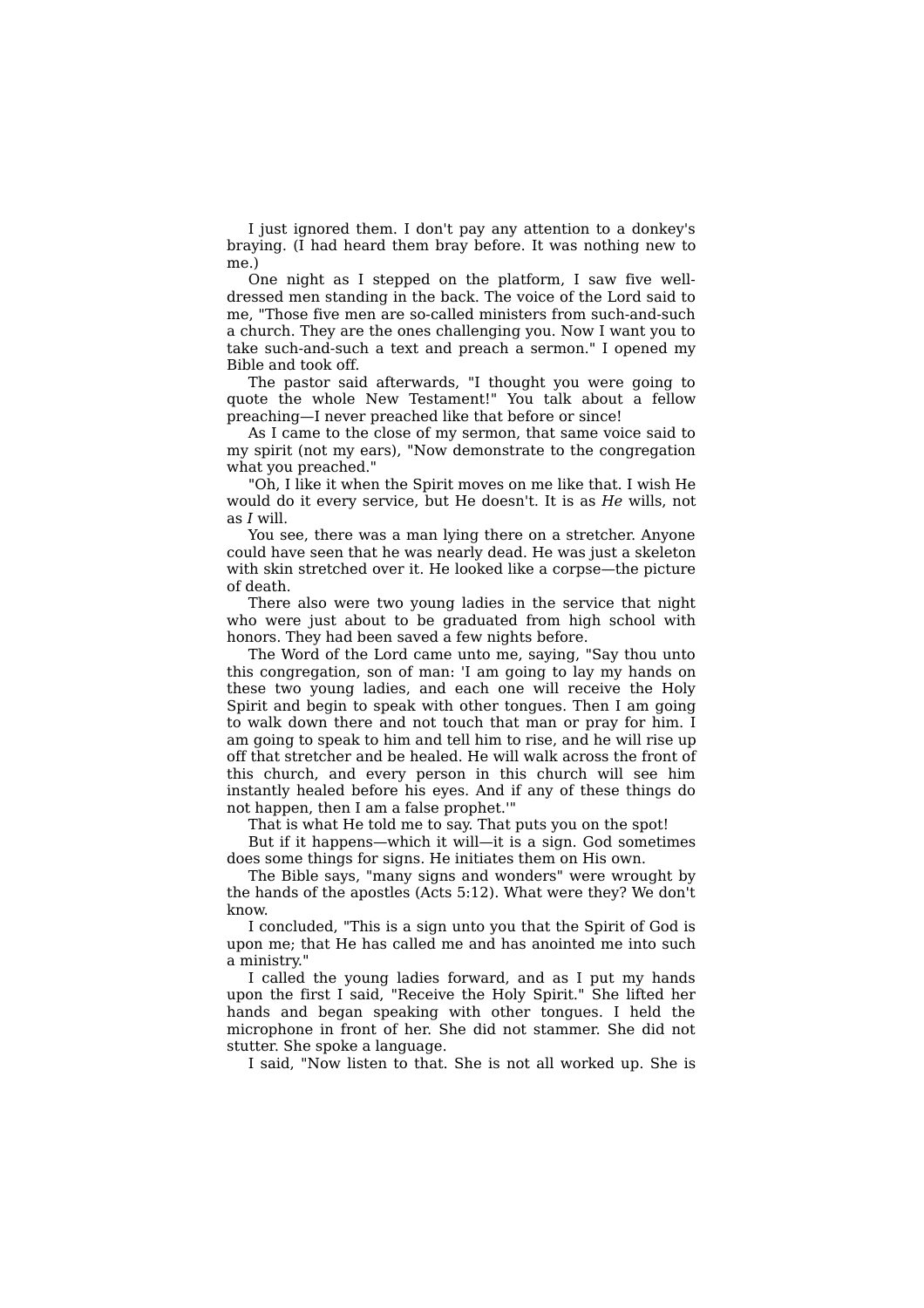just standing here calmly speaking with tongues. A little child would know that is a language!"

I laid hands on the other girl and said, "Be filled with the Holy Spirit." She calmly started speaking in tongues.

Then I walked down to the fellow on the stretcher, spoke to him, and he got up and walked right there in front of everybody.

"Well, why don't you do that every service?" you might ask.

I didn't do it then! The Holy Spirit did it through me.

"Well, why doesn't *He* do it every service?"

I don't know. If you want to know, go ask Him. He's the One who did it.

I long for these manifestations if they do not occur occasionally, and I thank God for them whether they are manifested through me or somebody else. But brother and sister, I get just as thrilled when the word of faith is preached.

You need to realize, as the story of the woman with the issue of blood tells us, that *your own faith can initiate healing.* YOUR faith can do it! You don't have to wait for God to move.

You see, this woman had spent all of her living and had suffered many things of many physicians, but grew worse, the Bible says.

When she heard of Jesus, she got in the crowd behind Him and touched His robe, for she had said, *"If I may touch but his clothes, I shall be whole"* (Mark 5:28).

Immediately *"the fountain of her blood was dried up"* and Jesus turned to her and said, *"Daughter, THY FAITH hath made thee whole"* (v. 34).

"I did not initiate your healing. It was not some kind of a special manifestation. YOUR FAITH made you whole. YOUR FAITH did it." Oh, I get thrilled with that!

I remember that is what He said to me when I was on the bed of sickness: "If *her faith* made *her whole, your faith* can make you whole." And *my faith* made *me* whole!

That is the reason I want so desperately to get this faith message across to humanity. I know what it did for me as a 16 year-old Baptist boy.

"You've got to die—got to die. You can't live," medical doctors told me. Thank God for doctors. I appreciated everything they could do for me. They were so kind.

After I was healed, I went to Dr. Robason's office to thank him. I said, "Doc, I appreciate you. You're the only one who told me what was wrong with me. You're the only one who told me there was nothing that could be done for me and to stay ready to go."

He wept and said, "This is a miracle of God. Medical science could not help you. I believe in telling people the truth."

I said, "I appreciate that, sir."

He never charged us anything. He said, "I can't do anything, but I'll come day or night, son, if you want me to. Just have them call me, and I'll come. It will never cost you a penny."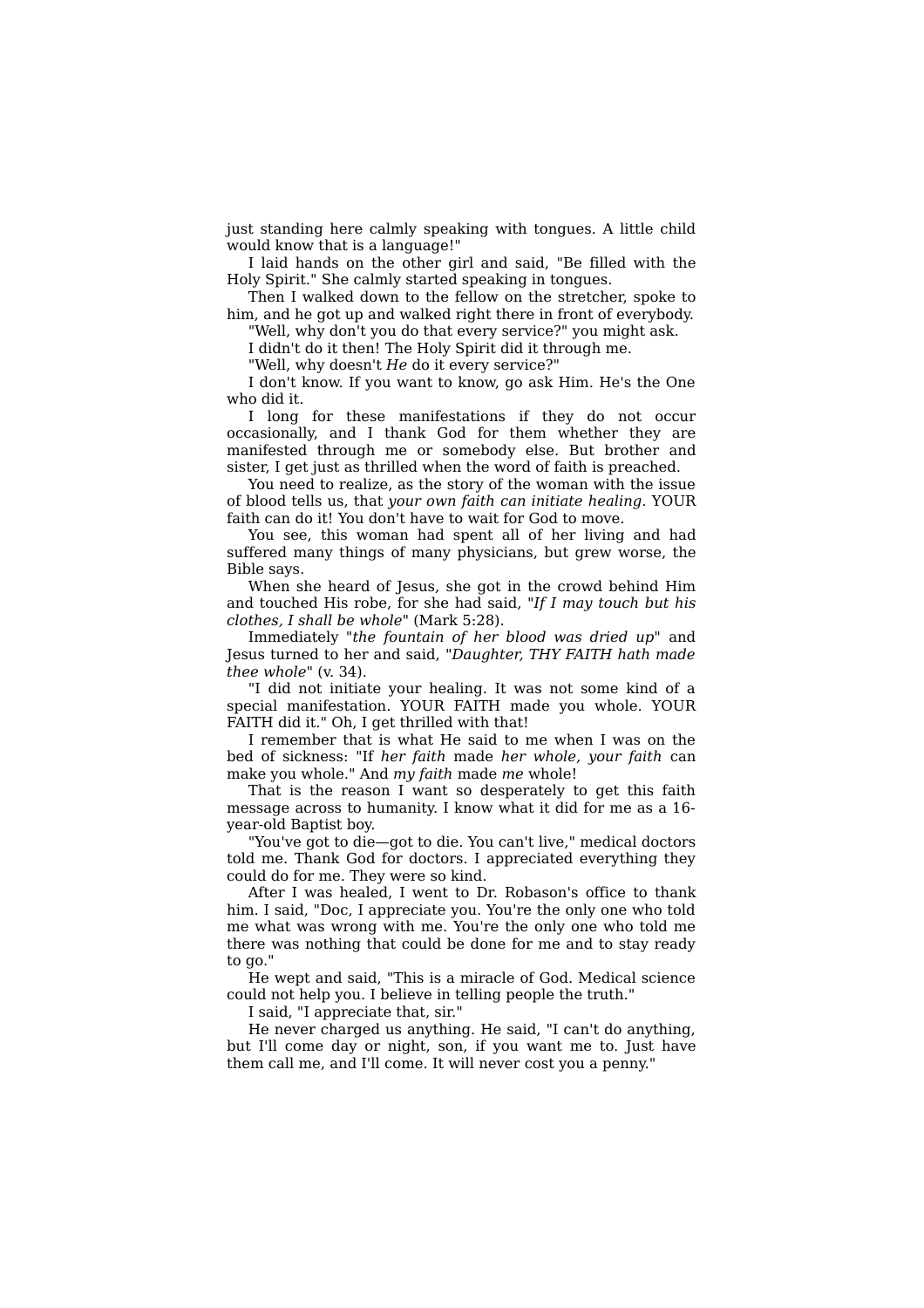I believe God will bless a man like that for wanting to help people and for telling them the truth. I appreciated that dear man. He's up in heaven now, thank God.

But I tell you: MY FAITH WORKED. I KNOW IT WORKS. AND FAITH WORKS TODAY.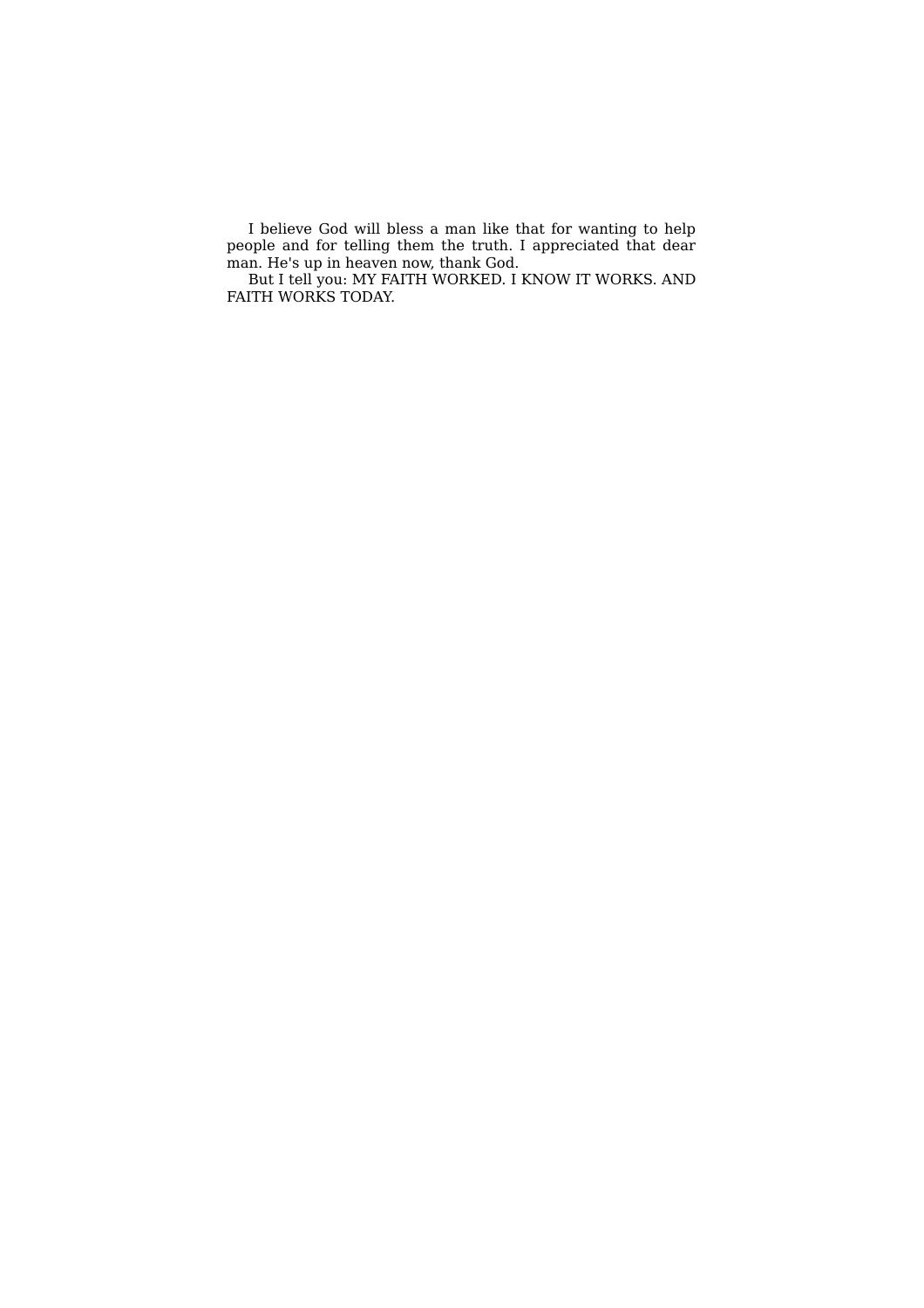## *6. Healing Is Not Always Instant. Sometimes It Is Gradual.*

**6. Healing is not always instant. Sometimes it is gradual.**

By not realizing this, sometimes we make a mistake and lose out with God.

Someone once said to me, "Brother Hagin, in Bible days, people always got healed instantly."

I replied, "What about the 10 lepers? The Bible says that they were healed *as they went"* (Luke 17:14).

A woman wrote me, "I came in your prayer line 10 months ago. When you laid hands on me, I fell under the power, but I didn't feel any different. I had had a stroke that left me with no feeling in my left arm and leg, and I had to get around with the help of a crutch.

"I guess people didn't think I got healed, because I still was on that crutch when I left the meeting. When I got about two blocks from the church, suddenly a warm glow came through my leg and feeling was restored to my arm and leg. Now both are all right.

"Not only that," she continued, "but I had smoked cigarettes for 40 years. I knew it was wrong, and I wanted to quit, but I couldn't. You know, I haven't smoked another cigarette since you prayed for me. I haven't even *wanted* one."

Glory to God, the power of God did that. You can't always tell at the time what has happened.

Another example is a woman who wrote me several months after we had held a radio rally in Texas. An arthritis victim, she, too, walked with the aid of a crutch, and she did not get her healing instantly after prayer.

She said, "I got back on my crutch, went back to the book table, then went to my car, laid the books up on top of it, and was fumbling in my purse for my keys when suddenly I realized: *I'm healed).* The manifestation came when I was standing beside the car. Two months have come and gone and I have not had to use my crutch any more. I'm healed, and I want to thank you."

The 10 lepers were healed as they went. The Bible also says that under the ministry of Jesus, the nobleman's son "began to amend" from the hour Jesus prayed for him (John 4). What does that mean? It means that he began to get better from the hour he was ministered to until he was healed.

The Bible says, "they shall lay hands on the sick, and they *shall recover"* (Mark 16:18). Sometimes it works that way. We need to know that healing is not always instant. When it is instant, thank God for it, but sometimes it is gradual.

Dr. John Lake said that sometimes instant healings are a curse, because some people get healed, go away, and forget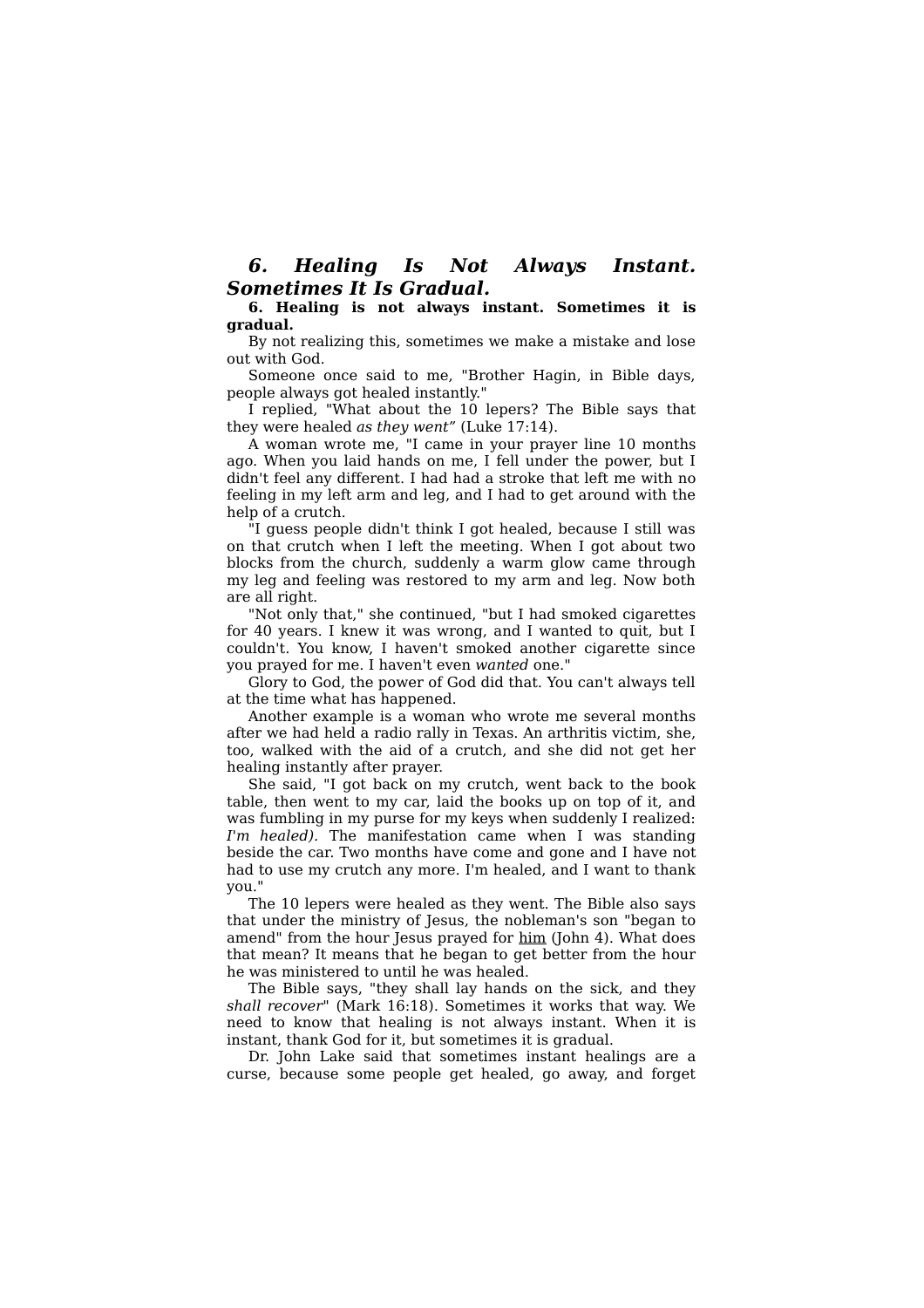God. He believed that people who are gradually healed can see that they get better and better as they walk in God, and that knowledge becomes of invaluable wealth to them.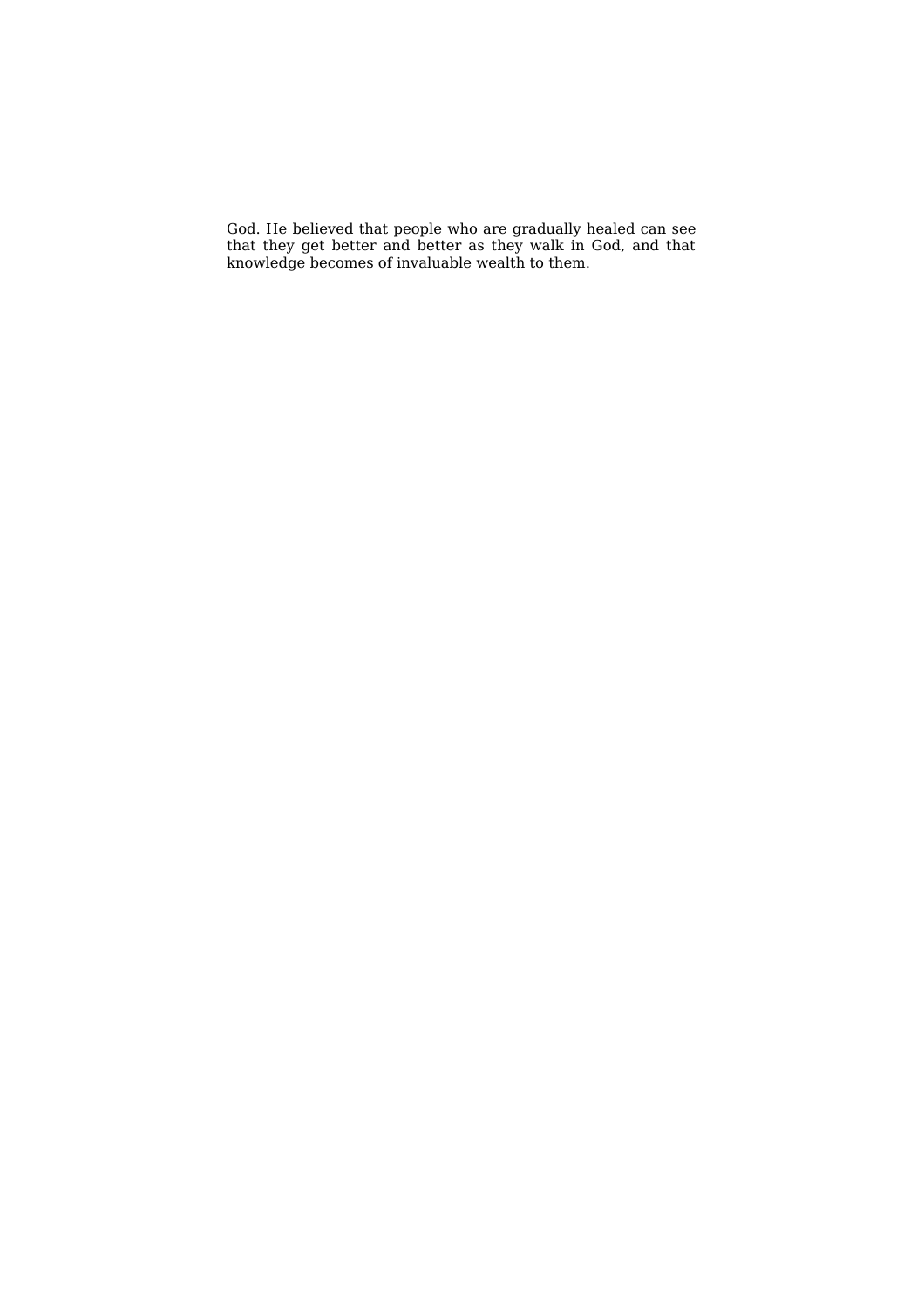# *7. God's Method of Healing Is Spiritual, and It Can Be Lost.*

7. **God's method of healing is spiritual, and it can be lost.**

Divine healing is not *"mental,"* as Christian Science, Unity, and other metaphysical teachers claim. Neither is it *physical,* as the medical world teaches. When God heals, He heals through the *spirit.* God is not a *mind.* God is not a *man.* God is a *Spirit.*

*Being healed by the power of God is being healed by the Spirit of God.* And because divine healing is spiritual, it can be lost. Many people have lost their healing by opening the door to the devil.

It is a remarkable fact that when Jesus came on the scene as a healer, He demanded faith—and faith is born of the spirit. All of Jesus' healings were spiritual.

One man said to me, "I believe if God heals you, you are healed forever."

"Well," I said, "that can't be true, because when Jesus Himself appeared in a vision to John on the island of Patmos and sent a message to the seven churches in Asia Minor, He said to one of them, 'hold *that fast which thou hast* (Rev. 3:11). Why did He want to tell them to hold onto it, if they couldn't lose it?"

This man said, "Maybe I'm wrong."

I said, "I know you're wrong. That's the reason you've lost your healing. Your wrong thinking has opened the door to the devil to put your sickness back on you. When I ministered to you eight months ago, were you healed?"

"Yes."

"Have you had any symptoms in these eight months —any pain?"

"Not a pain. Not a symptom."

"I want to ask you a question, then: How long had you had this ailment before I laid hands on you?"

"Twenty-five years," he said. (He was a man more than 60 years of age.)

I said, "In all those 25 years, was there ever a day when you were without pain?"

"Not one day."

"Was there ever a day when you were without symptoms?"

"Not one day. I took medicine every day for 25 years."

"I laid hands on you in the Name of Jesus eight months ago, and every symptom and pain disappeared for eight solid months."

He said, "That's right."

"Why, dear brother," I said, "a child would know he was healed. But because your sickness has come back on you, you are saying the Lord never did heal you.

"I'll tell you exactly what happened. When the first symptom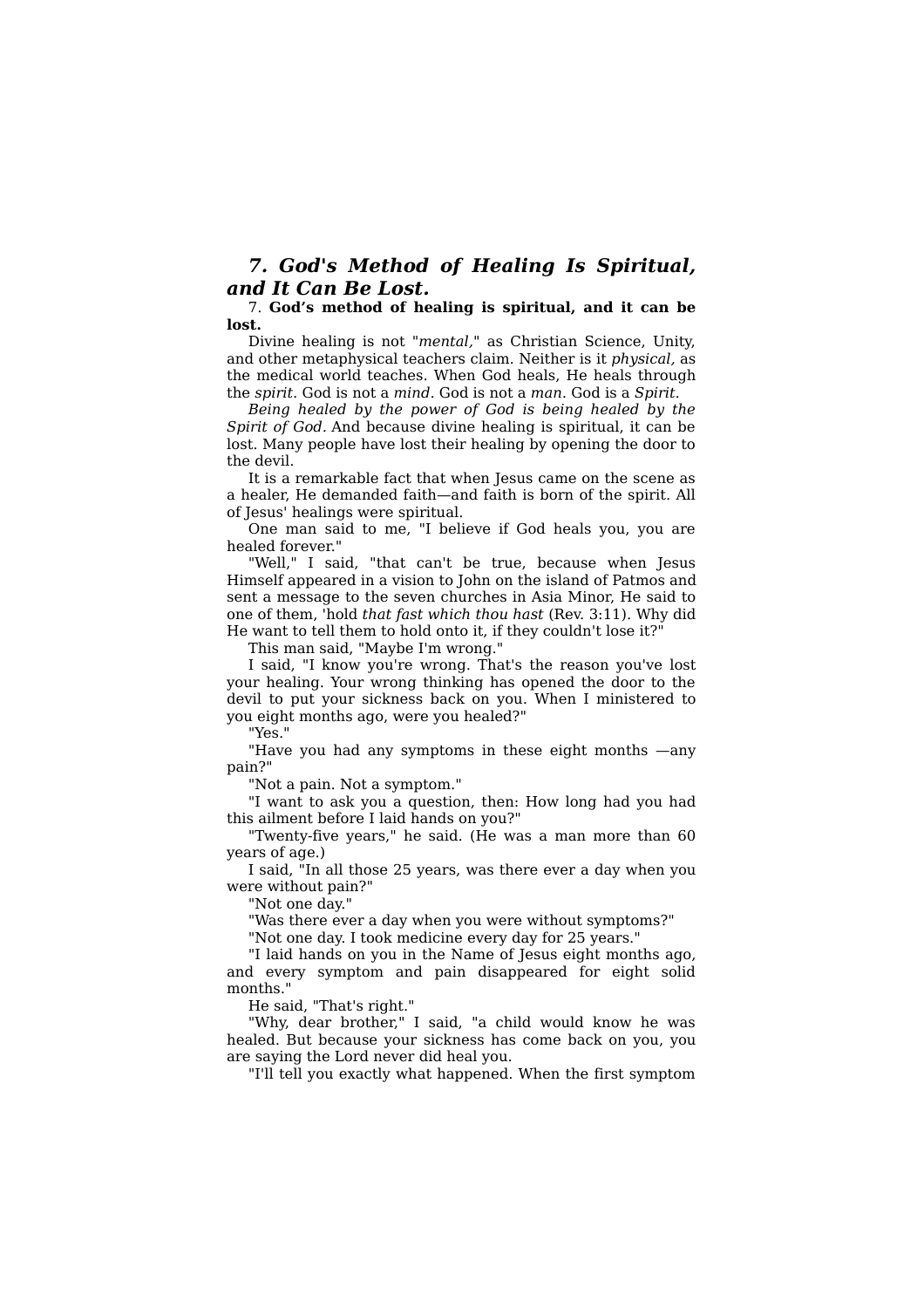—the first pain—returned, you said, 'I thought I was healed. I guess I'm not.' "

Do you know what this man had the audacity to say? His eyes got big and he said to me, "Why, you must be a mindreader or a fortune teller! That's exactly what happened!"

"No," I said, "I'm not reading your mind or telling your fortune. I knew you had to open the door for the devil to come back in."

"But that's exactly what I said. That's exactly what I did," he said.

I told him, "When you said, 'I thought I was healed. I guess I'm not,' you opened the door consciously or unconsciously (it's still open) and you said, 'Come back in, Mr. Devil, and put it back on me!' And he obliged you."

I talked to that man for 45 minutes. I preached to him, taught him, and laid hands on him in the middle of a cow pasture. Bless God, he got his healing, and this time he kept it.

I saw him years later, and he was still healed, because he had learned how to keep it. He had learned how to resist the devil. He had learned how to resist the symptoms by saying, "No, devil, you're not going to put that back on me. I'm healed and I know I am—and I'm holding onto it."

P.C. "Dad" Nelson, the late faith preacher who established Southwestern Assemblies of God College, was a well-educated Baptist pastor. He said, "More people lose their healing over a counterattack than any other one thing."

That is scriptural. It is a principle that the devil is always going to try to come back in where he has been. And if you let him, he'll come in and put the same sickness or disease, the same symptoms, or something worse on you—if you allow it. That is why we need to know that because healing is spiritual, it can be lost.

How can you keep your healing? *"Resist the devil, and he will flee from you"* (James 4:7). That means resist everything that is of the devil.

If the suggestion to steal or lie came to you and you resisted, you would be resisting the devil, wouldn't you? By the same token, when you resist anything that is of the devil, you are resisting the devil.

The Bible said, *"For God hath not given us the spirit of fear; but of power, and of love, and of a sound mind"* (2 Tim. 1:7). If God did not give us the spirit of fear (did you notice He calls it a spirit?), who gave it to us? If it is a spirit, it had to come from another source. It's of the devil. *Fear is of the devil.*

I started practicing this life of faith more than 40 years ago as a Baptist boy preacher. If fear came, I spoke to it. I said, "Fear, I resist you in the Name of Jesus. I refuse to fear." I learned that if I would stand my ground, it always would leave. Sometimes I would have to stand there and resist it for a day or two, but eventually it would go. Fear has been gone for so many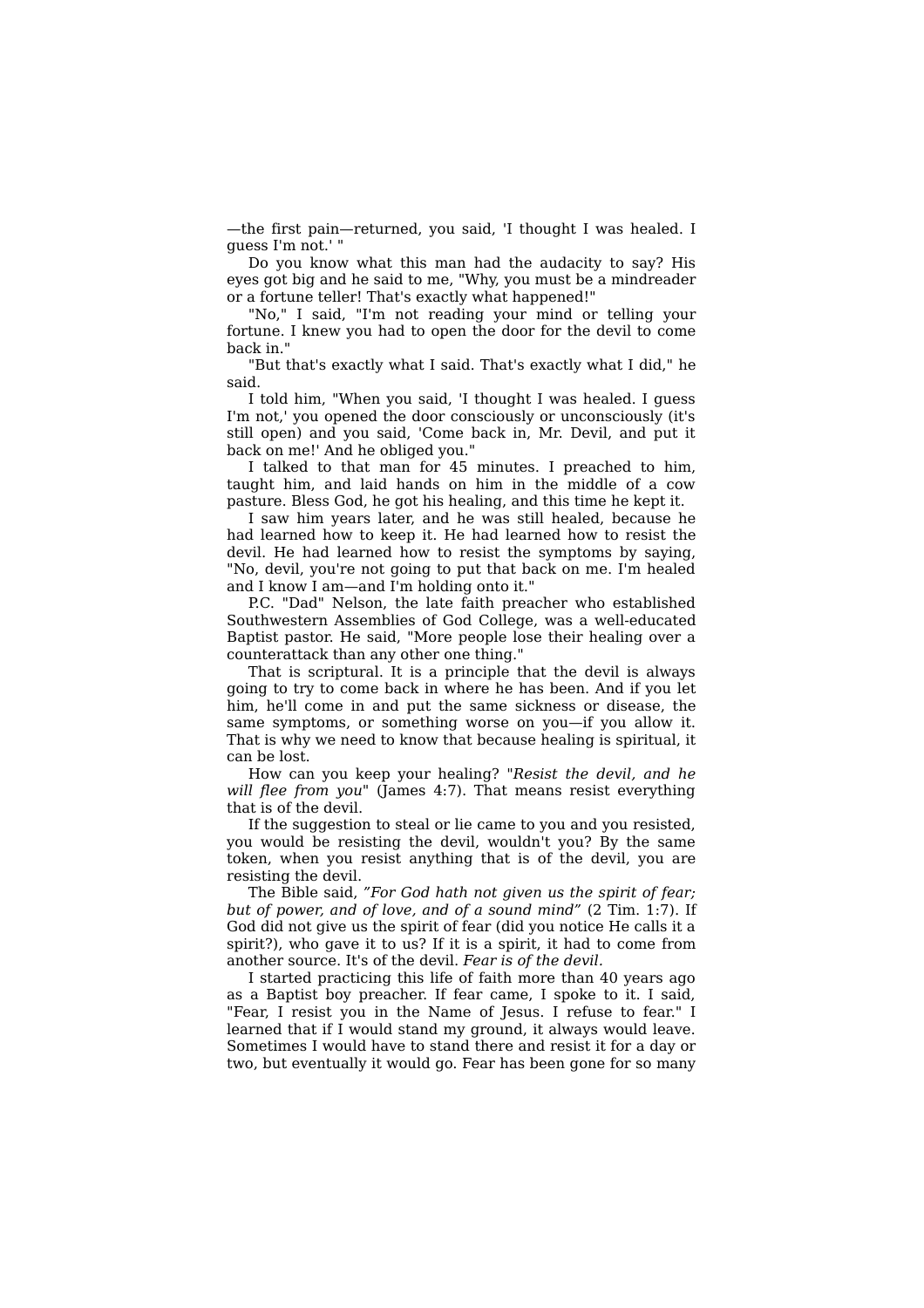years that I do not know what it means to have fear.

Then, if doubt came in, I spoke to it, too. I said, "Doubt, I resist you. I refuse to doubt."

My head said, "Boy, you're already doubting."

"What do you mean?" I said. "No, I'm not. It's not in my heart; it's just in my head. The devil put it there, and I'm not walking by my head anyway! I refuse to doubt."

Then, if sickness came, I spoke to it. I said, "Sickness, I resist you." (That's resisting the devil, as we proved, for *sickness is of the devil.* He is the author of it, and to resist sickness is to resist the devil.)

I also have successfully resisted the flu all these years. The longest any symptoms ever stayed was an hour and a half.

Generally speaking, we Christians do not do that. At the first little symptom of flu that shows up—a headache or whatever we will say, "Oh, yes, I've got it. Yeah, I knew I'd get it. I knew I'd be the first one. You all pray for me."

Well, it won't do any good to pray for you. You've already confessed, "It's mine. I've got it."

After I got baptized with the Holy Spirit and went among Full Gospel people, I knew more about faith than they did. (They knew more about the Holy Spirit than I did.) I learned from them about the Holy Spirit and I tried to help them on faith, but I couldn't help too many of them.

They told me it wouldn't last. They talked about being *up* and *down, in* and *out,* in the *valley* today and on the *mountaintop* tomorrow. I didn't know what they were talking about.

"Well, *you'll* come down," they said. Forty-five years have come and gone, and I haven't come down yet! I've never been in the valley yet. I'm still on the mountain— the mountain of victory. If I go down in the valley—like Fred Price says—I'll go down to rescue somebody else.

When I was pastoring my first Full Gospel church, we had fellowship meetings the first Monday of the month. The pastors all lined up and talked about their troubles, bless their hearts. I did my best to help them. I wept over it because I couldn't.

I would come along and they would say with long faces, "How goes the *battle?"* (They were all in a battle.) I would wave and grin, and say, "Boys, it couldn't be better. I don't have a care." I would go on by. I didn't want to get contaminated with their unbelief. That stuff will rub off on you.

Some people get all built up in faith in a service and then go back among a bunch of unbelief, get down and out, and say, "That will work for Brother Hagin because he's a preacher and God has given him the gift of faith, but it just doesn't work for me."

God's Word will work for everybody.

You see, I was walking by faith, and those other preachers were walking by sight. Certainly, I had problems in the church, but I had already told the Lord, "Lord, I'm just the under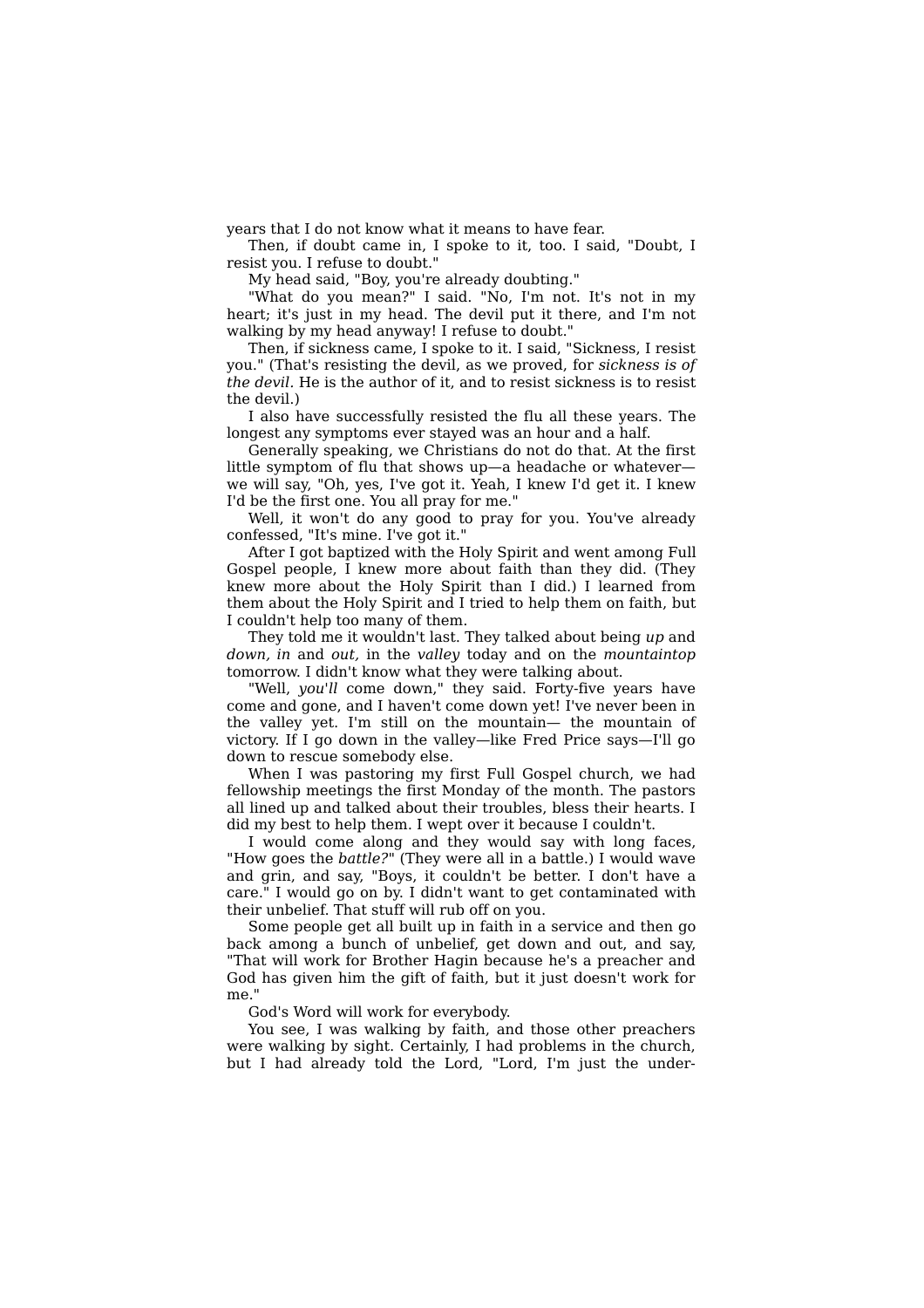shepherd. You're the Great Shepherd of the sheep. I know what my job is. I'm going to preach the Word. I'm going to visit the people who need visiting. I'm going to treat everybody alike and I'm going to turn the rest of it over to you, because I don't know what to do, anyway. I'm just 21 years old."

I plainly said to the Lord, "Lord, it's Yours. I'm not going to worry about it. I'm not going to miss one meal or lose one wink of sleep." And I didn't.

God straightened everything out. You see, I had a "trouble" church. I didn't know it at first because I was new in Full Gospel circles. Nobody would take this church. It had been in existence 23 years and had never supported a pastor until I came. Yet it was the fourth largest church in that area! When I left, 40 preachers put in their applications for it, but when I took it, nobody else would have it.

God told me to take it. Glory to God, faith works! *Faith works in every avenue of your life.*

I was preaching for the Full Gospel Business Men in St. Louis in 1971. when a Massachusetts couple stopped me in the *hotel* lobby and told me how their 15-year-old son had been healed of an incurable disease at a Full Gospel Business Men's convention the previous year.

They had been taking him to specialists in New York City every few months. Friends invited the family to the Full Gospel sessions. They heard me teach on making a confession of faith. The parents wondered if it would work.

The next day when they asked their son how he was feeling, he said, "I was healed yesterday."

"Are you sure?" they asked.

"Oh, yes. I never was more sure of anything in my life," he replied.

"But how are you *feeling?"* they inquired.

"That's unimportant. The Word of God says I'm healed."

That boy got hold of it!

Every time his parents asked him how he was, the boy answered, "I'm fine."

Finally the time came for his next checkup in New York City. The doctors were puzzled. They asked to keep him for three days to run tests. Every test proved negative. "We know it's incurable, and we know he had it, but he doesn't have it any more," the doctors concluded.

In one of my meetings the pastor came forward for healing. I said, "Are you healed?"

He poked his stomach. "No. No, I didn't get it," he said. "It's still sore. I didn't get it."

At the same time, a 72-year-old man whose sense of balance was impaired was helped to the front by his daughter. He staggered like a drunk without his cane, and the doctors said he soon would be confined to a wheelchair. He had hearing aids in both ears—he couldn't have heard thunder without them—and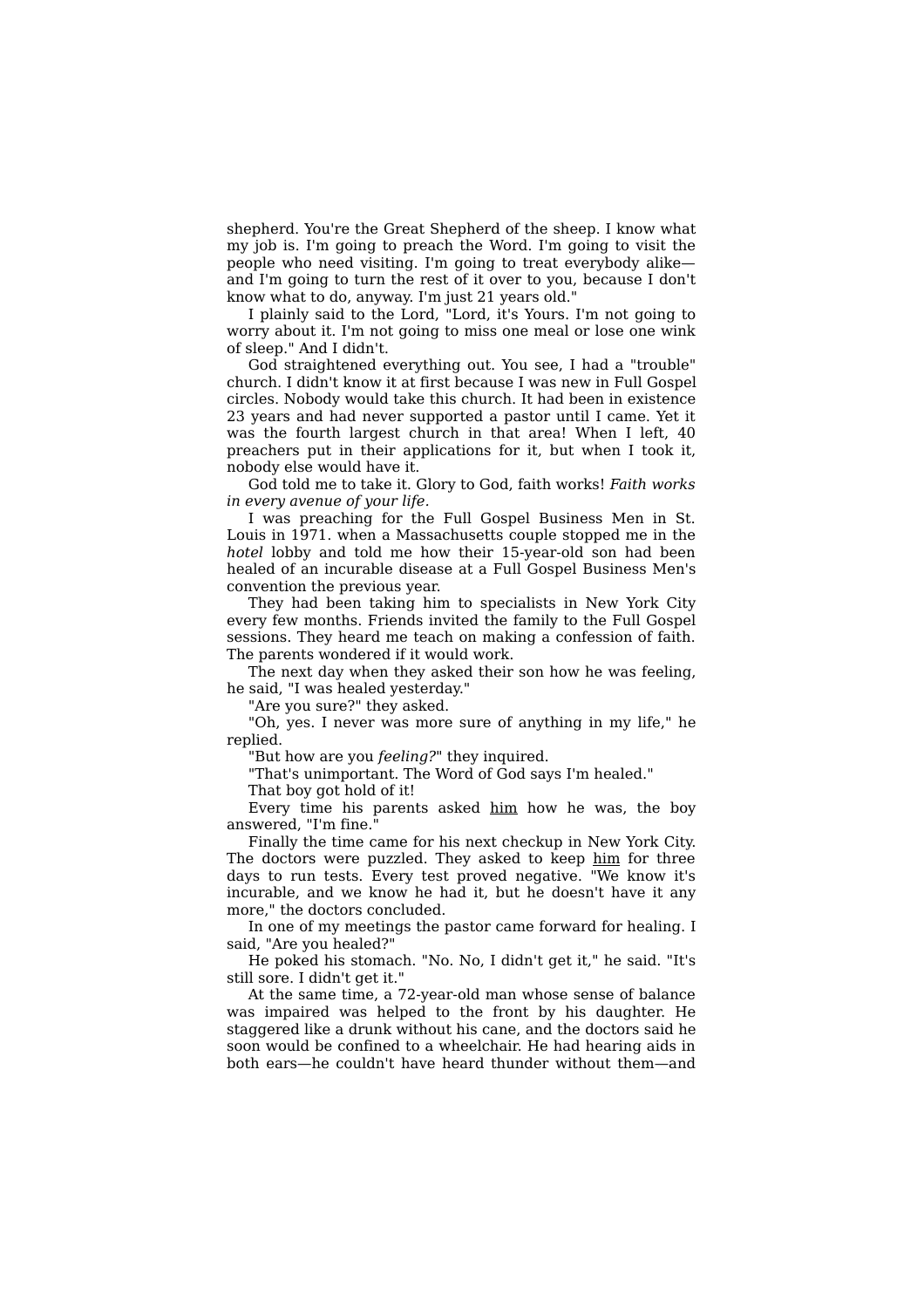he also

was facing major surgery.

He was instantly healed. He heard a pocket watch tick; he talked to people in normal tones; and he walked a straight line without his cane. I saw him 10 years later when he was 82. No hearing aids. No cane. He had never had the operation. He had never had any more pain or symptoms. At 82 he was walking straight, talking normally, and living a full life.

His pastor was in the same service. He told me, "Brother Hagin, I had to resign my church. I was just 56 years old. I ought to be preaching still, I know, but these last 10 years have been so much worse. I just can't carry on. I wish you could help me."

I said, "I can't. God can't. Nobody can. You won't let them."

He said, "I've heard you preach, but I'll tell you, I'm not going to believe that I've got something when my physical senses tell me I don't have it!"

I said, "You go sit down and do without your healing, brother, because you'll never get it."

I didn't mean to be nasty, but it was the truth. And he never got healed. He missed it. Do you see what he was doing? He was walking by the physical senses. If he couldn't *feel* healed, he wouldn't believe he *was* healed.

Physical senses build life fences. They fence God out and fence a person, his sickness, and the devil in.

Are you healed? How do you know you are? The Word says so.

How do you know you are?

Because Matthew 8:17 says, *"Himself took my infirmities, and bare my sicknesses"* and First Peter 2:24 says, *"by whose stripes ye were healed."*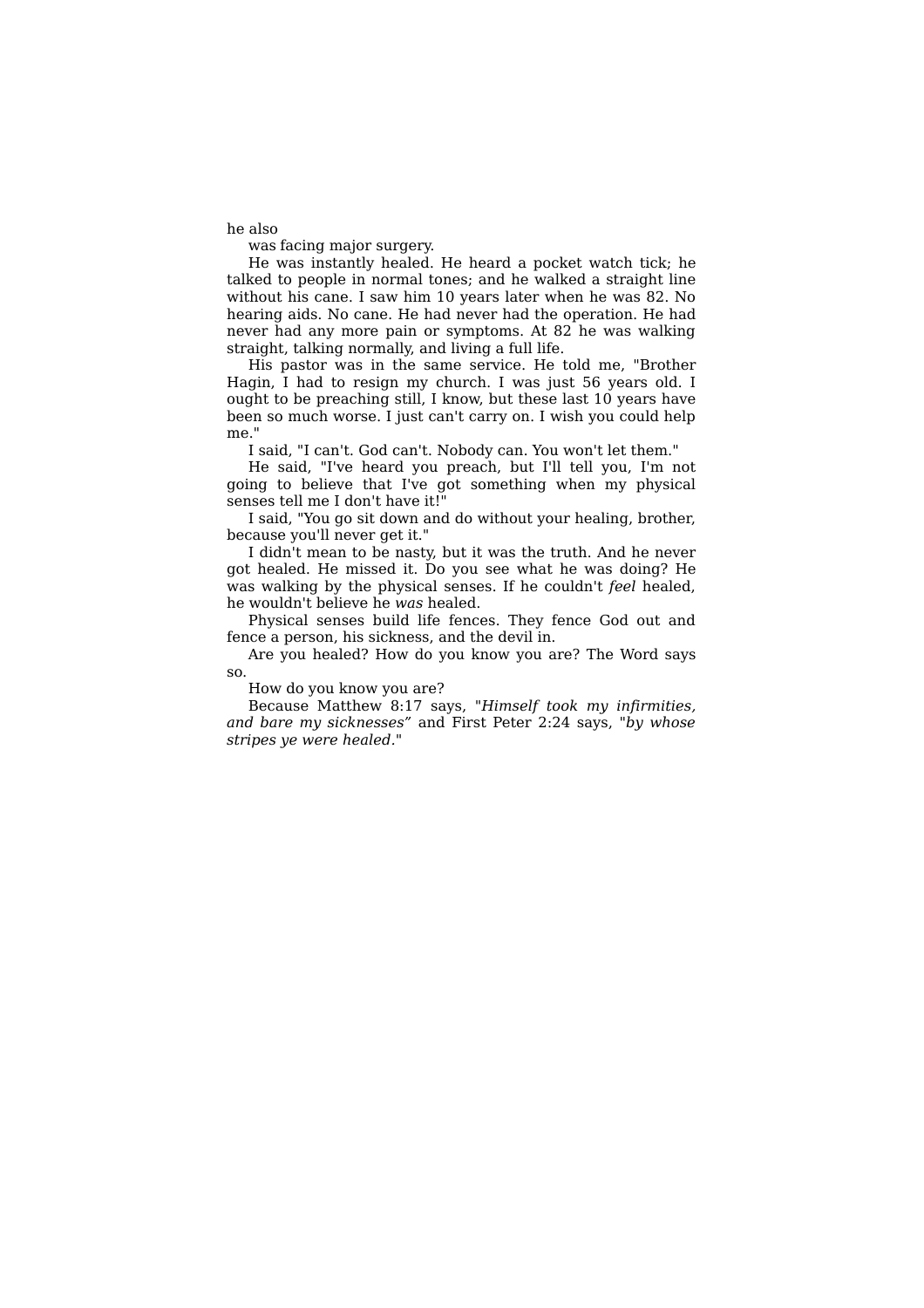### **Why Isn't Everybody Healed?**

Why do some people get healed and others do not? Is there more than one way to receive divine healing? What is the "best" way?

Out of the richness of a ministry that has spanned half a century, Rev. Kenneth E. Hagin answers these and other questions in his book *Seven Things You Should Know About Divine Healing.*

Rev. Hagin began his study of divine healing as a teenager after five eminent physicians gave him up to die. In this book he shares the results of his lifelong study of the Scriptures as well as actual case histories.

*Seven Things You Should Know About Divine Healing* is a book you will want for your personal library and to share with friends and loved ones who need healing.